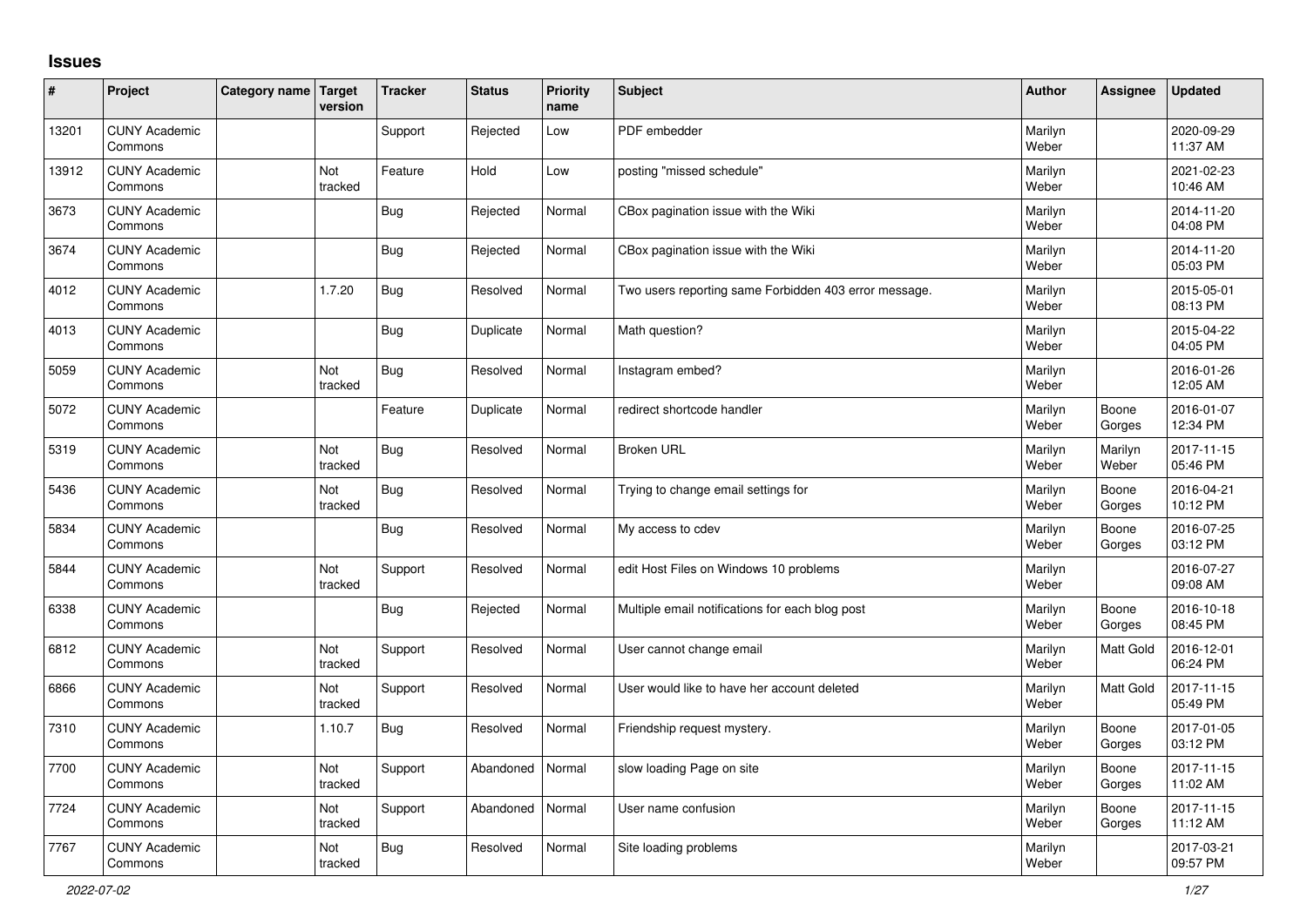| $\vert$ # | Project                         | Category name   Target | version        | <b>Tracker</b>    | <b>Status</b> | <b>Priority</b><br>name | <b>Subject</b>                                | <b>Author</b>    | Assignee        | <b>Updated</b>         |
|-----------|---------------------------------|------------------------|----------------|-------------------|---------------|-------------------------|-----------------------------------------------|------------------|-----------------|------------------------|
| 7785      | <b>CUNY Academic</b><br>Commons |                        | Not<br>tracked | Support           | Resolved      | Normal                  | ftp access or files?                          | Marilyn<br>Weber | Boone<br>Gorges | 2017-03-13<br>02:34 PM |
| 7803      | <b>CUNY Academic</b><br>Commons |                        |                | Bug               | Resolved      | Normal                  | user email change                             | Marilyn<br>Weber |                 | 2017-03-16<br>11:58 AM |
| 7972      | <b>CUNY Academic</b><br>Commons |                        | Not<br>tracked | Support           | Resolved      | Normal                  | expand the memory limit for videos?           | Marilyn<br>Weber |                 | 2017-04-20<br>10:07 AM |
| 8195      | <b>CUNY Academic</b><br>Commons |                        |                | Support           | Rejected      | Normal                  | possible to make the Profile pic semi-hidden? | Marilyn<br>Weber |                 | 2017-05-24<br>11:00 PM |
| 8259      | <b>CUNY Academic</b><br>Commons |                        | Not<br>tracked | <b>Bug</b>        | Resolved      | Normal                  | missing dashboard                             | Marilyn<br>Weber |                 | 2017-11-15<br>01:28 PM |
| 8289      | <b>CUNY Academic</b><br>Commons |                        | Not<br>tracked | Support           | Resolved      | Normal                  | removing my access to sites                   | Marilyn<br>Weber | Luke<br>Waltzer | 2017-06-19<br>12:40 PM |
| 8379      | <b>CUNY Academic</b><br>Commons |                        | Not<br>tracked | Support           | Resolved      | Normal                  | request for site build help                   | Marilyn<br>Weber |                 | 2017-07-01<br>10:48 AM |
| 8459      | <b>CUNY Academic</b><br>Commons |                        | Not<br>tracked | Documentatio<br>n | Resolved      | Normal                  | comprehensive list of plugins?                | Marilyn<br>Weber |                 | 2017-10-11<br>11:24 AM |
| 8464      | <b>CUNY Academic</b><br>Commons |                        | Not<br>tracked | Support           | Resolved      | Normal                  | WP UI                                         | Marilyn<br>Weber |                 | 2017-10-11<br>11:23 AM |
| 8471      | <b>CUNY Academic</b><br>Commons |                        | Not<br>tracked | Support           | Resolved      | Normal                  | admin at https://commons.gc.cuny.edu/         | Marilyn<br>Weber |                 | 2017-09-06<br>01:50 PM |
| 8529      | <b>CUNY Academic</b><br>Commons |                        | Not<br>tracked | Support           | Resolved      | Normal                  | Iframe regiest?                               | Marilyn<br>Weber |                 | 2017-08-16<br>04:40 PM |
| 8553      | <b>CUNY Academic</b><br>Commons |                        | Not<br>tracked | Support           | Resolved      | Normal                  | storage limits?                               | Marilyn<br>Weber |                 | 2017-08-18<br>04:36 PM |
| 8607      | <b>CUNY Academic</b><br>Commons |                        | Not<br>tracked | Support           | <b>New</b>    | Normal                  | Paypal?                                       | Marilyn<br>Weber | Matt Gold       | 2018-05-15<br>01:37 PM |
| 8726      | <b>CUNY Academic</b><br>Commons |                        |                | Support           | Resolved      | Normal                  | Redirect problem                              | Marilyn<br>Weber |                 | 2017-09-21<br>12:14 PM |
| 8729      | <b>CUNY Academic</b><br>Commons |                        | Not<br>tracked | Support           | Resolved      | Normal                  | email change                                  | Marilyn<br>Weber |                 | 2017-09-25<br>02:14 PM |
| 8768      | <b>CUNY Academic</b><br>Commons |                        | Not<br>tracked | Support           | Resolved      | Normal                  | unsafe redirect?                              | Marilyn<br>Weber |                 | 2017-10-06<br>12:14 PM |
| 8848      | <b>CUNY Academic</b><br>Commons |                        | Not<br>tracked | Support           | Resolved      | Normal                  | email change request                          | Marilyn<br>Weber |                 | 2017-10-24<br>11:19 AM |
| 8855      | <b>CUNY Academic</b><br>Commons |                        | Not<br>tracked | Support           | Resolved      | Normal                  | another email change request                  | Marilyn<br>Weber |                 | 2017-10-25<br>10:55 AM |
| 8873      | <b>CUNY Academic</b><br>Commons |                        | Not<br>tracked | Support           | Resolved      | Normal                  | maximum file upload size?                     | Marilyn<br>Weber |                 | 2017-10-30<br>11:23 AM |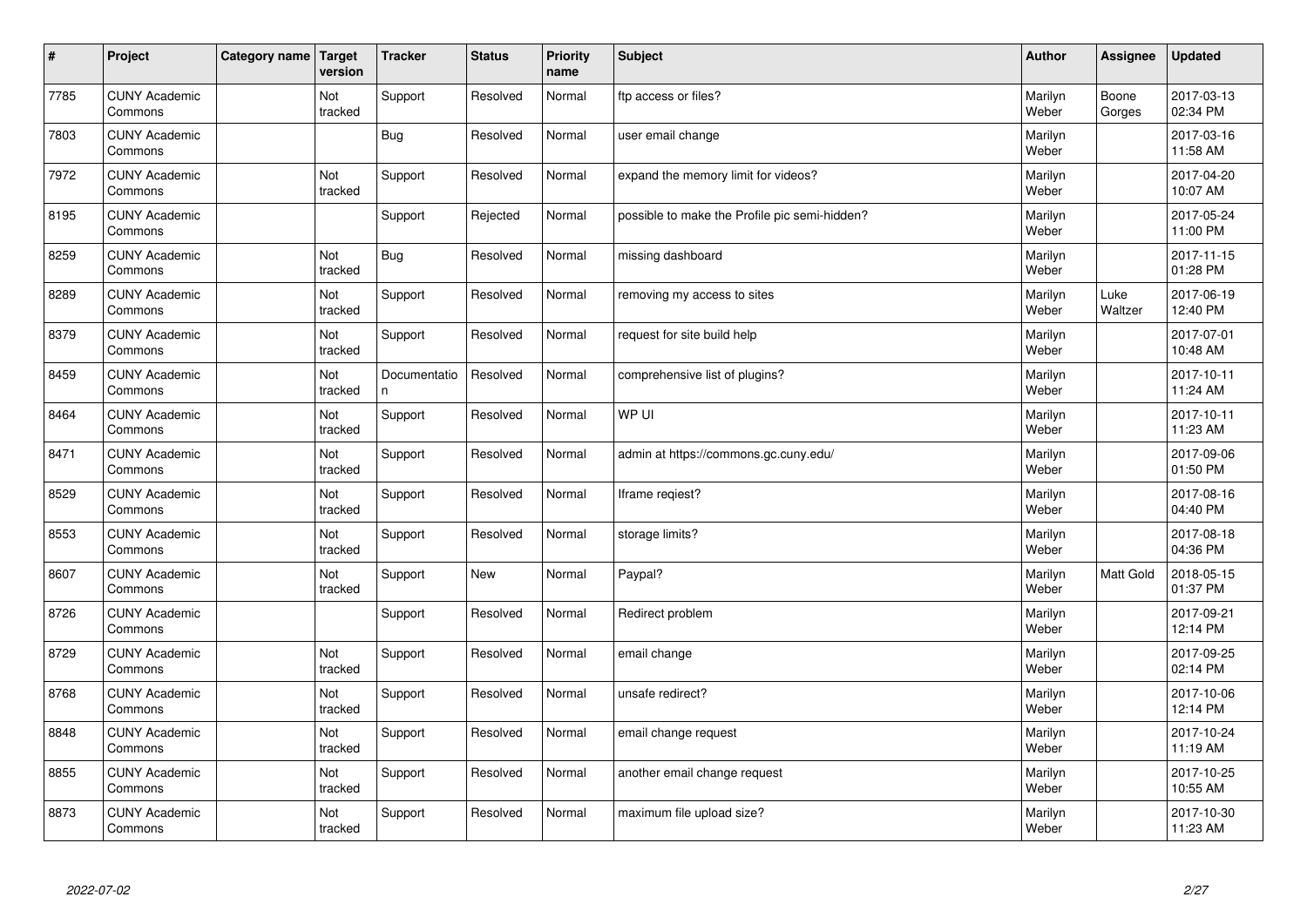| #    | Project                         | Category name   Target | version           | <b>Tracker</b> | <b>Status</b>        | <b>Priority</b><br>name | <b>Subject</b>                                     | <b>Author</b>    | <b>Assignee</b> | <b>Updated</b>         |
|------|---------------------------------|------------------------|-------------------|----------------|----------------------|-------------------------|----------------------------------------------------|------------------|-----------------|------------------------|
| 8882 | <b>CUNY Academic</b><br>Commons |                        | Not<br>tracked    | Support        | Resolved             | Normal                  | question about search engines                      | Marilyn<br>Weber |                 | 2017-11-01<br>03:26 PM |
| 8937 | <b>CUNY Academic</b><br>Commons |                        | Not<br>tracked    | <b>Bug</b>     | Resolved             | Normal                  | videos gone                                        | Marilyn<br>Weber |                 | 2017-12-01<br>11:27 AM |
| 9033 | <b>CUNY Academic</b><br>Commons |                        |                   | Support        | Rejected             | Normal                  | Site search terms                                  | Marilyn<br>Weber |                 | 2017-12-22<br>01:10 PM |
| 9062 | <b>CUNY Academic</b><br>Commons |                        | Not<br>tracked    | <b>Bug</b>     | Resolved             | Normal                  | re-add me as admin of https://commons.gc.cuny.edu/ | Marilyn<br>Weber |                 | 2018-01-08<br>12:03 PM |
| 9131 | <b>CUNY Academic</b><br>Commons |                        |                   | Support        | Resolved             | Normal                  | webrecorder.io via Firefox                         | Marilyn<br>Weber |                 | 2018-01-29<br>11:11 AM |
| 9133 | <b>CUNY Academic</b><br>Commons |                        |                   | Support        | Duplicate            | Normal                  | webrecorder.io                                     | Marilyn<br>Weber |                 | 2018-01-29<br>10:34 AM |
| 9207 | <b>CUNY Academic</b><br>Commons |                        | Future<br>release | Support        | Reporter<br>Feedback | Normal                  | display dashboards made in Tableau?                | Marilyn<br>Weber | Boone<br>Gorges | 2018-04-10<br>10:42 AM |
| 9223 | <b>CUNY Academic</b><br>Commons |                        | Not<br>tracked    | Support        | Resolved             | Normal                  | moving wordpress sites                             | Marilyn<br>Weber |                 | 2018-02-18<br>08:44 PM |
| 9275 | <b>CUNY Academic</b><br>Commons |                        |                   | Support        | Rejected             | Normal                  | soft chalk page?                                   | Marilyn<br>Weber | Boone<br>Gorges | 2018-04-09<br>10:37 AM |
| 9355 | <b>CUNY Academic</b><br>Commons |                        | Not<br>tracked    | Support        | Resolved             | Normal                  | 14gb of video?                                     | Marilyn<br>Weber |                 | 2018-03-13<br>11:56 AM |
| 9470 | <b>CUNY Academic</b><br>Commons |                        |                   | Bug            | Resolved             | Normal                  | Users not appearing via "Add New"                  | Marilyn<br>Weber |                 | 2018-03-22<br>07:44 PM |
| 9518 | <b>CUNY Academic</b><br>Commons |                        | Not<br>tracked    | Support        | Rejected             | Normal                  | problems with site on Internet Explorer            | Marilyn<br>Weber | Raymond<br>Hoh  | 2019-03-11<br>11:18 PM |
| 9535 | <b>CUNY Academic</b><br>Commons |                        | Not<br>tracked    | Support        | Resolved             | Normal                  | admin for https://video.commons.gc.cuny.edu/?      | Marilyn<br>Weber | Matt Gold       | 2018-04-13<br>05:06 PM |
| 9587 | <b>CUNY Academic</b><br>Commons |                        |                   | Support        | Rejected             | Normal                  | possible request for the "PDF Poster" plugin       | Marilyn<br>Weber |                 | 2018-04-24<br>10:52 AM |
| 9604 | <b>CUNY Academic</b><br>Commons |                        | Not<br>tracked    | Support        | Resolved             | Normal                  | I (Marilyn) can only log into cdev as teststudent  | Marilyn<br>Weber |                 | 2018-04-21<br>10:20 AM |
| 9684 | <b>CUNY Academic</b><br>Commons |                        |                   | Support        | Rejected             | Normal                  | SEO cleanup for newlaborforum.cuny.edu             | Marilyn<br>Weber |                 | 2018-04-30<br>10:29 AM |
| 9725 | <b>CUNY Academic</b><br>Commons |                        | Not<br>tracked    | Support        | Resolved             | Normal                  | problems with deleting a site                      | Marilyn<br>Weber |                 | 2018-05-07<br>10:24 PM |
| 9780 | <b>CUNY Academic</b><br>Commons |                        | Not<br>tracked    | Support        | Resolved             | Normal                  | remove the phone number on this profile?           | Marilyn<br>Weber |                 | 2018-05-15<br>10:35 AM |
| 9834 | <b>CUNY Academic</b><br>Commons |                        |                   | Support        | Duplicate            | Normal                  | add a "like" function                              | Marilyn<br>Weber |                 | 2018-05-25<br>10:38 AM |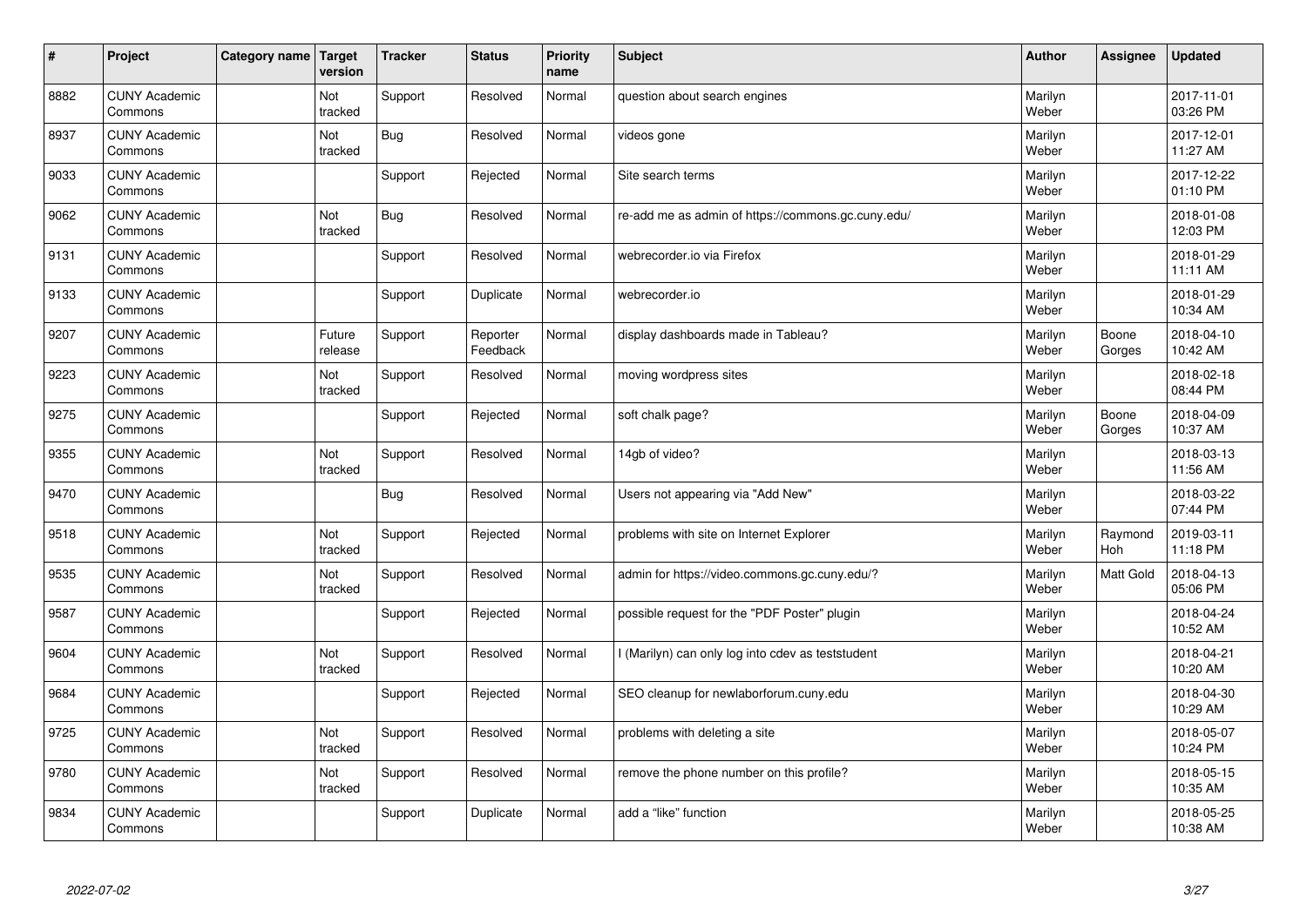| $\vert$ # | Project                         | Category name Target | version        | <b>Tracker</b> | <b>Status</b>        | <b>Priority</b><br>name | <b>Subject</b>                                     | <b>Author</b>    | Assignee         | <b>Updated</b>         |
|-----------|---------------------------------|----------------------|----------------|----------------|----------------------|-------------------------|----------------------------------------------------|------------------|------------------|------------------------|
| 9885      | <b>CUNY Academic</b><br>Commons |                      |                | Support        | Rejected             | Normal                  | Publications field problem                         | Marilyn<br>Weber |                  | 2018-06-06<br>01:18 PM |
| 9889      | <b>CUNY Academic</b><br>Commons |                      | Not<br>tracked | Support        | Resolved             | Normal                  | remove comments from activity feed?                | Marilyn<br>Weber |                  | 2018-12-10<br>03:53 PM |
| 9919      | <b>CUNY Academic</b><br>Commons |                      | Not<br>tracked | Bug            | Resolved             | Normal                  | admin of https://sphcurriculum.commons.gc.cuny.edu | Marilyn<br>Weber |                  | 2018-06-12<br>09:37 PM |
| 9949      | <b>CUNY Academic</b><br>Commons |                      | 1.13.4         | Support        | Resolved             | Normal                  | raise storage space limit?                         | Marilyn<br>Weber | Boone<br>Gorges  | 2018-06-26<br>12:00 PM |
| 9992      | <b>CUNY Academic</b><br>Commons |                      | 1.13.6         | Bug            | Resolved             | Normal                  | ACERT website down again                           | Marilyn<br>Weber |                  | 2018-07-10<br>12:15 PM |
| 10035     | <b>CUNY Academic</b><br>Commons |                      | Not<br>tracked | Bug            | Resolved             | Normal                  | Reconnecting user to site                          | Marilyn<br>Weber |                  | 2018-07-23<br>11:55 AM |
| 10101     | <b>CUNY Academic</b><br>Commons |                      | 1.13.7         | Bug            | Resolved             | Normal                  | URL changes within Manage section of groups        | Marilyn<br>Weber |                  | 2018-08-03<br>01:54 PM |
| 10227     | <b>CUNY Academic</b><br>Commons |                      |                | Support        | Resolved             | Normal                  | user incorrectly entered her email address         | Marilyn<br>Weber | Matt Gold        | 2018-08-26<br>08:55 PM |
| 10239     | <b>CUNY Academic</b><br>Commons |                      | Not<br>tracked | Support        | Resolved             | Normal                  | musicroombooking.commons.gc.cuny.edu               | Marilyn<br>Weber |                  | 2018-08-29<br>03:06 PM |
| 10256     | <b>CUNY Academic</b><br>Commons |                      |                | Support        | Resolved             | Normal                  | email change requested                             | Marilyn<br>Weber | <b>Matt Gold</b> | 2018-08-29<br>02:52 PM |
| 10260     | <b>CUNY Academic</b><br>Commons |                      |                | <b>Bug</b>     | Rejected             | Normal                  | bad activation email                               | Marilyn<br>Weber |                  | 2018-08-30<br>01:25 PM |
| 10266     | <b>CUNY Academic</b><br>Commons |                      |                | Support        | Resolved             | Normal                  | GC email change requested                          | Marilyn<br>Weber | Matt Gold        | 2018-08-30<br>03:07 PM |
| 10298     | <b>CUNY Academic</b><br>Commons |                      | Not<br>tracked | Support        | Resolved             | Normal                  | RSS feed to itunes problem                         | Marilyn<br>Weber |                  | 2018-12-10<br>03:57 PM |
| 10407     | <b>CUNY Academic</b><br>Commons |                      | Not<br>tracked | Support        | Resolved             | Normal                  | toolbar problem                                    | Marilyn<br>Weber | Boone<br>Gorges  | 2018-10-23<br>10:52 AM |
| 10440     | <b>CUNY Academic</b><br>Commons |                      | Not<br>tracked | Support        | Resolved             | Normal                  | Acert post problem                                 | Marilyn<br>Weber |                  | 2018-12-10<br>03:57 PM |
| 10537     | <b>CUNY Academic</b><br>Commons |                      | Not<br>tracked | Bug            | Resolved             | Normal                  | jpegs not showing                                  | Marilyn<br>Weber |                  | 2018-10-23<br>10:51 AM |
| 10562     | <b>CUNY Academic</b><br>Commons |                      |                | Bug            | Rejected             | Normal                  | Commons is down                                    | Marilyn<br>Weber |                  | 2018-10-23<br>10:49 AM |
| 10571     | <b>CUNY Academic</b><br>Commons |                      | Not<br>tracked | Support        | Abandoned            | Normal                  | newsletter queue problem                           | Marilyn<br>Weber |                  | 2018-12-10<br>03:58 PM |
| 10657     | <b>CUNY Academic</b><br>Commons |                      | Not<br>tracked | Support        | Reporter<br>Feedback | Normal                  | child theme problems                               | Marilyn<br>Weber |                  | 2018-11-08<br>01:19 PM |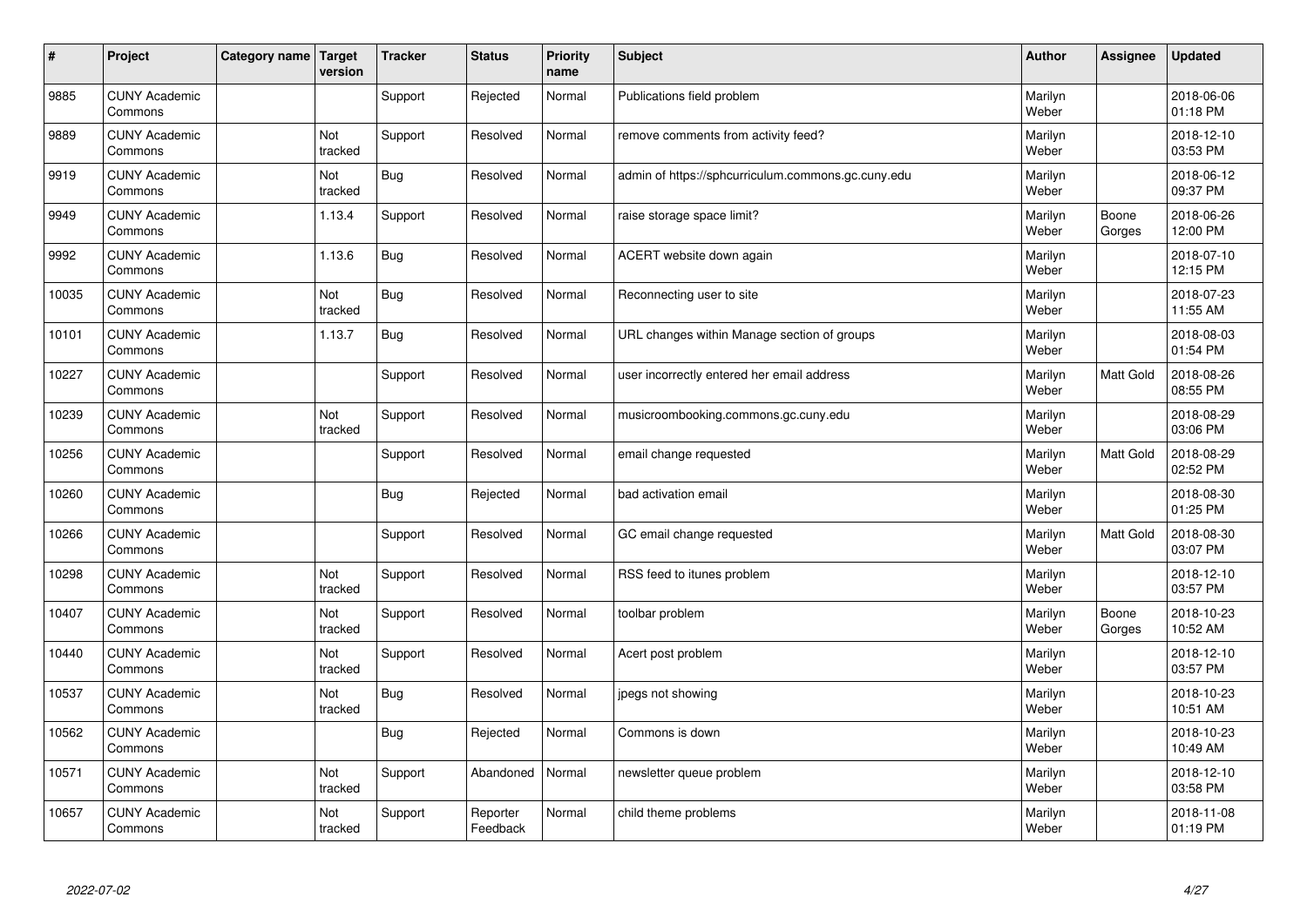| $\sharp$ | Project                         | Category name   Target | version        | <b>Tracker</b> | <b>Status</b>        | <b>Priority</b><br>name | <b>Subject</b>                                               | <b>Author</b>    | Assignee              | <b>Updated</b>         |
|----------|---------------------------------|------------------------|----------------|----------------|----------------------|-------------------------|--------------------------------------------------------------|------------------|-----------------------|------------------------|
| 10820    | <b>CUNY Academic</b><br>Commons |                        | Not<br>tracked | Support        | Resolved             | Normal                  | retrieve deleted pages/posts                                 | Marilyn<br>Weber |                       | 2018-12-13<br>06:33 PM |
| 10838    | <b>CUNY Academic</b><br>Commons |                        | 1.15.3         | Support        | Rejected             | Normal                  | two plugin/theme requests from a digital fellow              | Marilyn<br>Weber |                       | 2019-06-11<br>10:31 AM |
| 10850    | <b>CUNY Academic</b><br>Commons |                        |                | Support        | Rejected             | Normal                  | Gravity form being resent                                    | Marilyn<br>Weber |                       | 2018-12-20<br>10:18 PM |
| 10932    | <b>CUNY Academic</b><br>Commons |                        |                | Support        | Resolved             | Normal                  | add me as admin to meenaalexander.com                        | Marilyn<br>Weber | Matt Gold             | 2019-01-09<br>02:12 PM |
| 10986    | <b>CUNY Academic</b><br>Commons |                        | Not<br>tracked | Support        | Resolved             | Normal                  | PDF embedder provoking error                                 | Marilyn<br>Weber |                       | 2019-03-29<br>04:28 PM |
| 11002    | <b>CUNY Academic</b><br>Commons |                        | Not<br>tracked | Support        | Resolved             | Normal                  | open link in a new tab not working                           | Marilyn<br>Weber |                       | 2019-06-03<br>07:57 PM |
| 11003    | <b>CUNY Academic</b><br>Commons |                        | Not<br>tracked | Support        | Resolved             | Normal                  | user email change                                            | Marilyn<br>Weber |                       | 2019-01-24<br>02:50 PM |
| 11017    | <b>CUNY Academic</b><br>Commons |                        | Not<br>tracked | Support        | Resolved             | Normal                  | site didn't save?                                            | Marilyn<br>Weber |                       | 2019-01-25<br>03:47 PM |
| 11031    | <b>CUNY Academic</b><br>Commons |                        | Not<br>tracked | Support        | Resolved             | Normal                  | new group with seemingly old topics                          | Marilyn<br>Weber |                       | 2019-02-11<br>12:17 PM |
| 11149    | <b>CUNY Academic</b><br>Commons |                        | Not<br>tracked | Support        | Reporter<br>Feedback | Normal                  | comments getting blocked                                     | Marilyn<br>Weber | Raymond<br><b>Hoh</b> | 2019-03-26<br>11:40 AM |
| 11198    | <b>CUNY Academic</b><br>Commons |                        | Not<br>tracked | Support        | Resolved             | Normal                  | former CUNY employee                                         | Marilyn<br>Weber |                       | 2019-03-07<br>02:21 PM |
| 11225    | <b>CUNY Academic</b><br>Commons |                        | Not<br>tracked | Support        | Resolved             | Normal                  | bulk upload?                                                 | Marilyn<br>Weber |                       | 2019-09-18<br>10:31 AM |
| 11233    | <b>CUNY Academic</b><br>Commons |                        | 1.14.9         | Support        | Resolved             | Normal                  | Hotjar?                                                      | Marilyn<br>Weber |                       | 2019-03-26<br>12:10 PM |
| 11267    | <b>CUNY Academic</b><br>Commons |                        |                | Support        | Rejected             | Normal                  | signing up with a nonCUNY signup code from the Register page | Marilyn<br>Weber |                       | 2019-03-26<br>03:00 PM |
| 11483    | <b>CUNY Academic</b><br>Commons |                        | 1.15.2         | <b>Bug</b>     | Resolved             | Normal                  | "Add New user" not working                                   | Marilyn<br>Weber |                       | 2019-05-21<br>02:26 PM |
| 11509    | <b>CUNY Academic</b><br>Commons |                        | Not<br>tracked | Support        | Reporter<br>Feedback | Normal                  | deleted Page causing a Menu problem?                         | Marilyn<br>Weber |                       | 2019-06-04<br>09:54 AM |
| 11519    | <b>CUNY Academic</b><br>Commons |                        | Not<br>tracked | Support        | Assigned             | Normal                  | comment option not appearing                                 | Marilyn<br>Weber |                       | 2019-09-24<br>10:28 AM |
| 11609    | <b>CUNY Academic</b><br>Commons |                        | 1.15.5         | Support        | Resolved             | Normal                  | <b>Mixed Content flag</b>                                    | Marilyn<br>Weber |                       | 2019-06-27<br>06:54 PM |
| 11647    | <b>CUNY Academic</b><br>Commons |                        | 1.15.6         | Support        | Resolved             | Normal                  | Tribulant Newsletters update                                 | Marilyn<br>Weber |                       | 2019-07-18<br>02:27 PM |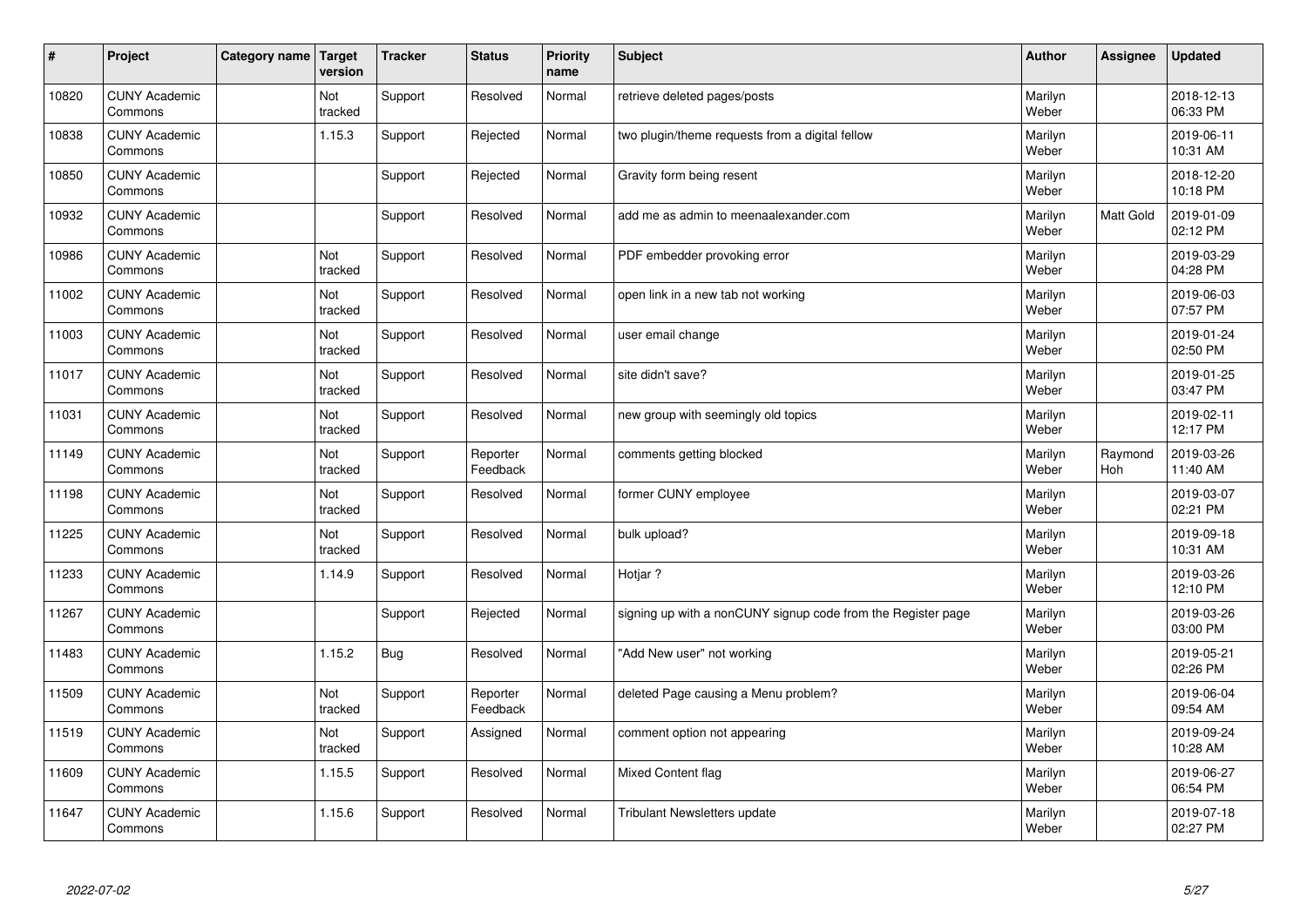| #     | Project                         | Category name | <b>Target</b><br>version | <b>Tracker</b> | <b>Status</b>        | Priority<br>name | <b>Subject</b>                                                                                         | <b>Author</b>    | Assignee        | <b>Updated</b>         |
|-------|---------------------------------|---------------|--------------------------|----------------|----------------------|------------------|--------------------------------------------------------------------------------------------------------|------------------|-----------------|------------------------|
| 11650 | <b>CUNY Academic</b><br>Commons |               | Not<br>tracked           | Support        | Resolved             | Normal           | https://commons.gc.cuny.edu/groups/introduction-to-literary-studies-engl<br>ish-252-at-hunter-college/ | Marilyn<br>Weber |                 | 2019-07-18<br>02:28 PM |
| 11771 | <b>CUNY Academic</b><br>Commons |               | Not<br>tracked           | Support        | Reporter<br>Feedback | Normal           | post displays in sections                                                                              | Marilyn<br>Weber |                 | 2019-08-20<br>10:34 AM |
| 11787 | <b>CUNY Academic</b><br>Commons |               | Not<br>tracked           | Support        | Reporter<br>Feedback | Normal           | automated comments notifications on ZenDesk                                                            | Marilyn<br>Weber |                 | 2019-08-26<br>06:18 PM |
| 11811 | <b>CUNY Academic</b><br>Commons |               | Not<br>tracked           | Support        | Duplicate            | Normal           | Content of Publications widget on profile page being erased on save                                    | Marilyn<br>Weber |                 | 2019-10-08<br>11:16 AM |
| 11848 | <b>CUNY Academic</b><br>Commons |               | Not<br>tracked           | Support        | Hold                 | Normal           | a Dean of Faculty wants to share a large file                                                          | Marilyn<br>Weber |                 | 2019-09-24<br>08:44 AM |
| 11896 | <b>CUNY Academic</b><br>Commons |               | Not<br>tracked           | Support        | Resolved             | Normal           | https://thenurseswritingproject.commons.gc.cuny.edu                                                    | Marilyn<br>Weber |                 | 2019-09-24<br>08:09 AM |
| 11912 | <b>CUNY Academic</b><br>Commons |               |                          | Support        | Resolved             | Normal           | influence search results?                                                                              | Marilyn<br>Weber |                 | 2020-02-11<br>10:51 AM |
| 11915 | <b>CUNY Academic</b><br>Commons |               | Not<br>tracked           | Support        | Resolved             | Normal           | User not in list                                                                                       | Marilyn<br>Weber |                 | 2019-10-28<br>10:13 AM |
| 11977 | <b>CUNY Academic</b><br>Commons |               | Not<br>tracked           | Support        | Resolved             | Normal           | please remove me from many sites                                                                       | Marilyn<br>Weber |                 | 2019-11-21<br>01:05 PM |
| 12038 | <b>CUNY Academic</b><br>Commons |               | 1.15.13                  | <b>Bug</b>     | Resolved             | Normal           | admin visibility problem at careerplan.commons.gc.cuny.edu                                             | Marilyn<br>Weber |                 | 2019-11-12<br>10:20 AM |
| 12176 | <b>CUNY Academic</b><br>Commons |               | Not<br>tracked           | Support        | Resolved             | Normal           | Mp4s?                                                                                                  | Marilyn<br>Weber |                 | 2019-12-05<br>11:04 AM |
| 12205 | <b>CUNY Academic</b><br>Commons |               |                          | Support        | Rejected             | Normal           | possible update to the 2019 theme?                                                                     | Marilyn<br>Weber |                 | 2020-01-14<br>12:08 PM |
| 12334 | <b>CUNY Academic</b><br>Commons |               |                          | Support        | Resolved             | Normal           | request for a Redmine account                                                                          | Marilyn<br>Weber | Matt Gold       | 2020-01-30<br>12:01 PM |
| 12352 | <b>CUNY Academic</b><br>Commons |               | Not<br>tracked           | Support        | New                  | Normal           | "posts list" page builder block option                                                                 | Marilyn<br>Weber |                 | 2020-02-03<br>01:29 PM |
| 12427 | <b>CUNY Academic</b><br>Commons |               | Not<br>tracked           | Support        | Resolved             | Normal           | organizing PDF on a site?                                                                              | Marilyn<br>Weber | scott voth      | 2020-03-10<br>11:11 AM |
| 12777 | <b>CUNY Academic</b><br>Commons |               | 1.16.14                  | Support        | Resolved             | Normal           | request to include custom javascript into a Commons-hosted site                                        | Marilyn<br>Weber |                 | 2020-06-16<br>04:03 PM |
| 12861 | <b>CUNY Academic</b><br>Commons |               |                          | Support        | Resolved             | Normal           | trouble with YouTube                                                                                   | Marilyn<br>Weber | Raymond<br>Hoh  | 2020-06-09<br>11:16 AM |
| 12905 | <b>CUNY Academic</b><br>Commons |               | 1.16.14                  | Support        | Resolved             | Normal           | trouble embedding a flipbook from Flipsnack                                                            | Marilyn<br>Weber | Boone<br>Gorges | 2020-06-23<br>10:53 AM |
| 12960 | <b>CUNY Academic</b><br>Commons |               | 1.16.14                  | Support        | Resolved             | Normal           | mutiple plugin in requests                                                                             | Marilyn<br>Weber | Boone<br>Gorges | 2020-06-23<br>10:53 AM |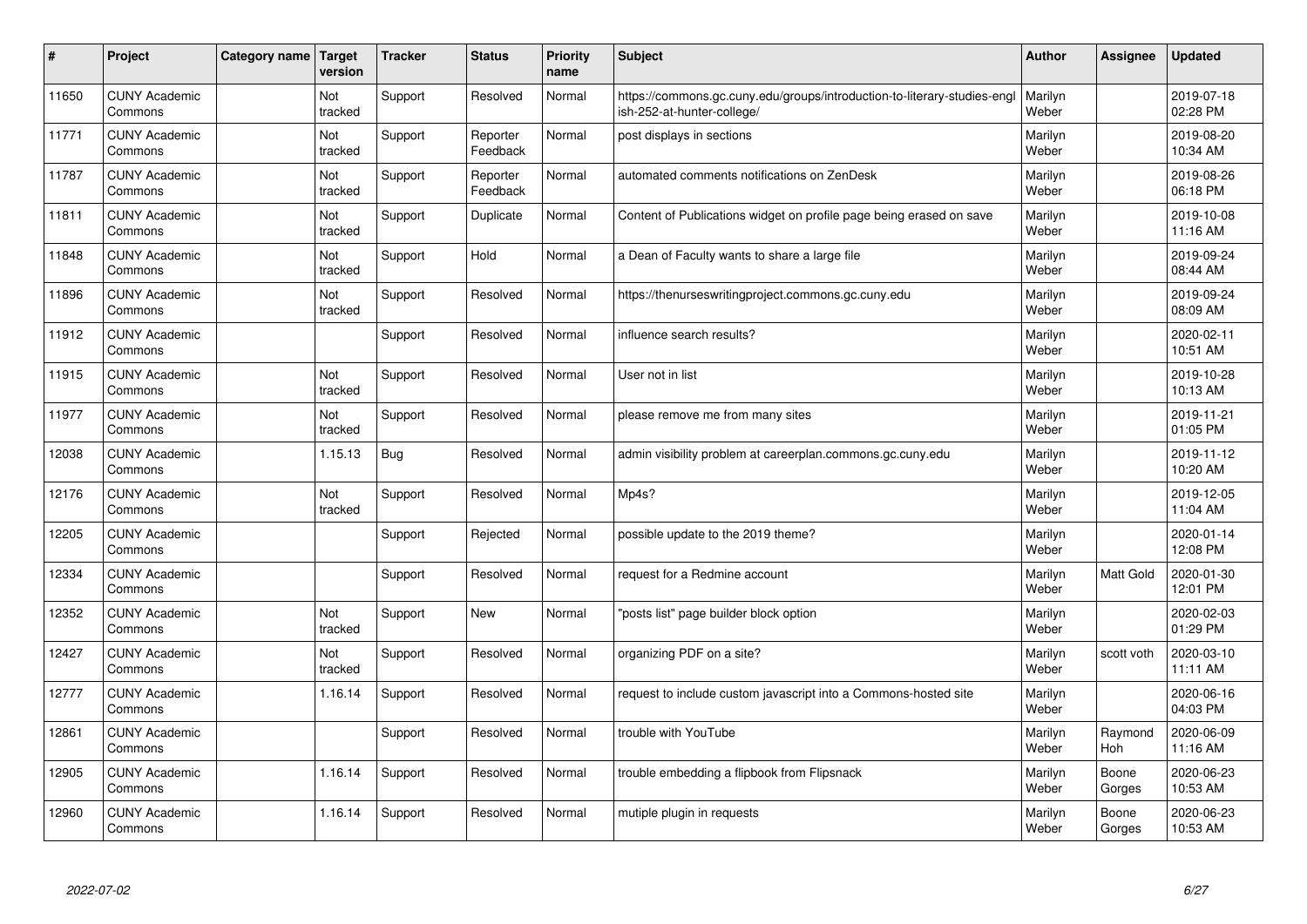| #     | Project                         | Category name   Target | version        | <b>Tracker</b> | <b>Status</b>        | <b>Priority</b><br>name | <b>Subject</b>                                                       | <b>Author</b>    | Assignee        | <b>Updated</b>         |
|-------|---------------------------------|------------------------|----------------|----------------|----------------------|-------------------------|----------------------------------------------------------------------|------------------|-----------------|------------------------|
| 12986 | <b>CUNY Academic</b><br>Commons |                        |                | Support        | Rejected             | Normal                  | Someone is trying to create accounts using random CUNY entity emails | Marilyn<br>Weber |                 | 2020-07-02<br>09:47 PM |
| 12999 | <b>CUNY Academic</b><br>Commons |                        | 1.18.1         | Support        | Resolved             | Normal                  | request for Dentist theme                                            | Marilyn<br>Weber | Boone<br>Gorges | 2020-12-22<br>03:31 PM |
| 13013 | <b>CUNY Academic</b><br>Commons |                        | Not<br>tracked | <b>Bug</b>     | Resolved             | Normal                  | an invite to Group Admins from Brian Foote?!                         | Marilyn<br>Weber |                 | 2020-07-07<br>02:36 PM |
| 13034 | <b>CUNY Academic</b><br>Commons |                        | Not<br>tracked | Support        | Reporter<br>Feedback | Normal                  | a site is asking people to join the Commons to get a download        | Marilyn<br>Weber |                 | 2020-07-12<br>07:23 AM |
| 13065 | <b>CUNY Academic</b><br>Commons |                        | Not<br>tracked | Support        | Resolved             | Normal                  | can't invite new user to group                                       | Marilyn<br>Weber |                 | 2020-07-22<br>04:24 PM |
| 13091 | <b>CUNY Academic</b><br>Commons |                        | 1.17.0         | Support        | Resolved             | Normal                  | problem with latex (math equations)                                  | Marilyn<br>Weber |                 | 2020-07-28<br>11:09 AM |
| 13121 | <b>CUNY Academic</b><br>Commons |                        |                | Support        | Rejected             | Normal                  | embed a DropBox Paper file                                           | Marilyn<br>Weber |                 | 2020-08-25<br>10:56 AM |
| 13160 | <b>CUNY Academic</b><br>Commons |                        |                | Support        | Rejected             | Normal                  | site not working on iphone                                           | Marilyn<br>Weber |                 | 2020-08-25<br>10:58 AM |
| 13169 | <b>CUNY Academic</b><br>Commons |                        | 1.17.4         | Support        | Rejected             | Normal                  | footer logo image has no alt-text                                    | Marilyn<br>Weber |                 | 2020-09-22<br>10:18 AM |
| 13217 | <b>CUNY Academic</b><br>Commons |                        |                | Support        | Rejected             | Normal                  | upload recordings of our past webinars?                              | Marilyn<br>Weber |                 | 2020-08-25<br>07:56 AM |
| 13255 | <b>CUNY Academic</b><br>Commons |                        | Not<br>tracked | Support        | Reporter<br>Feedback | Normal                  | Accessibility problems                                               | Marilyn<br>Weber |                 | 2020-09-01<br>05:48 PM |
| 13286 | <b>CUNY Academic</b><br>Commons |                        | Not<br>tracked | Support        | <b>New</b>           | Normal                  | problem connecting with WordPress app                                | Marilyn<br>Weber | Raymond<br>Hoh  | 2020-09-08<br>11:16 AM |
| 13288 | <b>CUNY Academic</b><br>Commons |                        |                | Support        | Abandoned            | Normal                  | log in problems on iPhone 6                                          | Marilyn<br>Weber |                 | 2020-10-27<br>10:26 AM |
| 13295 | <b>CUNY Academic</b><br>Commons |                        | Not<br>tracked | Support        | Resolved             | Normal                  | can't find new user                                                  | Marilyn<br>Weber |                 | 2020-09-08<br>10:18 AM |
| 13378 | <b>CUNY Academic</b><br>Commons |                        | 1.17.5         | <b>Bug</b>     | Resolved             | Normal                  | problem on one of my sites                                           | Marilyn<br>Weber |                 | 2020-09-24<br>05:27 PM |
| 13441 | <b>CUNY Academic</b><br>Commons |                        | 1.17.5         | Support        | Resolved             | Normal                  | ongoing user problems with daily digests                             | Marilyn<br>Weber |                 | 2020-10-13<br>10:02 AM |
| 13541 | <b>CUNY Academic</b><br>Commons |                        | Not<br>tracked | Support        | Resolved             | Normal                  | add a page template to OER site.                                     | Marilyn<br>Weber |                 | 2020-11-11<br>11:12 AM |
| 13584 | <b>CUNY Academic</b><br>Commons |                        |                | Support        | Abandoned            | Normal                  | Graphy theme question                                                | Marilyn<br>Weber |                 | 2021-09-14<br>10:41 AM |
| 13596 | <b>CUNY Academic</b><br>Commons |                        |                | Support        | Abandoned            | Normal                  | invited as Author but show as Contributor                            | Marilyn<br>Weber |                 | 2021-09-14<br>10:41 AM |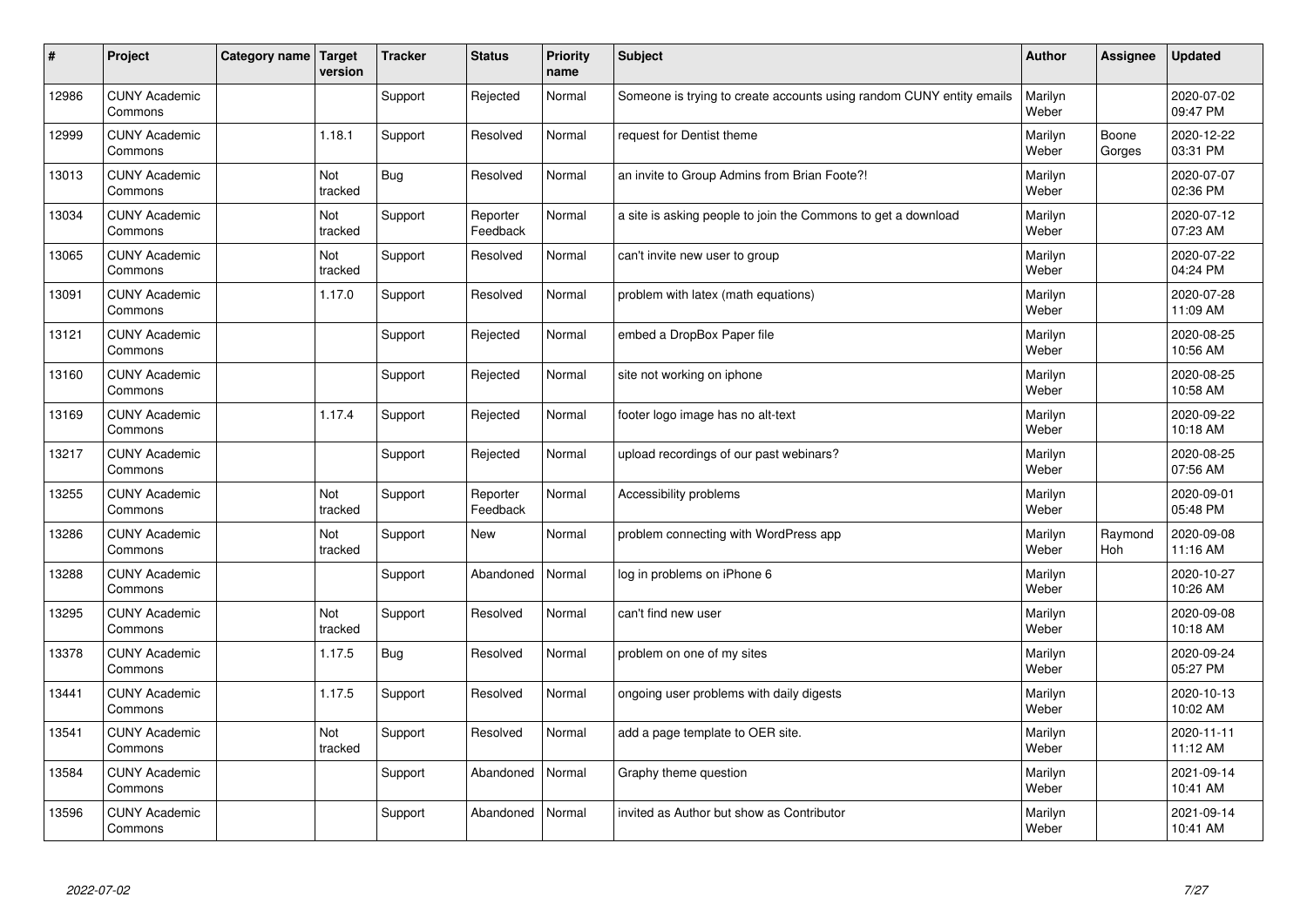| $\vert$ # | Project                         | Category name   Target | version        | <b>Tracker</b> | <b>Status</b>        | <b>Priority</b><br>name | <b>Subject</b>                           | <b>Author</b>    | <b>Assignee</b> | <b>Updated</b>         |
|-----------|---------------------------------|------------------------|----------------|----------------|----------------------|-------------------------|------------------------------------------|------------------|-----------------|------------------------|
| 13637     | <b>CUNY Academic</b><br>Commons |                        |                | Support        | Abandoned            | Normal                  | All-in-One Migration plugin request      | Marilyn<br>Weber |                 | 2020-12-08<br>10:46 AM |
| 13641     | <b>CUNY Academic</b><br>Commons |                        | 1.18.2         | Support        | Resolved             | Normal                  | follow up to migration request           | Marilyn<br>Weber | Boone<br>Gorges | 2021-01-12<br>10:59 AM |
| 13699     | <b>CUNY Academic</b><br>Commons |                        | Not<br>tracked | Support        | Resolved             | Normal                  | Martin Segal Center site down            | Marilyn<br>Weber | Raymond<br>Hoh  | 2020-12-22<br>03:03 PM |
| 13710     | <b>CUNY Academic</b><br>Commons |                        | Not<br>tracked | Support        | Resolved             | Normal                  | small change to Hosting Partner Handbook | Marilyn<br>Weber |                 | 2020-12-16<br>04:29 PM |
| 13738     | <b>CUNY Academic</b><br>Commons |                        | 1.18.1         | Support        | Resolved             | Normal                  | theme requests from a non-CUY person     | Marilyn<br>Weber |                 | 2020-12-23<br>11:34 AM |
| 13783     | <b>CUNY Academic</b><br>Commons |                        | 1.18.2         | Support        | Resolved             | Normal                  | new CUNY OneSearch url                   | Marilyn<br>Weber |                 | 2021-01-14<br>04:53 PM |
| 13826     | <b>CUNY Academic</b><br>Commons |                        |                | Support        | Resolved             | Normal                  | January 14th                             | Marilyn<br>Weber |                 | 2021-01-26<br>04:26 PM |
| 13916     | <b>CUNY Academic</b><br>Commons |                        |                | Support        | Rejected             | Normal                  | <b>Custom Sidebars</b>                   | Marilyn<br>Weber |                 | 2021-02-23<br>10:45 AM |
| 13918     | <b>CUNY Academic</b><br>Commons |                        | Not<br>tracked | Support        | Rejected             | Normal                  | MailPoet Newsletters Premium plugin      | Marilyn<br>Weber |                 | 2021-02-09<br>11:01 AM |
| 13929     | <b>CUNY Academic</b><br>Commons |                        | 1.18.4         | Support        | Resolved             | Normal                  | update error message                     | Marilyn<br>Weber | Boone<br>Gorges | 2021-02-09<br>11:05 AM |
| 13958     | <b>CUNY Academic</b><br>Commons |                        | 1.18.4         | Support        | Resolved             | Normal                  | calendar widget problem                  | Marilyn<br>Weber |                 | 2021-02-09<br>11:05 AM |
| 14016     | <b>CUNY Academic</b><br>Commons |                        |                | Support        | Rejected             | Normal                  | PDFs not downloading                     | Marilyn<br>Weber |                 | 2021-02-22<br>11:00 AM |
| 14148     | <b>CUNY Academic</b><br>Commons |                        |                | Support        | Abandoned            | Normal                  | post notification problem                | Marilyn<br>Weber |                 | 2021-09-14<br>10:43 AM |
| 14242     | <b>CUNY Academic</b><br>Commons |                        |                | Support        | Resolved             | Normal                  | LAILAC site missing content              | Marilyn<br>Weber |                 | 2021-03-27<br>08:40 AM |
| 14246     | <b>CUNY Academic</b><br>Commons |                        | 1.18.8         | Support        | Resolved             | Normal                  | 'Weekly jQuery Migrate Status Update"    | Marilyn<br>Weber |                 | 2021-04-13<br>11:08 AM |
| 14360     | <b>CUNY Academic</b><br>Commons |                        |                | Support        | Rejected             | Normal                  | danielgerouldarchives.org?               | Marilyn<br>Weber |                 | 2021-04-27<br>10:42 AM |
| 14378     | <b>CUNY Academic</b><br>Commons |                        | Not<br>tracked | Support        | Resolved             | Normal                  | PPTX files unfetchable                   | Marilyn<br>Weber |                 | 2021-05-11<br>11:25 AM |
| 14389     | <b>CUNY Academic</b><br>Commons |                        |                | Support        | Abandoned            | Normal                  | WebflowIO?                               | Marilyn<br>Weber |                 | 2021-09-14<br>10:45 AM |
| 14398     | <b>CUNY Academic</b><br>Commons |                        | Not<br>tracked | Support        | Reporter<br>Feedback | Normal                  | Events plug-in notification problem      | Marilyn<br>Weber |                 | 2021-05-11<br>11:21 AM |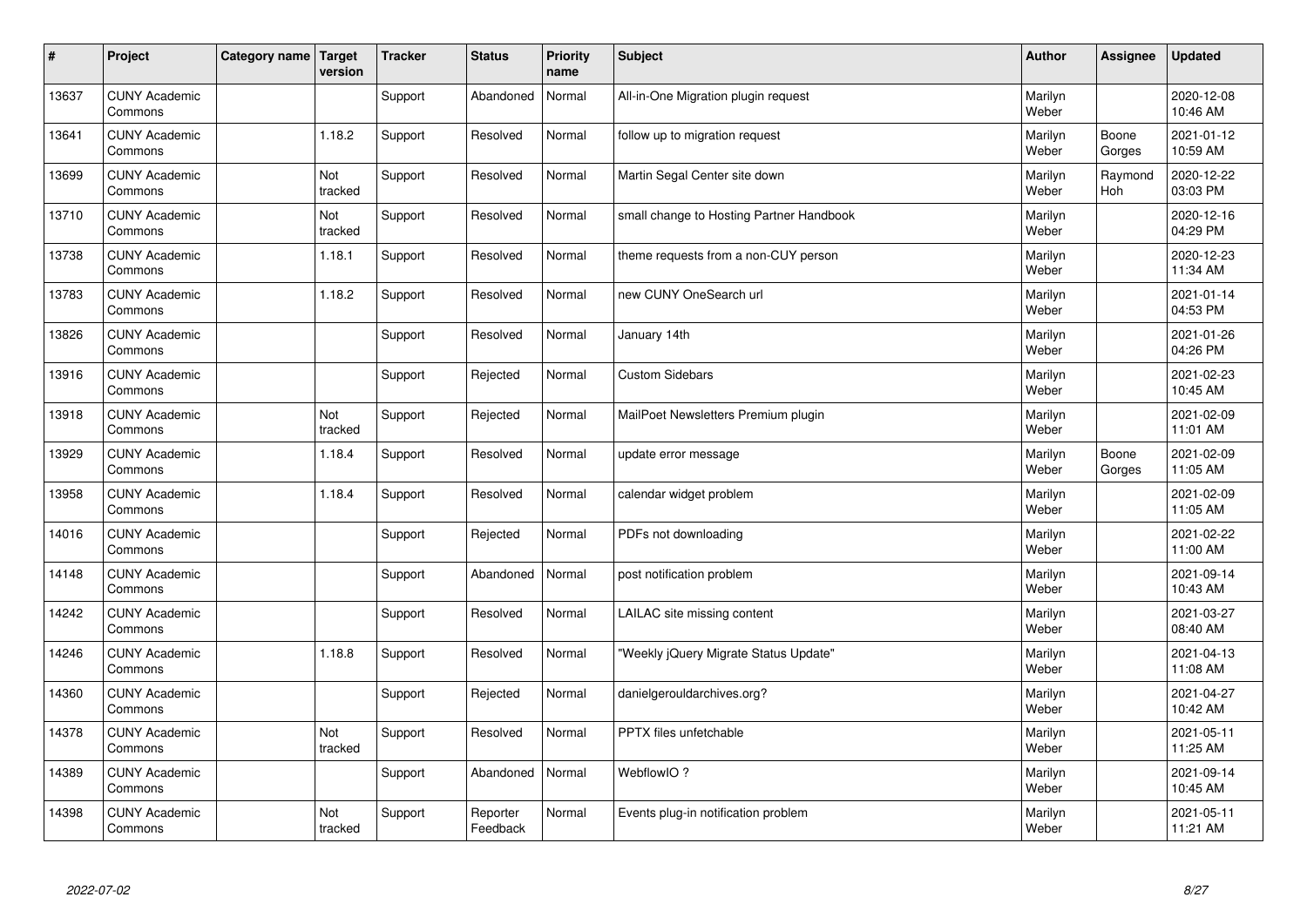| #     | Project                         | Category name | Target<br>version | <b>Tracker</b> | <b>Status</b>        | <b>Priority</b><br>name | <b>Subject</b>                                                  | <b>Author</b>    | Assignee | <b>Updated</b>         |
|-------|---------------------------------|---------------|-------------------|----------------|----------------------|-------------------------|-----------------------------------------------------------------|------------------|----------|------------------------|
| 14404 | <b>CUNY Academic</b><br>Commons |               | Not<br>tracked    | Support        | Resolved             | Normal                  | blocked IP of user?                                             | Marilyn<br>Weber |          | 2021-05-10<br>01:00 PM |
| 14410 | <b>CUNY Academic</b><br>Commons |               | 1.18.10           | Bug            | Resolved             | Normal                  | events calendar problem?                                        | Marilyn<br>Weber |          | 2021-05-10<br>04:45 PM |
| 14594 | <b>CUNY Academic</b><br>Commons |               | Not<br>tracked    | Support        | Resolved             | Normal                  | Administration email verification?                              | Marilyn<br>Weber |          | 2021-07-12<br>11:40 AM |
| 14625 | <b>CUNY Academic</b><br>Commons |               | Not<br>tracked    | Support        | Rejected             | Normal                  | image won't appear in slideshow.                                | Marilyn<br>Weber |          | 2021-07-27<br>10:33 AM |
| 14711 | <b>CUNY Academic</b><br>Commons |               |                   | Support        | Rejected             | Normal                  | Custom Facebook Feed plugin problem                             | Marilyn<br>Weber |          | 2022-04-27<br>04:29 PM |
| 14718 | <b>CUNY Academic</b><br>Commons |               | Not<br>tracked    | Support        | Resolved             | Normal                  | User wants to recover deleted account                           | Marilyn<br>Weber |          | 2021-08-30<br>02:46 PM |
| 14784 | <b>CUNY Academic</b><br>Commons |               |                   | Support        | Reporter<br>Feedback | Normal                  | User report of logo problem when using Customizer theme         | Marilyn<br>Weber |          | 2021-09-17<br>10:25 AM |
| 14812 | <b>CUNY Academic</b><br>Commons |               | Not<br>tracked    | Support        | Resolved             | Normal                  | Custom Sidebars and Wordpress 5.6                               | Marilyn<br>Weber |          | 2021-09-30<br>10:43 AM |
| 14813 | <b>CUNY Academic</b><br>Commons |               | Not<br>tracked    | Support        | Resolved             | Normal                  | raise the file size limit                                       | Marilyn<br>Weber |          | 2021-09-30<br>12:02 PM |
| 14850 | <b>CUNY Academic</b><br>Commons |               |                   | Support        | Abandoned            | Normal                  | brooklyn waterfront site "connection not secure"                | Marilyn<br>Weber |          | 2022-04-27<br>04:56 PM |
| 14891 | <b>CUNY Academic</b><br>Commons |               | Not<br>tracked    | Support        | Resolved             | Normal                  | changing site template after creation?                          | Marilyn<br>Weber |          | 2022-04-27<br>04:58 PM |
| 14900 | <b>CUNY Academic</b><br>Commons |               | Not<br>tracked    | Support        | Reporter<br>Feedback | Normal                  | previous theme?                                                 | Marilyn<br>Weber |          | 2021-10-25<br>10:31 AM |
| 14972 | <b>CUNY Academic</b><br>Commons |               |                   | Support        | Rejected             | Normal                  | Mailchimp plugin                                                | Marilyn<br>Weber |          | 2021-11-17<br>02:13 PM |
| 14973 | <b>CUNY Academic</b><br>Commons |               |                   | Support        | Resolved             | Normal                  | Mail Poet                                                       | Marilyn<br>Weber |          | 2021-12-06<br>10:20 AM |
| 15025 | <b>CUNY Academic</b><br>Commons |               |                   | Support        | Duplicate            | Normal                  | emails for all the papers on the commons that have been changed | Marilyn<br>Weber |          | 2021-12-02<br>11:57 AM |
| 15045 | <b>CUNY Academic</b><br>Commons |               |                   | Support        | New                  | Normal                  | no result for KCeL in the search box on the commons             | Marilyn<br>Weber |          | 2021-12-10<br>11:29 AM |
| 15120 | <b>CUNY Academic</b><br>Commons |               |                   | Support        | Resolved             | Normal                  | embed Zoom recordings in a post?                                | Marilyn<br>Weber |          | 2021-12-29<br>08:15 AM |
| 15169 | <b>CUNY Academic</b><br>Commons |               | 2.0.3             | Support        | Reporter<br>Feedback | Normal                  | new Prelude website zipfiles for custom theme and other files.  | Marilyn<br>Weber |          | 2022-06-29<br>11:32 AM |
| 15260 | <b>CUNY Academic</b><br>Commons |               |                   | Support        | Reporter<br>Feedback | Normal                  | Diacritical markings   European Stages                          | Marilyn<br>Weber |          | 2022-02-04<br>08:16 AM |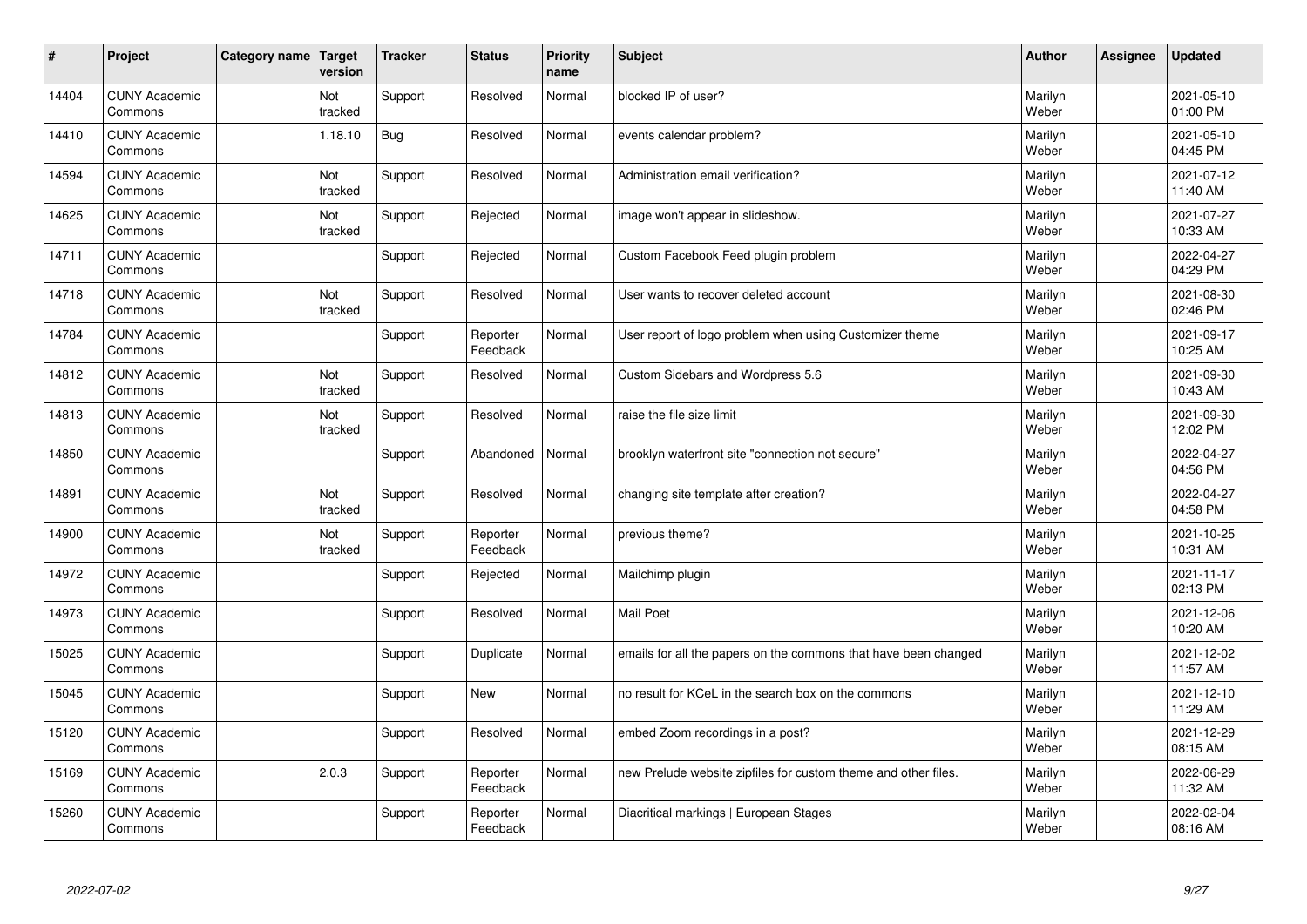| $\vert$ # | Project                         | Category name   Target | version        | <b>Tracker</b> | <b>Status</b>        | <b>Priority</b><br>name | <b>Subject</b>                                       | <b>Author</b>    | <b>Assignee</b> | <b>Updated</b>         |
|-----------|---------------------------------|------------------------|----------------|----------------|----------------------|-------------------------|------------------------------------------------------|------------------|-----------------|------------------------|
| 15266     | <b>CUNY Academic</b><br>Commons |                        |                | Support        | Resolved             | Normal                  | Just an appreciation                                 | Marilyn<br>Weber |                 | 2022-02-07<br>10:42 AM |
| 15279     | <b>CUNY Academic</b><br>Commons |                        |                | <b>Bug</b>     | Rejected             | Normal                  | big delay - cloning the history site                 | Marilyn<br>Weber |                 | 2022-02-09<br>01:49 PM |
| 15370     | <b>CUNY Academic</b><br>Commons |                        |                | Support        | Reporter<br>Feedback | Normal                  | All-in-One Event Calendar?                           | Marilyn<br>Weber |                 | 2022-02-17<br>11:03 AM |
| 15565     | <b>CUNY Academic</b><br>Commons |                        |                | Support        | <b>New</b>           | Normal                  | Events - send updates to an email listserv           | Marilyn<br>Weber |                 | 2022-03-10<br>01:06 PM |
| 15655     | <b>CUNY Academic</b><br>Commons |                        | 2.0.3          | Support        | Reporter<br>Feedback | Normal                  | Event Aggregator plugin?                             | Marilyn<br>Weber |                 | 2022-06-29<br>11:32 AM |
| 15816     | <b>CUNY Academic</b><br>Commons |                        | Not<br>tracked | Support        | <b>New</b>           | Normal                  | slow loading at SPS                                  | Marilyn<br>Weber |                 | 2022-04-05<br>01:26 PM |
| 16099     | <b>CUNY Academic</b><br>Commons |                        |                | Support        | Reporter<br>Feedback | Normal                  | request for Newsletter Glue                          | Marilyn<br>Weber |                 | 2022-05-13<br>12:14 PM |
| 16110     | <b>CUNY Academic</b><br>Commons |                        |                | Support        | Reporter<br>Feedback | Normal                  | remove Creative Commons license from pages?          | Marilyn<br>Weber | Raymond<br>Hoh  | 2022-05-17<br>06:11 PM |
| 16198     | <b>CUNY Academic</b><br>Commons |                        | 2.0.1          | <b>Bug</b>     | Resolved             | Normal                  | Change role to                                       | Marilyn<br>Weber | Boone<br>Gorges | 2022-06-14<br>11:35 AM |
| 6107      | <b>CUNY Academic</b><br>Commons |                        |                | <b>Bug</b>     | Resolved             | High                    | site redirect?                                       | Marilyn<br>Weber | Boone<br>Gorges | 2016-09-29<br>03:45 PM |
| 9276      | <b>CUNY Academic</b><br>Commons |                        |                | <b>Bug</b>     | Resolved             | High                    | problem adding a member to a group - wrong username? | Marilyn<br>Weber |                 | 2018-02-25<br>12:47 PM |
| 9768      | <b>CUNY Academic</b><br>Commons |                        | 1.13.2         | <b>Bug</b>     | Resolved             | High                    | search function on the Directory page                | Marilyn<br>Weber | Boone<br>Gorges | 2018-05-14<br>08:45 PM |
| 12483     | <b>CUNY Academic</b><br>Commons |                        | 1.16.7         | <b>Bug</b>     | Resolved             | High                    | post error                                           | Marilyn<br>Weber |                 | 2020-02-28<br>02:44 PM |
| 13633     | <b>CUNY Academic</b><br>Commons |                        | Not<br>tracked | Bug            | Resolved             | High                    | PublicsLab site down                                 | Marilyn<br>Weber |                 | 2020-11-30<br>02:01 PM |
| 13656     | <b>CUNY Academic</b><br>Commons |                        |                | <b>Bug</b>     | Resolved             | High                    | site down                                            | Marilyn<br>Weber |                 | 2020-12-11<br>12:50 PM |
| 13715     | <b>CUNY Academic</b><br>Commons |                        | Not<br>tracked | <b>Bug</b>     | Resolved             | High                    | https://ulysses.commons.gc.cuny.edu down             | Marilyn<br>Weber |                 | 2020-12-22<br>03:02 PM |
| 14008     | <b>CUNY Academic</b><br>Commons |                        |                | <b>Bug</b>     | Resolved             | High                    | invisible user                                       | Marilyn<br>Weber |                 | 2021-02-18<br>05:53 PM |
| 14799     | <b>CUNY Academic</b><br>Commons |                        | 1.18.19        | Support        | Resolved             | High                    | install the official Classic Widgets?                | Marilyn<br>Weber |                 | 2021-09-22<br>02:17 PM |
| 15022     | <b>CUNY Academic</b><br>Commons |                        |                | Support        | Rejected             | High                    | ArabStages                                           | Marilyn<br>Weber |                 | 2021-12-06<br>10:16 AM |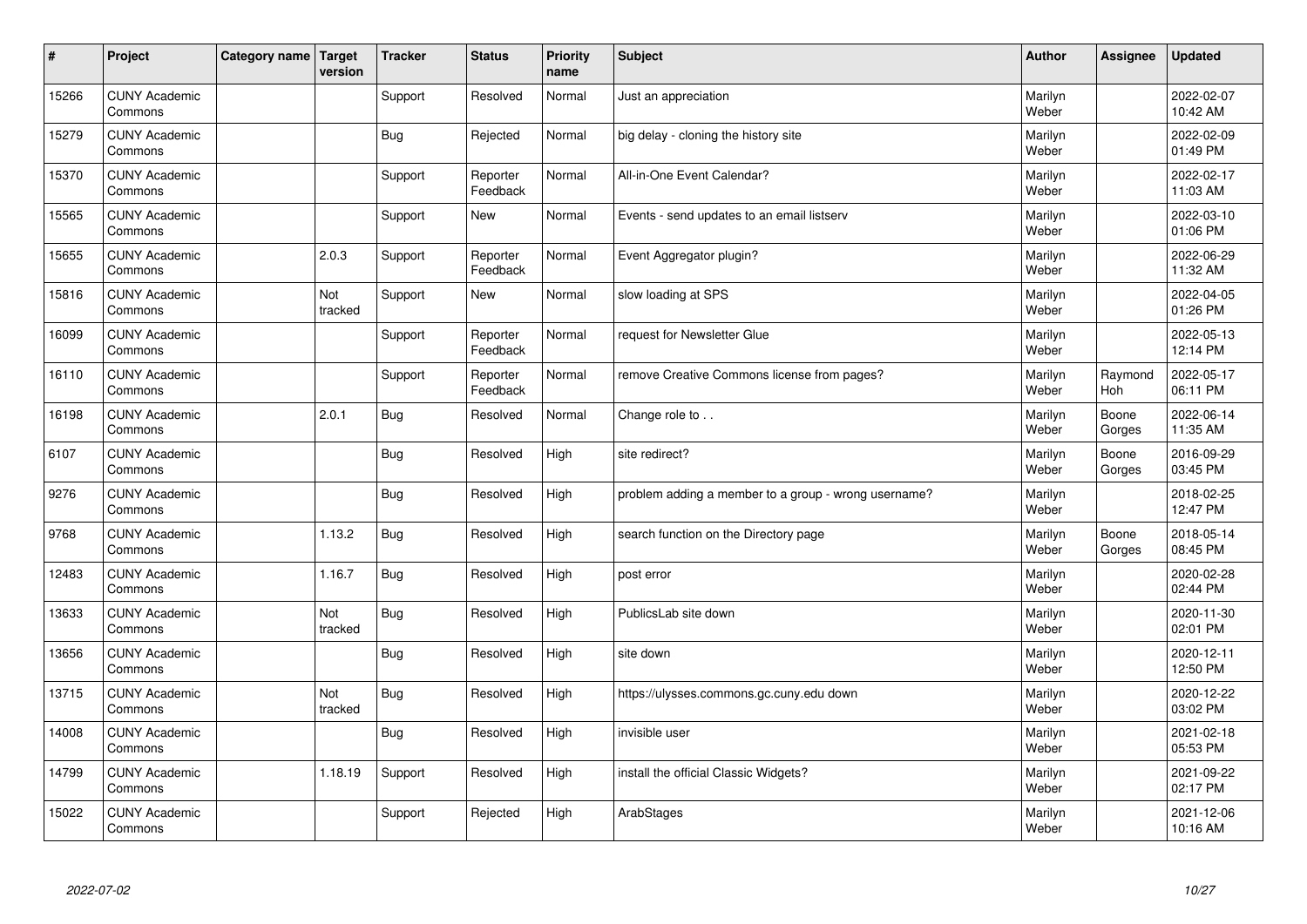| #     | Project                         | Category name   Target       | version        | <b>Tracker</b> | <b>Status</b> | <b>Priority</b><br>name | <b>Subject</b>                                                                       | <b>Author</b>    | Assignee            | <b>Updated</b>         |
|-------|---------------------------------|------------------------------|----------------|----------------|---------------|-------------------------|--------------------------------------------------------------------------------------|------------------|---------------------|------------------------|
| 15685 | <b>CUNY Academic</b><br>Commons |                              |                | Support        | <b>New</b>    | High                    | problem with chrome?                                                                 | Marilyn<br>Weber |                     | 2022-04-25<br>03:40 PM |
| 5396  | <b>CUNY Academic</b><br>Commons |                              |                | Outreach       | Resolved      | Urgent                  | Add CUNY Central to the survey choices?                                              | Marilyn<br>Weber | Samantha<br>Raddatz | 2016-03-31<br>01:38 PM |
| 5435  | <b>CUNY Academic</b><br>Commons |                              | Not<br>tracked | <b>Bug</b>     | Resolved      | Urgent                  | Can't see the dashboard                                                              | Marilyn<br>Weber |                     | 2016-04-12<br>11:33 AM |
| 12584 | <b>CUNY Academic</b><br>Commons |                              | Not<br>tracked | Bug            | Resolved      | Urgent                  | No way to register                                                                   | Marilyn<br>Weber |                     | 2020-03-27<br>02:38 PM |
| 6410  | <b>CUNY Academic</b><br>Commons |                              |                | Bug            | Duplicate     | Immediate               | Cannot log in - gives privacy error                                                  | Marilyn<br>Weber | Boone<br>Gorges     | 2016-10-24<br>10:01 AM |
| 6800  | <b>CUNY Academic</b><br>Commons |                              |                | <b>Bug</b>     | Rejected      | Immediate               | Is something going on?                                                               | Marilyn<br>Weber |                     | 2016-11-18<br>04:40 PM |
| 11665 | <b>CUNY Academic</b><br>Commons |                              |                | Support        | Resolved      | Immediate               | "My Groups" conflating two groups                                                    | Marilyn<br>Weber |                     | 2019-07-24<br>10:43 PM |
| 6175  | <b>CUNY Academic</b><br>Commons | Account<br>settings          |                | Support        | Resolved      | Normal                  | Email address (user cannot access old)                                               | Marilyn<br>Weber | Matt Gold           | 2016-11-29<br>06:31 PM |
| 6899  | <b>CUNY Academic</b><br>Commons | Account<br>settings          | Not<br>tracked | Support        | Resolved      | Normal                  | New user has misspelled her own name                                                 | Marilyn<br>Weber | Boone<br>Gorges     | 2016-12-01<br>05:10 PM |
| 9477  | <b>CUNY Academic</b><br>Commons | Account<br>settings          |                | Support        | Resolved      | Normal                  | email change request                                                                 | Marilyn<br>Weber | Matt Gold           | 2018-03-24<br>08:53 AM |
| 9659  | <b>CUNY Academic</b><br>Commons | Account<br>settings          |                | Support        | Resolved      | Normal                  | user email change                                                                    | Marilyn<br>Weber | <b>Matt Gold</b>    | 2018-04-24<br>12:08 PM |
| 9823  | <b>CUNY Academic</b><br>Commons | Account<br>settings          | Not<br>tracked | Support        | Resolved      | Normal                  | email change                                                                         | Marilyn<br>Weber | <b>Matt Gold</b>    | 2018-05-23<br>01:58 PM |
| 9928  | <b>CUNY Academic</b><br>Commons | Account<br>settings          |                | Support        | Resolved      | Normal                  | email change request from former student                                             | Marilyn<br>Weber | <b>Matt Gold</b>    | 2018-06-14<br>10:20 AM |
| 11294 | <b>CUNY Academic</b><br>Commons | Account<br>settings          | Not<br>tracked | Support        | Resolved      | Normal                  | student emgail change                                                                | Marilyn<br>Weber | <b>Matt Gold</b>    | 2019-04-07<br>09:11 PM |
| 11029 | <b>CUNY Academic</b><br>Commons | Authentication               | 1.14.9         | Support        | Resolved      | Normal                  | Sujatha Fernandes cannot edit her site                                               | Marilyn<br>Weber | Raymond<br>Hoh      | 2019-03-26<br>12:10 PM |
| 4834  | <b>CUNY Academic</b><br>Commons | <b>Blogs</b><br>(BuddyPress) |                | <b>Bug</b>     | Resolved      | Normal                  | Admin invite problem                                                                 | Marilyn<br>Weber | Boone<br>Gorges     | 2015-11-13<br>12:25 PM |
| 5799  | <b>CUNY Academic</b><br>Commons | <b>Blogs</b><br>(BuddyPress) | Not<br>tracked | Feature        | Resolved      | Normal                  | removing one's own access to sites?                                                  | Marilyn<br>Weber | Boone<br>Gorges     | 2016-07-26<br>01:55 PM |
| 6857  | <b>CUNY Academic</b><br>Commons | <b>Blogs</b><br>(BuddyPress) | Not<br>tracked | Support        | Resolved      | Normal                  | Committee on Religion website                                                        | Marilyn<br>Weber | Boone<br>Gorges     | 2017-08-17<br>10:24 AM |
| 12156 | <b>CUNY Academic</b><br>Commons | <b>Blogs</b><br>(BuddyPress) | Not<br>tracked | Support        | Resolved      | Normal                  | My Sites list (Commons Profile or Sites directory) doesn't match toolbar<br>dropdown | Marilyn<br>Weber |                     | 2019-12-11<br>10:20 AM |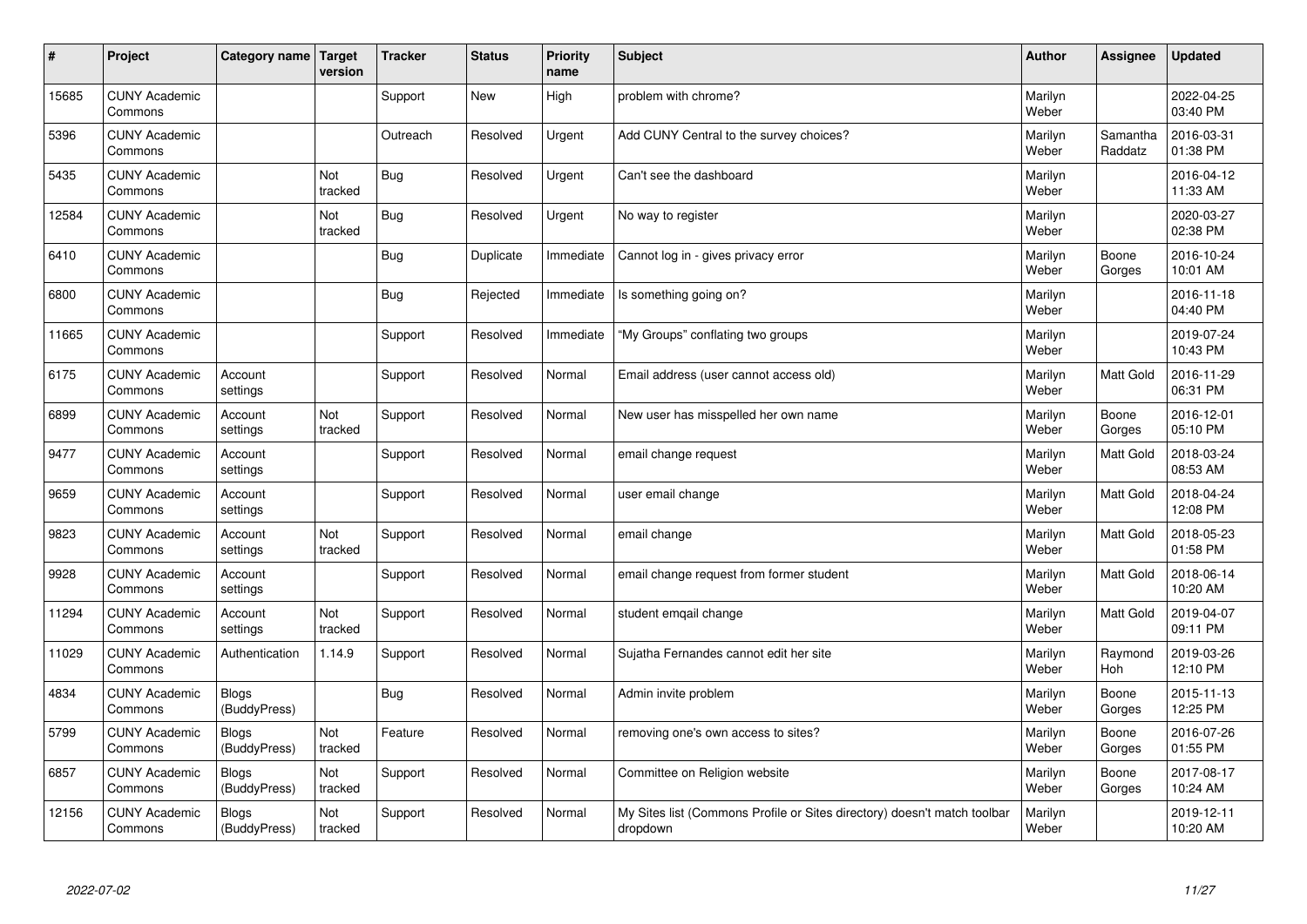| $\pmb{\#}$ | Project                         | Category name                    | <b>Target</b><br>version | <b>Tracker</b> | <b>Status</b>        | <b>Priority</b><br>name | <b>Subject</b>                                                                          | <b>Author</b>    | Assignee         | <b>Updated</b>         |
|------------|---------------------------------|----------------------------------|--------------------------|----------------|----------------------|-------------------------|-----------------------------------------------------------------------------------------|------------------|------------------|------------------------|
| 12190      | <b>CUNY Academic</b><br>Commons | <b>Blogs</b><br>(BuddyPress)     | Not<br>tracked           | Support        | Resolved             | Normal                  | Site avatar in directory is not what user expects                                       | Marilyn<br>Weber |                  | 2019-12-12<br>08:51 PM |
| 12350      | <b>CUNY Academic</b><br>Commons | <b>Blogs</b><br>(BuddyPress)     | Not<br>tracked           | Support        | Reporter<br>Feedback | Normal                  | URL creation problem                                                                    | Marilyn<br>Weber |                  | 2020-02-03<br>11:27 AM |
| 15211      | <b>CUNY Academic</b><br>Commons | <b>Blogs</b><br>(BuddyPress)     | 1.19.2                   | Support        | Resolved             | Normal                  | No good error reporting for already-used domain name when creating a<br>site in Firefox | Marilyn<br>Weber | Boone<br>Gorges  | 2022-01-25<br>11:33 AM |
| 11448      | <b>CUNY Academic</b><br>Commons | <b>BuddyPress</b><br>(misc)      | 1.15.1                   | Support        | Resolved             | Normal                  | sole administrator listed on sites is not an admin at all?                              | Marilyn<br>Weber | Raymond<br>Hoh   | 2019-05-14<br>11:15 AM |
| 12165      | <b>CUNY Academic</b><br>Commons | <b>BuddyPress</b><br>(misc)      | Not<br>tracked           | Support        | Resolved             | Normal                  | two reports of Profile problems                                                         | Marilyn<br>Weber | Boone<br>Gorges  | 2019-12-04<br>05:06 PM |
| 2994       | <b>CUNY Academic</b><br>Commons | <b>BuddyPress</b><br>(misc)      | 1.5.16                   | Bug            | Resolved             | High                    | "My forums" link gives "page not found" error                                           | Marilyn<br>Weber | Boone<br>Gorges  | 2014-01-29<br>03:44 PM |
| 3417       | <b>CUNY Academic</b><br>Commons | <b>BuddyPress</b><br>(misc)      | Not<br>tracked           | Bug            | Rejected             | High                    | copying two commons groups                                                              | Marilyn<br>Weber | Marilyn<br>Weber | 2014-11-05<br>09:56 AM |
| 11091      | <b>CUNY Academic</b><br>Commons | <b>BuddyPress</b><br><b>Docs</b> | 1.14.7                   | Support        | Resolved             | Normal                  | word limit for comments on a group doc?                                                 | Marilyn<br>Weber |                  | 2019-02-26<br>02:04 PM |
| 4734       | <b>CUNY Academic</b><br>Commons | <b>BuddyPress</b><br>Docs        | 1.8.13                   | <b>Bug</b>     | Resolved             | High                    | Problems with "Create New Doc"                                                          | Marilyn<br>Weber | Boone<br>Gorges  | 2015-10-09<br>07:53 AM |
| 10606      | <b>CUNY Academic</b><br>Commons | cdev.gc.cuny.ed<br>u             | Not<br>tracked           | Support        | Resolved             | Normal                  | problems with testing environment                                                       | Marilyn<br>Weber |                  | 2018-11-02<br>10:27 AM |
| 3029       | <b>CUNY Academic</b><br>Commons | cuny.is                          | Not<br>tracked           | Support        | Resolved             | Normal                  | shortlink request                                                                       | Marilyn<br>Weber | Boone<br>Gorges  | 2014-02-12<br>10:03 AM |
| 4496       | <b>CUNY Academic</b><br>Commons | cuny.is                          | 1.8.9                    | <b>Bug</b>     | Resolved             | Normal                  | Quick links broken?                                                                     | Marilyn<br>Weber | Boone<br>Gorges  | 2015-08-28<br>10:39 AM |
| 6118       | <b>CUNY Academic</b><br>Commons | cuny.is                          |                          | Feature        | Resolved             | Normal                  | Cuny. Is request from Javier Otero Peña                                                 | Marilyn<br>Weber | Sarah<br>Morgano | 2016-10-04<br>07:02 PM |
| 9886       | <b>CUNY Academic</b><br>Commons | cuny.is                          | Not<br>tracked           | Support        | Resolved             | Normal                  | cuny.is SSL                                                                             | Marilyn<br>Weber |                  | 2018-10-26<br>02:07 PM |
| 12515      | <b>CUNY Academic</b><br>Commons | cuny.is                          | 1.16.7                   | Support        | Resolved             | Normal                  | AJAX actions on cuny.is admin page are failing                                          | Marilyn<br>Weber |                  | 2020-03-10<br>11:57 AM |
| 8878       | <b>CUNY Academic</b><br>Commons | cuny.is                          | Not<br>tracked           | <b>Bug</b>     | Resolved             | Urgent                  | cuny is site link won't work                                                            | Marilyn<br>Weber | Boone<br>Gorges  | 2017-11-01<br>03:06 PM |
| 3138       | <b>CUNY Academic</b><br>Commons | Documentation                    | Not<br>tracked           | Bug            | Resolved             | Normal                  | Codex documentation                                                                     | Marilyn<br>Weber | scott voth       | 2016-03-04<br>08:49 AM |
| 10176      | <b>CUNY Academic</b><br>Commons | Documentation                    | Not<br>tracked           | Bug            | Resolved             | Normal                  | domain mapping requests                                                                 | Marilyn<br>Weber | scott voth       | 2018-08-29<br>05:30 PM |
| 13085      | <b>CUNY Academic</b><br>Commons | Domain<br>Mapping                | Not<br>tracked           | Support        | Resolved             | Normal                  | domain mapping request                                                                  | Marilyn<br>Weber | Matt Gold        | 2020-07-28<br>03:33 PM |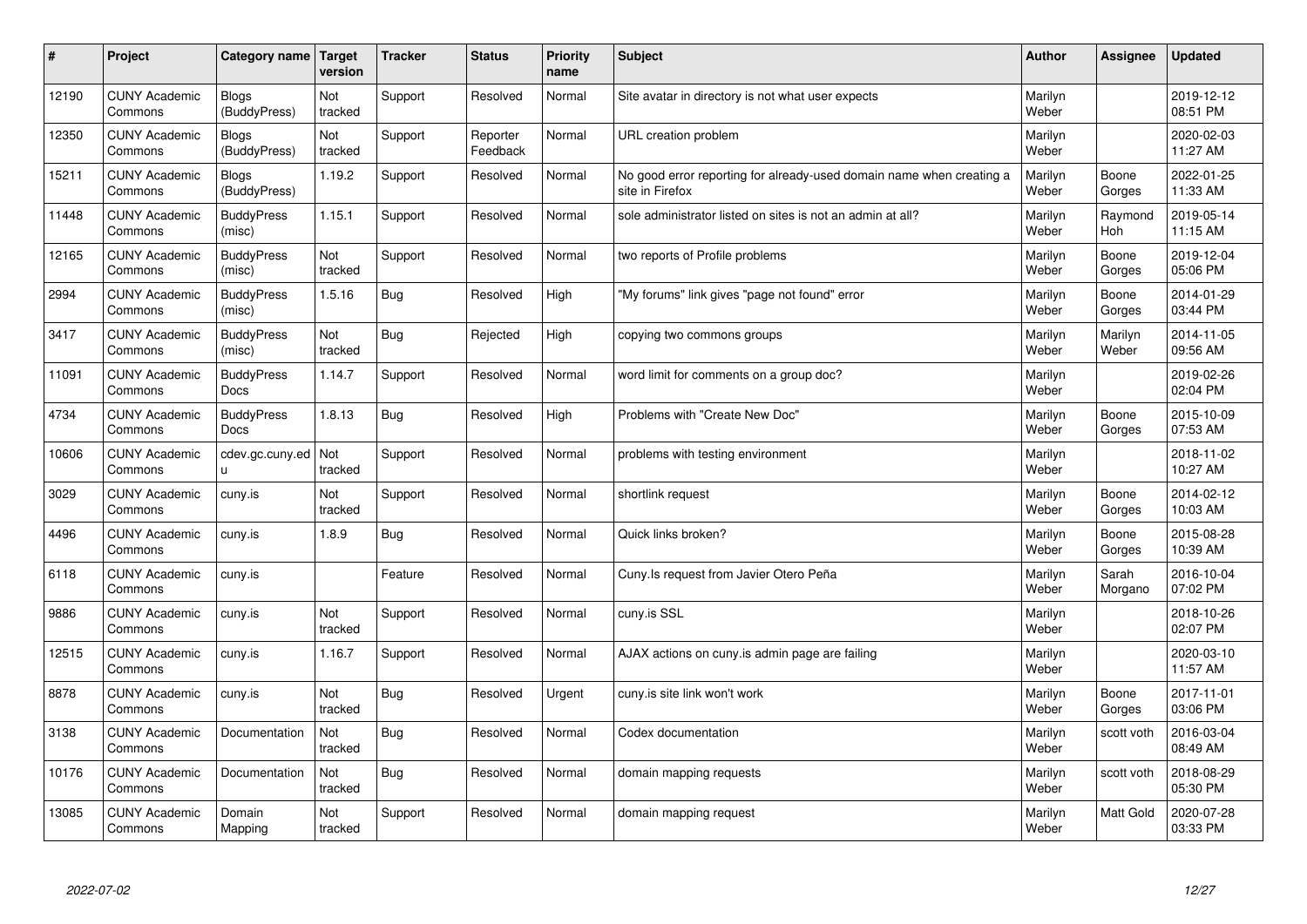| $\pmb{\sharp}$ | Project                         | Category name                 | Target<br>version     | <b>Tracker</b> | <b>Status</b>        | <b>Priority</b><br>name | <b>Subject</b>                                                                           | <b>Author</b>    | Assignee              | <b>Updated</b>         |
|----------------|---------------------------------|-------------------------------|-----------------------|----------------|----------------------|-------------------------|------------------------------------------------------------------------------------------|------------------|-----------------------|------------------------|
| 13768          | <b>CUNY Academic</b><br>Commons | Domain<br>Mapping             | Not<br>tracked        | <b>Bug</b>     | Resolved             | Normal                  | patricksweeney.commons.gc.cuny.edu down                                                  | Marilyn<br>Weber | Raymond<br><b>Hoh</b> | 2021-01-12<br>10:47 AM |
| 14344          | <b>CUNY Academic</b><br>Commons | Domain<br>Mapping             | Not<br>tracked        | Support        | Resolved             | Normal                  | arabstages.org site down                                                                 | Marilyn<br>Weber | Raymond<br>Hoh        | 2021-04-19<br>01:42 PM |
| 9828           | <b>CUNY Academic</b><br>Commons | Domain<br>Mapping             | 1.13.3                | Bug            | Resolved             | High                    | redirecting problem                                                                      | Marilyn<br>Weber | Raymond<br><b>Hoh</b> | 2018-05-24<br>02:39 PM |
| 7995           | <b>CUNY Academic</b><br>Commons | Domain<br>Mapping             | <b>Not</b><br>tracked | <b>Bug</b>     | Resolved             | Urgent                  | http://on.socialpaper.gc.cuny.edu down?                                                  | Marilyn<br>Weber |                       | 2017-04-21<br>11:07 AM |
| 11971          | <b>CUNY Academic</b><br>Commons | Email<br>Notifications        | Future<br>release     | Bug            | Reporter<br>Feedback | Low                     | Pictures obscured in emailed post notifications                                          | Marilyn<br>Weber | Raymond<br>Hoh        | 2019-11-21<br>01:14 PM |
| 5448           | <b>CUNY Academic</b><br>Commons | Email<br>Notifications        | 1.10.2                | Bug            | Rejected             | Normal                  | garbled CAC activity digests                                                             | Marilyn<br>Weber | Raymond<br><b>Hoh</b> | 2016-11-20<br>02:38 AM |
| 5991           | <b>CUNY Academic</b><br>Commons | Email<br>Notifications        | Future<br>release     | Support        | Resolved             | Normal                  | change format of autogenerated blog emails                                               | Marilyn<br>Weber | Paige<br>Dupont       | 2018-01-12<br>02:55 PM |
| 5992           | <b>CUNY Academic</b><br>Commons | Email<br>Notifications        | Future<br>release     | Feature        | <b>New</b>           | Normal                  | Changing the From line of autogenerated blog emails                                      | Marilyn<br>Weber |                       | 2018-09-27<br>05:19 PM |
| 6818           | <b>CUNY Academic</b><br>Commons | Email<br>Notifications        | 1.10.3                | Support        | Resolved             | Normal                  | No more email notifications?                                                             | Marilyn<br>Weber |                       | 2016-11-22<br>02:51 PM |
| 7376           | <b>CUNY Academic</b><br>Commons | Email<br><b>Notifications</b> |                       | Bug            | Rejected             | Normal                  | automatic forwarding of blog posts not working                                           | Marilyn<br>Weber | Boone<br>Gorges       | 2017-05-01<br>10:36 PM |
| 10245          | <b>CUNY Academic</b><br>Commons | Email<br><b>Notifications</b> | 1.13.8                | Support        | Resolved             | Urgent                  | Placeholders in action emails (activation, password reset) not being<br>properly swapped | Marilyn<br>Weber | Raymond<br>Hoh        | 2018-08-30<br>04:02 PM |
| 9154           | <b>CUNY Academic</b><br>Commons | Events                        | 1.12.8                | <b>Bug</b>     | Resolved             | Normal                  | problem with group calendar                                                              | Marilyn<br>Weber | Raymond<br>Hoh        | 2018-02-13<br>10:49 AM |
| 14889          | <b>CUNY Academic</b><br>Commons | Events                        | 1.19.0                | Support        | Resolved             | Normal                  | events in group - can they be edited by all admins?                                      | Marilyn<br>Weber | Raymond<br>Hoh        | 2021-12-13<br>03:31 PM |
| 4962           | <b>CUNY Academic</b><br>Commons | Events                        | 1.8.18                | <b>Bug</b>     | Resolved             | High                    | Problems with text entry field in the Events Calendar                                    | Marilyn<br>Weber | Raymond<br><b>Hoh</b> | 2015-12-01<br>06:57 PM |
| 3035           | <b>CUNY Academic</b><br>Commons | <b>Ground Control</b>         | Not<br>tracked        | Publicity      | Deferred             | Normal                  | Ground Control article                                                                   | Marilyn<br>Weber | Marilyn<br>Weber      | 2015-03-21<br>08:54 PM |
| 3036           | <b>CUNY Academic</b><br>Commons | <b>Ground Control</b>         | Not<br>tracked        | Publicity      | Deferred             | Normal                  | <b>Ground Control</b>                                                                    | Marilyn<br>Weber | Dominic<br>Giglio     | 2015-03-21<br>09:10 PM |
| 3037           | <b>CUNY Academic</b><br>Commons | <b>Ground Control</b>         | Not<br>tracked        | Publicity      | Resolved             | Normal                  | <b>Ground Control</b>                                                                    | Marilyn<br>Weber | scott voth            | 2016-01-26<br>05:23 PM |
| 3038           | <b>CUNY Academic</b><br>Commons | <b>Ground Control</b>         | Not<br>tracked        | Publicity      | Resolved             | Normal                  | Ground Control                                                                           | Marilyn<br>Weber | Matt Gold             | 2016-01-26<br>05:10 PM |
| 3039           | <b>CUNY Academic</b><br>Commons | <b>Ground Control</b>         | Not<br>tracked        | Publicity      | Resolved             | Normal                  | <b>Ground Control</b>                                                                    | Marilyn<br>Weber | Sarah<br>Morgano      | 2016-01-26<br>05:19 PM |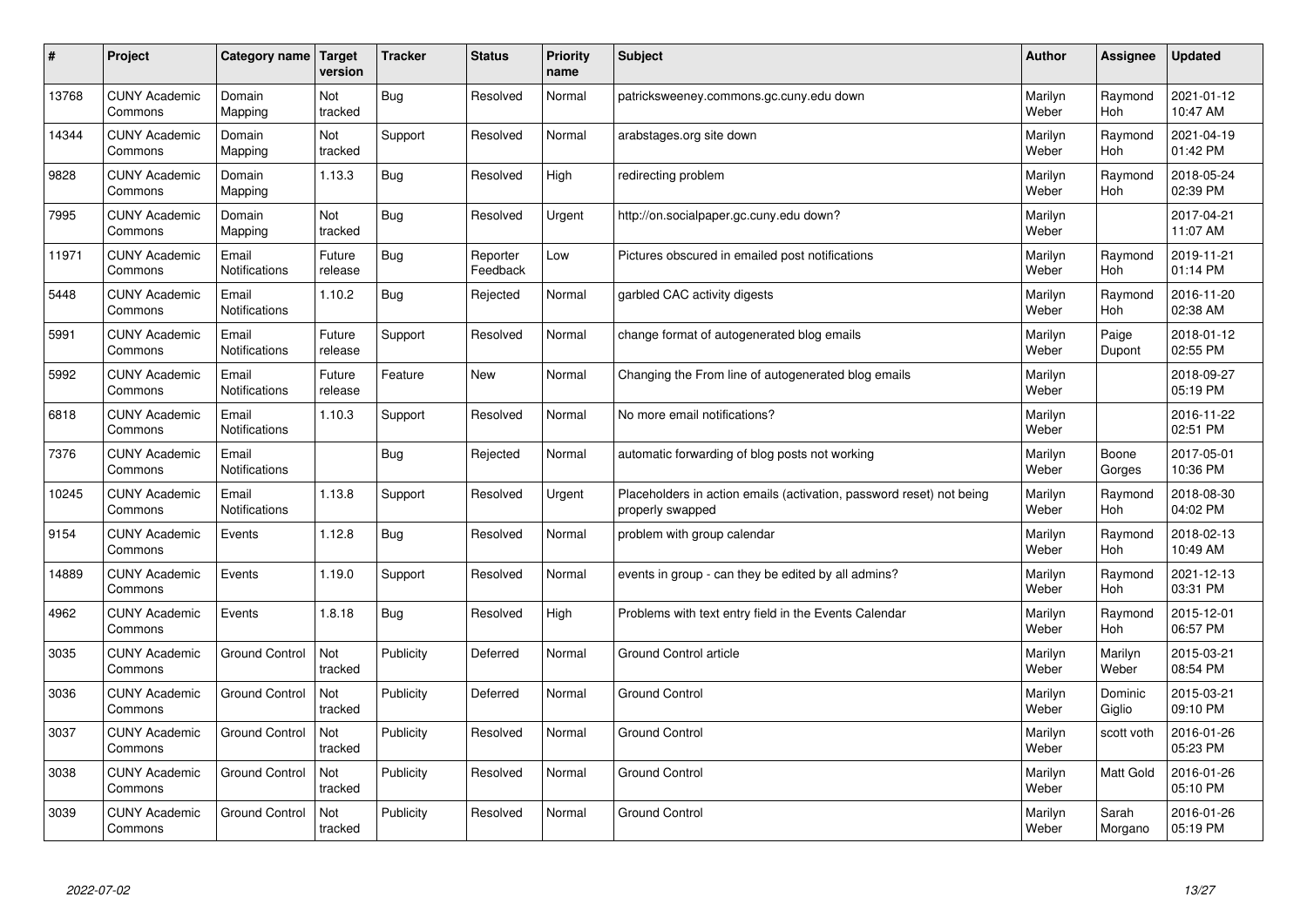| #     | Project                         | Category name   Target | version           | <b>Tracker</b> | <b>Status</b>        | <b>Priority</b><br>name | <b>Subject</b>                                                                        | <b>Author</b>    | <b>Assignee</b>    | <b>Updated</b>         |
|-------|---------------------------------|------------------------|-------------------|----------------|----------------------|-------------------------|---------------------------------------------------------------------------------------|------------------|--------------------|------------------------|
| 3040  | <b>CUNY Academic</b><br>Commons | <b>Ground Control</b>  | Not<br>tracked    | Publicity      | Resolved             | Normal                  | <b>Ground Control</b>                                                                 | Marilyn<br>Weber | Micki<br>Kaufman   | 2016-01-26<br>05:16 PM |
| 3041  | <b>CUNY Academic</b><br>Commons | <b>Ground Control</b>  | Not<br>tracked    | Publicity      | Resolved             | Normal                  | <b>Ground Control</b>                                                                 | Marilyn<br>Weber | <b>Chris Stein</b> | 2016-01-26<br>04:52 PM |
| 8638  | <b>CUNY Academic</b><br>Commons | Group Blogs            | 1.11.11           | Bug            | Resolved             | Normal                  | members not syncing from group to site                                                | Marilyn<br>Weber |                    | 2017-09-01<br>03:50 PM |
| 8661  | <b>CUNY Academic</b><br>Commons | Group Blogs            | Not<br>tracked    | Bug            | Resolved             | Normal                  | new group, old site, can't link?                                                      | Marilyn<br>Weber |                    | 2017-11-15<br>01:26 PM |
| 11088 | <b>CUNY Academic</b><br>Commons | Group Blogs            | Not<br>tracked    | Bug            | Resolved             | Normal                  | no notification for comments                                                          | Marilyn<br>Weber |                    | 2019-02-15<br>03:30 PM |
| 13878 | <b>CUNY Academic</b><br>Commons | Group cloning          | 1.18.4            | Support        | Resolved             | High                    | When creating Group + Site and choosing 'Clone existing', cannot<br>advance to step 2 | Marilyn<br>Weber | Jeremy<br>Felt     | 2021-02-02<br>11:02 AM |
| 5684  | <b>CUNY Academic</b><br>Commons | <b>Group Files</b>     | Not<br>tracked    | Bug            | Resolved             | Normal                  | Making Group files appear as Blog entries                                             | Marilyn<br>Weber | Boone<br>Gorges    | 2017-11-20<br>03:28 PM |
| 6626  | <b>CUNY Academic</b><br>Commons | Group Files            | 1.10.1            | Bug            | Resolved             | Normal                  | Files from non-member showing up in private group                                     | Marilyn<br>Weber | Boone<br>Gorges    | 2016-11-07<br>03:54 PM |
| 9224  | <b>CUNY Academic</b><br>Commons | <b>Group Files</b>     | 1.13              | Feature        | Resolved             | Normal                  | attachments to forum posts clutter up Files area                                      | Marilyn<br>Weber | Boone<br>Gorges    | 2018-03-22<br>03:34 PM |
| 11567 | <b>CUNY Academic</b><br>Commons | Group Files            | 1.15.4            | Bug            | Resolved             | Normal                  | Group files pagination doesn't work properly in folders                               | Marilyn<br>Weber | Boone<br>Gorges    | 2019-06-25<br>04:22 PM |
| 8917  | <b>CUNY Academic</b><br>Commons | <b>Group Files</b>     | 1.12.3            | Bug            | Resolved             | High                    | Files not downloading from Groups properly                                            | Marilyn<br>Weber | Boone<br>Gorges    | 2017-11-29<br>10:04 PM |
| 6893  | <b>CUNY Academic</b><br>Commons | Group Forums           |                   | <b>Bug</b>     | Resolved             | Normal                  | Forum for CUNY Academic Commons Team is gone                                          | Marilyn<br>Weber | Boone<br>Gorges    | 2016-12-01<br>08:08 AM |
| 9282  | <b>CUNY Academic</b><br>Commons | Group Forums           | 1.12.9            | Bug            | Resolved             | Normal                  | 'Forum ID is missing" error?                                                          | Marilyn<br>Weber |                    | 2018-02-27<br>10:32 AM |
| 9835  | <b>CUNY Academic</b><br>Commons | Group Forums           | Future<br>release | Bug            | Assigned             | Normal                  | add a "like" function?                                                                | Marilyn<br>Weber | Erik<br>Trainer    | 2018-06-05<br>01:49 PM |
| 10361 | <b>CUNY Academic</b><br>Commons | Group Forums           | 1.13.10           | Bug            | Resolved             | Normal                  | forum post pending oddity                                                             | Marilyn<br>Weber |                    | 2018-09-25<br>10:45 AM |
| 12487 | <b>CUNY Academic</b><br>Commons | Group Forums           | 1.16.7            | Bug            | Resolved             | Normal                  | group posting problems?                                                               | Marilyn<br>Weber | Raymond<br>Hoh     | 2020-03-10<br>11:40 AM |
| 13328 | <b>CUNY Academic</b><br>Commons | Group Forums           | Not<br>tracked    | Bug            | Reporter<br>Feedback | Normal                  | cross-posting in two related groups                                                   | Marilyn<br>Weber | Raymond<br>Hoh     | 2020-09-15<br>10:39 PM |
| 13341 | <b>CUNY Academic</b><br>Commons | Group Forums           | 1.17.4            | Bug            | Resolved             | Normal                  | Forum reply problems                                                                  | Marilyn<br>Weber | Raymond<br>Hoh     | 2020-09-22<br>12:08 PM |
| 13827 | <b>CUNY Academic</b><br>Commons | Group Forums           | 1.18.3            | Bug            | Resolved             | Normal                  | more forum post problems                                                              | Marilyn<br>Weber | Raymond<br>Hoh     | 2021-01-22<br>08:19 PM |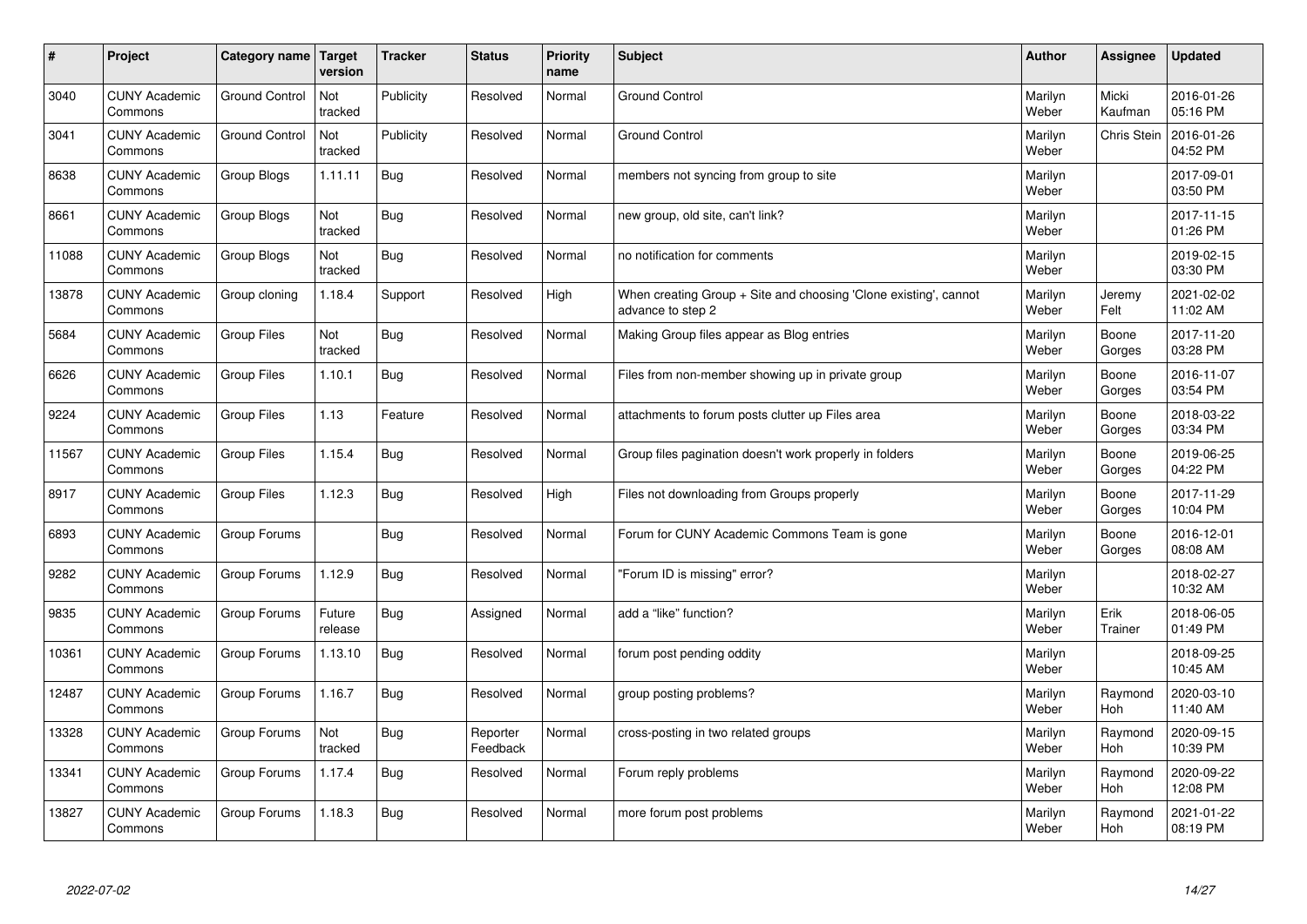| #     | Project                         | Category name   Target | version        | <b>Tracker</b> | <b>Status</b> | <b>Priority</b><br>name | <b>Subject</b>                                                              | <b>Author</b>    | <b>Assignee</b>       | <b>Updated</b>         |
|-------|---------------------------------|------------------------|----------------|----------------|---------------|-------------------------|-----------------------------------------------------------------------------|------------------|-----------------------|------------------------|
| 4657  | <b>CUNY Academic</b><br>Commons | Group Forums           | 1.8.18         | Bug            | Resolved      | High                    | Submit button disappears in new post mode in forum                          | Marilyn<br>Weber | Raymond<br><b>Hoh</b> | 2015-12-01<br>11:15 PM |
| 3533  | <b>CUNY Academic</b><br>Commons | Group<br>Invitations   | 1.7.8          | Bug            | Resolved      | Low                     | Trying to invite member to a new group                                      | Marilyn<br>Weber | Boone<br>Gorges       | 2015-04-01<br>09:13 PM |
| 6091  | <b>CUNY Academic</b><br>Commons | Group<br>Invitations   | Not<br>tracked | Bug            | Resolved      | Normal                  | User cannot re-join a group                                                 | Marilyn<br>Weber | Boone<br>Gorges       | 2016-09-28<br>01:47 PM |
| 12006 | <b>CUNY Academic</b><br>Commons | Group<br>Invitations   | 1.15.13        | Bug            | Resolved      | Immediate               | Invite system is broken.                                                    | Marilyn<br>Weber | Boone<br>Gorges       | 2019-10-23<br>10:16 AM |
| 13138 | <b>CUNY Academic</b><br>Commons | Group Library          | Not<br>tracked | Support        | Resolved      | Normal                  | moving Library contents for Steve Brier                                     | Marilyn<br>Weber |                       | 2020-08-03<br>04:00 PM |
| 13159 | <b>CUNY Academic</b><br>Commons | Group Library          | Not<br>tracked | Support        | Resolved      | Normal                  | changing folder names?                                                      | Marilyn<br>Weber | Boone<br>Gorges       | 2020-08-27<br>08:59 AM |
| 14304 | <b>CUNY Academic</b><br>Commons | Group Library          | 1.18.8         | Bug            | Resolved      | Normal                  | Library items change folders when adding subsequent items in new<br>folders | Marilyn<br>Weber | Boone<br>Gorges       | 2021-04-13<br>11:21 AM |
| 13173 | <b>CUNY Academic</b><br>Commons | Group Library          | 1.17.1         | Support        | Resolved      | High                    | all uploads to the library are silent                                       | Marilyn<br>Weber |                       | 2020-08-10<br>04:12 PM |
| 13227 | <b>CUNY Academic</b><br>Commons | Group Library          | 1.17.2         | <b>Bug</b>     | Resolved      | High                    | folder not appearing in library                                             | Marilyn<br>Weber |                       | 2020-08-21<br>04:22 PM |
| 13675 | <b>CUNY Academic</b><br>Commons | Group Library          | 1.18.1         | <b>Bug</b>     | Resolved      | High                    | broken Library                                                              | Marilyn<br>Weber |                       | 2020-12-09<br>05:02 PM |
| 3197  | <b>CUNY Academic</b><br>Commons | Groups (misc)          | 1.6.4          | Bug            | Resolved      | Normal                  | trying to set up a hidden group blog with no RSS feed                       | Marilyn<br>Weber | Boone<br>Gorges       | 2014-05-21<br>09:39 PM |
| 3620  | <b>CUNY Academic</b><br>Commons | Groups (misc)          | Not<br>tracked | <b>Bug</b>     | Resolved      | Normal                  | admins of The Group for Group Admins                                        | Marilyn<br>Weber |                       | 2014-11-03<br>08:38 AM |
| 6313  | <b>CUNY Academic</b><br>Commons | Groups (misc)          |                | Bug            | Duplicate     | Normal                  | group member no longer in group, can't rejoin.                              | Marilyn<br>Weber |                       | 2016-10-14<br>09:27 PM |
| 6575  | <b>CUNY Academic</b><br>Commons | Groups (misc)          |                | Bug            | Rejected      | Normal                  | No papers link for the group "social paper"                                 | Marilyn<br>Weber |                       | 2016-11-02<br>10:39 PM |
| 7678  | <b>CUNY Academic</b><br>Commons | Groups (misc)          | Not<br>tracked | Support        | Resolved      | Normal                  | add admin to student group                                                  | Marilyn<br>Weber | Boone<br>Gorges       | 2017-02-15<br>11:58 AM |
| 8200  | <b>CUNY Academic</b><br>Commons | Groups (misc)          | Not<br>tracked | Bug            | Resolved      | Normal                  | Announcements has disappeared                                               | Marilyn<br>Weber | Boone<br>Gorges       | 2017-05-26<br>04:04 PM |
| 8978  | <b>CUNY Academic</b><br>Commons | Groups (misc)          | Not<br>tracked | Support        | Resolved      | Normal                  | removing old groups                                                         | Marilyn<br>Weber |                       | 2018-12-10<br>03:52 PM |
| 10772 | <b>CUNY Academic</b><br>Commons | Groups (misc)          | 1.14.2         | <b>Bug</b>     | Resolved      | Normal                  | can't create groups                                                         | Marilyn<br>Weber |                       | 2018-12-04<br>10:42 AM |
| 11006 | <b>CUNY Academic</b><br>Commons | Groups (misc)          | 1.14.6         | Support        | Resolved      | Normal                  | removing members from a group isn't working                                 | Marilyn<br>Weber |                       | 2019-01-24<br>03:18 PM |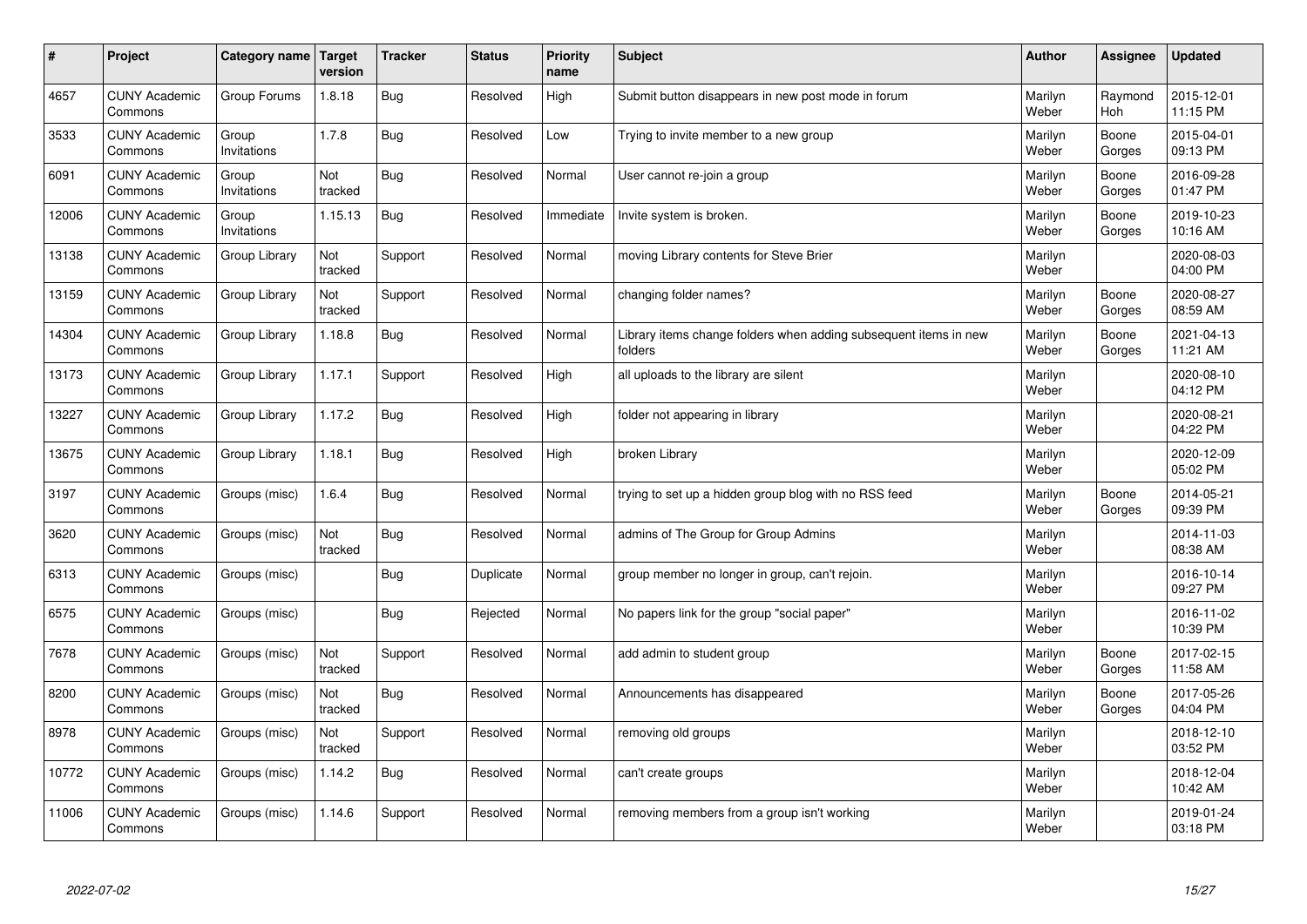| $\vert$ # | Project                         | Category name      | <b>Target</b><br>version | <b>Tracker</b> | <b>Status</b> | <b>Priority</b><br>name | <b>Subject</b>                                                       | <b>Author</b>    | <b>Assignee</b>       | <b>Updated</b>         |
|-----------|---------------------------------|--------------------|--------------------------|----------------|---------------|-------------------------|----------------------------------------------------------------------|------------------|-----------------------|------------------------|
| 6286      | <b>CUNY Academic</b><br>Commons | Groups (misc)      | Not<br>tracked           | Bug            | Resolved      | Immediate               | Groups pages not displaying at all!                                  | Marilyn<br>Weber | Boone<br>Gorges       | 2017-11-15<br>10:57 AM |
| 9130      | <b>CUNY Academic</b><br>Commons | Homepage<br>Slides | Not<br>tracked           | Bug            | Resolved      | Normal                  | too many redirects                                                   | Marilyn<br>Weber |                       | 2018-01-29<br>10:27 AM |
| 9163      | <b>CUNY Academic</b><br>Commons | Layout             | 1.12.8                   | Support        | Resolved      | Normal                  | Mobile responsiveness issues                                         | Marilyn<br>Weber | Raymond<br>Hoh        | 2018-02-13<br>10:49 AM |
| 11964     | <b>CUNY Academic</b><br>Commons | Layout             | 1.15.12                  | <b>Bug</b>     | Resolved      | Normal                  | https://commons.gc.cuny.edu/create/ not displaying correctly in Edge | Marilyn<br>Weber | Raymond<br><b>Hoh</b> | 2019-10-22<br>11:54 AM |
| 15252     | <b>CUNY Academic</b><br>Commons | Layout             | Not<br>tracked           | <b>Bug</b>     | Resolved      | Normal                  | visual glitch with the Segal Center webpage                          | Marilyn<br>Weber | Raymond<br>Hoh        | 2022-02-03<br>04:56 PM |
| 3466      | <b>CUNY Academic</b><br>Commons | Membership         | 1.6.16                   | Feature        | Resolved      | Normal                  | restricting undergrad registration                                   | Marilyn<br>Weber | Boone<br>Gorges       | 2014-09-18<br>12:02 AM |
| 5772      | <b>CUNY Academic</b><br>Commons | Membership         | Not<br>tracked           | Support        | Resolved      | Normal                  | User email change and forgotten password                             | Marilyn<br>Weber | Matt Gold             | 2017-11-15<br>06:18 PM |
| 5968      | <b>CUNY Academic</b><br>Commons | Membership         | Not<br>tracked           | Bug            | Resolved      | Normal                  | Deleting account without knowing password                            | Marilyn<br>Weber | Matt Gold             | 2017-11-15<br>06:19 PM |
| 7223      | <b>CUNY Academic</b><br>Commons | Membership         | Not<br>tracked           | Bug            | Resolved      | Normal                  | User with two profiles would like to merge them                      | Marilyn<br>Weber | Boone<br>Gorges       | 2017-01-10<br>02:07 PM |
| 7337      | <b>CUNY Academic</b><br>Commons | Membership         | Not<br>tracked           | <b>Bug</b>     | Resolved      | Normal                  | User with new email                                                  | Marilyn<br>Weber |                       | 2017-01-06<br>11:05 AM |
| 7349      | <b>CUNY Academic</b><br>Commons | Membership         | Not<br>tracked           | Bug            | Resolved      | Normal                  | <b>LACUNY</b> Institute website                                      | Marilyn<br>Weber | Boone<br>Gorges       | 2017-01-11<br>04:26 PM |
| 7486      | <b>CUNY Academic</b><br>Commons | Membership         | Not<br>tracked           | Support        | Resolved      | Normal                  | changed email address                                                | Marilyn<br>Weber |                       | 2017-01-24<br>10:00 PM |
| 7619      | <b>CUNY Academic</b><br>Commons | Membership         | Not<br>tracked           | Support        | Resolved      | Normal                  | outside users for a site that isn't a class?                         | Marilyn<br>Weber | Matt Gold             | 2017-11-15<br>06:18 PM |
| 7771      | <b>CUNY Academic</b><br>Commons | Membership         | Not<br>tracked           | Support        | Resolved      | Normal                  | User would like to be uncoupled from sites                           | Marilyn<br>Weber | Boone<br>Gorges       | 2017-03-09<br>12:38 PM |
| 7775      | <b>CUNY Academic</b><br>Commons | Membership         | Not<br>tracked           | Support        | Resolved      | Normal                  | Email change                                                         | Marilyn<br>Weber |                       | 2017-03-08<br>10:09 PM |
| 7922      | <b>CUNY Academic</b><br>Commons | Membership         | Not<br>tracked           | Support        | Resolved      | Normal                  | add me as an admin to the MALs alumni site?                          | Marilyn<br>Weber |                       | 2017-04-06<br>05:19 PM |
| 8120      | <b>CUNY Academic</b><br>Commons | Membership         | Not<br>tracked           | Support        | Resolved      | Normal                  | add me as an admin to https://nyslavery.commons.gc.cuny.edu          | Marilyn<br>Weber |                       | 2017-05-10<br>02:19 PM |
| 8222      | <b>CUNY Academic</b><br>Commons | Membership         | Not<br>tracked           | Support        | Resolved      | Normal                  | Admin for iletc.commons.gc.cuny.edu                                  | Marilyn<br>Weber | Boone<br>Gorges       | 2017-06-08<br>10:06 AM |
| 8401      | <b>CUNY Academic</b><br>Commons | Membership         | Not<br>tracked           | Support        | Resolved      | Normal                  | add me as an admin                                                   | Marilyn<br>Weber | Boone<br>Gorges       | 2017-07-11<br>11:40 AM |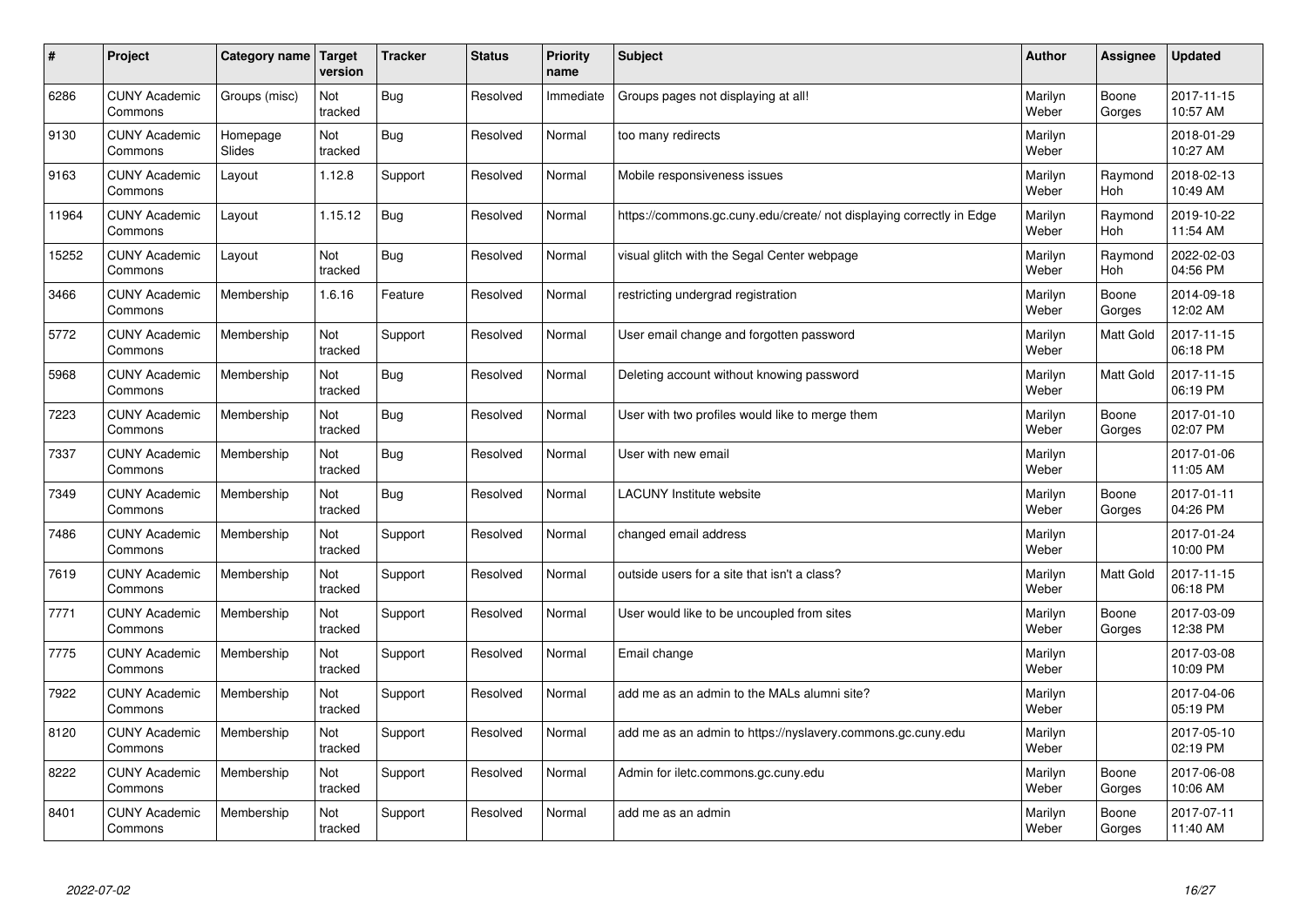| #     | Project                         | Category name   Target | version        | <b>Tracker</b> | <b>Status</b> | <b>Priority</b><br>name | <b>Subject</b>                                             | <b>Author</b>    | <b>Assignee</b>  | <b>Updated</b>         |
|-------|---------------------------------|------------------------|----------------|----------------|---------------|-------------------------|------------------------------------------------------------|------------------|------------------|------------------------|
| 8429  | <b>CUNY Academic</b><br>Commons | Membership             | Not<br>tracked | Support        | Resolved      | Normal                  | Please make me an admin of https://arc.commons.gc.cuny.edu | Marilyn<br>Weber | Boone<br>Gorges  | 2017-07-24<br>03:33 PM |
| 8481  | <b>CUNY Academic</b><br>Commons | Membership             | Not<br>tracked | Support        | Resolved      | Normal                  | admin of http://swipanalytic.org/organizers/               | Marilyn<br>Weber |                  | 2019-02-19<br>01:58 PM |
| 8531  | <b>CUNY Academic</b><br>Commons | Membership             | Not<br>tracked | Support        | Resolved      | Normal                  | admin of https://admissions.commons.gc.cuny.edu            | Marilyn<br>Weber |                  | 2017-08-15<br>04:20 PM |
| 8566  | <b>CUNY Academic</b><br>Commons | Membership             | Not<br>tracked | Support        | Resolved      | Normal                  | user email change                                          | Marilyn<br>Weber |                  | 2017-11-15<br>01:27 PM |
| 8577  | <b>CUNY Academic</b><br>Commons | Membership             | Not<br>tracked | Support        | Resolved      | Normal                  | another user email change                                  | Marilyn<br>Weber |                  | 2017-08-25<br>10:23 AM |
| 8630  | <b>CUNY Academic</b><br>Commons | Membership             | Not<br>tracked | Support        | Resolved      | Normal                  | Change in email/campus                                     | Marilyn<br>Weber |                  | 2017-08-30<br>03:48 PM |
| 9004  | <b>CUNY Academic</b><br>Commons | Membership             | Not<br>tracked | Support        | Resolved      | Normal                  | email change request                                       | Marilyn<br>Weber |                  | 2017-12-14<br>12:27 PM |
| 9134  | <b>CUNY Academic</b><br>Commons | Membership             | Not<br>tracked | Support        | Abandoned     | Normal                  | former user                                                | Marilyn<br>Weber | <b>Matt Gold</b> | 2019-09-18<br>10:26 AM |
| 9779  | <b>CUNY Academic</b><br>Commons | Membership             | Not<br>tracked | Support        | Resolved      | Normal                  | user not sure if she is registered.                        | Marilyn<br>Weber |                  | 2018-12-10<br>03:53 PM |
| 9927  | <b>CUNY Academic</b><br>Commons | Membership             | Not<br>tracked | Support        | Resolved      | Normal                  | wrong email used                                           | Marilyn<br>Weber | Matt Gold        | 2018-06-14<br>10:21 AM |
| 9996  | <b>CUNY Academic</b><br>Commons | Membership             | Not<br>tracked | Support        | Rejected      | Normal                  | user email change request                                  | Marilyn<br>Weber |                  | 2018-07-16<br>10:49 AM |
| 10006 | <b>CUNY Academic</b><br>Commons | Membership             | Not<br>tracked | Support        | Resolved      | Normal                  | another email change request                               | Marilyn<br>Weber |                  | 2018-07-13<br>12:36 PM |
| 10066 | <b>CUNY Academic</b><br>Commons | Membership             | Not<br>tracked | Support        | Resolved      | Normal                  | add me as an admin to https://pkms.commons.gc.cuny.edu/    | Marilyn<br>Weber |                  | 2018-07-26<br>11:54 AM |
| 10257 | <b>CUNY Academic</b><br>Commons | Membership             | Not<br>tracked | Support        | Resolved      | Normal                  | change the email from @login.cuny.edu to campu email       | Marilyn<br>Weber |                  | 2018-12-10<br>03:55 PM |
| 10387 | <b>CUNY Academic</b><br>Commons | Membership             | Not<br>tracked | Support        | Resolved      | Normal                  | remove user page                                           | Marilyn<br>Weber |                  | 2018-09-28<br>02:26 PM |
| 10910 | <b>CUNY Academic</b><br>Commons | Membership             | Not<br>tracked | Support        | Resolved      | Normal                  | request to be an admin to a prof's site                    | Marilyn<br>Weber |                  | 2019-01-04<br>10:45 AM |
| 10941 | <b>CUNY Academic</b><br>Commons | Membership             | Not<br>tracked | Support        | Resolved      | Normal                  | update user email                                          | Marilyn<br>Weber |                  | 2019-02-13<br>02:24 PM |
| 11127 | <b>CUNY Academic</b><br>Commons | Membership             | Not<br>tracked | Support        | Resolved      | Normal                  | user with new campus affiliation                           | Marilyn<br>Weber |                  | 2019-02-19<br>02:09 PM |
| 11147 | <b>CUNY Academic</b><br>Commons | Membership             | Not<br>tracked | Support        | Resolved      | Normal                  | employee email change                                      | Marilyn<br>Weber |                  | 2019-03-12<br>03:58 PM |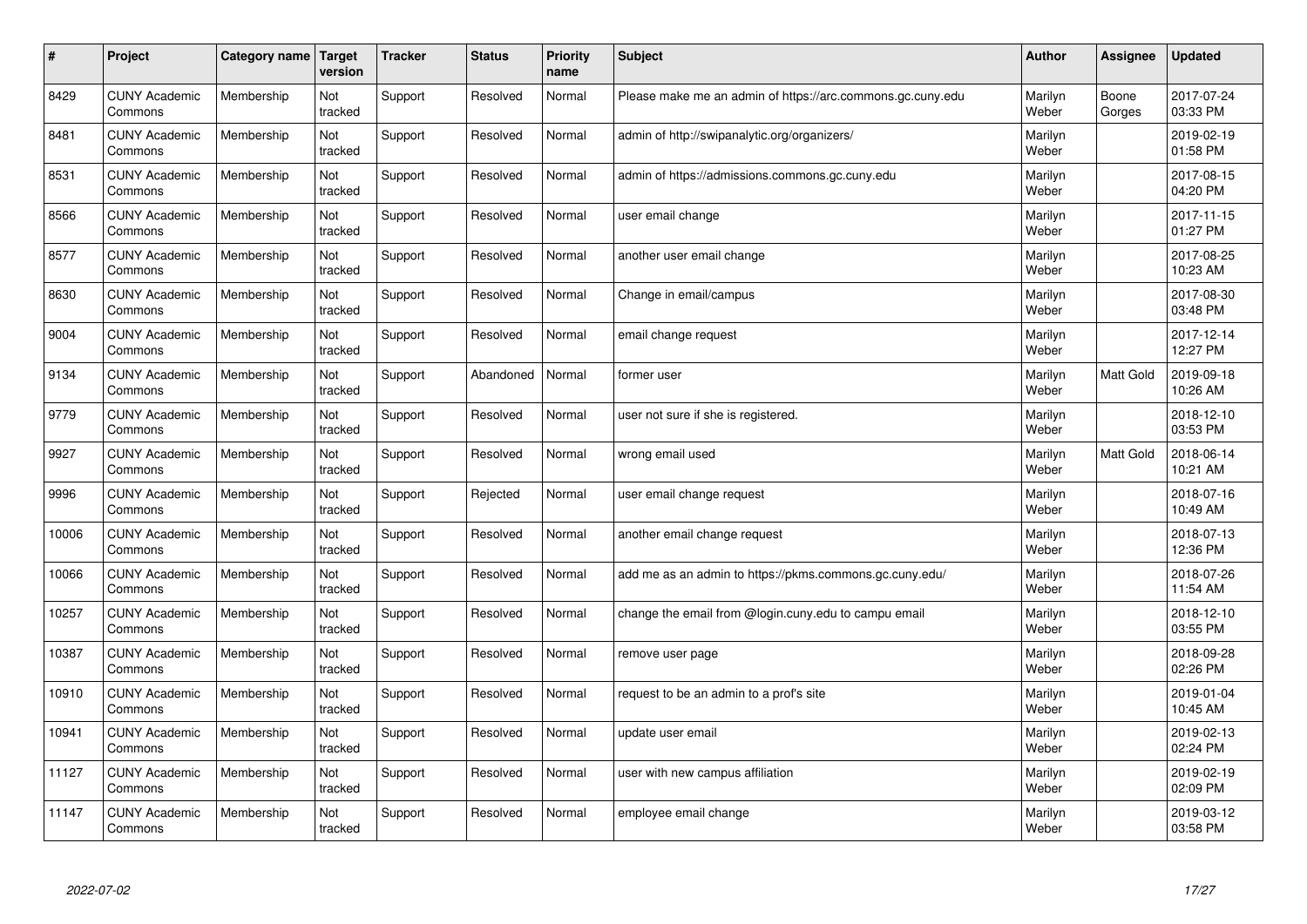| $\sharp$ | Project                         | Category name   Target  | version        | <b>Tracker</b> | <b>Status</b> | <b>Priority</b><br>name | <b>Subject</b>                                                    | <b>Author</b>    | Assignee              | <b>Updated</b>         |
|----------|---------------------------------|-------------------------|----------------|----------------|---------------|-------------------------|-------------------------------------------------------------------|------------------|-----------------------|------------------------|
| 11210    | <b>CUNY Academic</b><br>Commons | Membership              | Not<br>tracked | Support        | Resolved      | Normal                  | Please change the email                                           | Marilyn<br>Weber |                       | 2019-03-11<br>04:16 PM |
| 11217    | <b>CUNY Academic</b><br>Commons | Membership              | Not<br>tracked | Support        | Resolved      | Normal                  | Another email update                                              | Marilyn<br>Weber |                       | 2019-03-12<br>03:37 PM |
| 11516    | <b>CUNY Academic</b><br>Commons | Membership              | Not<br>tracked | Support        | Resolved      | Normal                  | request for email change                                          | Marilyn<br>Weber |                       | 2019-06-04<br>01:48 PM |
| 11922    | <b>CUNY Academic</b><br>Commons | Membership              | Not<br>tracked | Support        | Resolved      | Normal                  | https://commons.gc.cuny.edu/members/cunyhealthequity/             | Marilyn<br>Weber |                       | 2019-10-02<br>04:05 PM |
| 11961    | <b>CUNY Academic</b><br>Commons | Membership              | Not<br>tracked | Support        | Resolved      | Normal                  | switch email for student user                                     | Marilyn<br>Weber |                       | 2019-10-09<br>01:56 PM |
| 12382    | <b>CUNY Academic</b><br>Commons | Membership              | Not<br>tracked | Support        | <b>New</b>    | Normal                  | Email request change                                              | Marilyn<br>Weber | Marilyn<br>Weber      | 2020-02-06<br>12:56 PM |
| 6039     | <b>CUNY Academic</b><br>Commons | Membership              | 1.9.28         | <b>Bug</b>     | Resolved      | High                    | User cannot change her email                                      | Marilyn<br>Weber |                       | 2016-09-19<br>03:03 PM |
| 11865    | <b>CUNY Academic</b><br>Commons | Onboarding              | 1.15.10        | Bug            | Resolved      | Normal                  | Site name not appearing in "Membership" lists of Invitation modal | Marilyn<br>Weber | Boone<br>Gorges       | 2019-09-24<br>11:09 AM |
| 13521    | <b>CUNY Academic</b><br>Commons | Onboarding              | 1.17.7         | Support        | Resolved      | Normal                  | sent invitations page                                             | Marilyn<br>Weber | Raymond<br><b>Hoh</b> | 2020-11-10<br>10:31 AM |
| 14129    | <b>CUNY Academic</b><br>Commons | Onboarding              | 1.18.6         | Support        | Resolved      | Normal                  | can only see some invites sent                                    | Marilyn<br>Weber | Raymond<br>Hoh        | 2021-04-09<br>09:00 AM |
| 15241    | <b>CUNY Academic</b><br>Commons | Onboarding              | 1.19.3         | Design/UX      | Resolved      | Normal                  | white on gray                                                     | Marilyn<br>Weber | Boone<br>Gorges       | 2022-02-08<br>02:38 PM |
| 6815     | <b>CUNY Academic</b><br>Commons | Password<br>Reset       | Not<br>tracked | Support        | Resolved      | Normal                  | password reset requested                                          | Marilyn<br>Weber | <b>Matt Gold</b>      | 2016-11-22<br>10:30 AM |
| 7685     | <b>CUNY Academic</b><br>Commons | Password<br>Reset       | Not<br>tracked | Support        | Resolved      | Normal                  | temporary password                                                | Marilyn<br>Weber | Boone<br>Gorges       | 2017-02-15<br>07:36 PM |
| 14448    | <b>CUNY Academic</b><br>Commons | Password<br>Reset       | Not<br>tracked | Bug            | Rejected      | Normal                  | password reset weirdness                                          | Marilyn<br>Weber | Raymond<br><b>Hoh</b> | 2021-05-12<br>01:34 PM |
| 4880     | <b>CUNY Academic</b><br>Commons | Password<br>Reset       | Not<br>tracked | Support        | Resolved      | High                    | CUNY Central person having password trouble                       | Marilyn<br>Weber |                       | 2015-11-10<br>12:40 PM |
| 4831     | <b>CUNY Academic</b><br>Commons | <b>Public Portfolio</b> | 1.9.4          | Bug            | Resolved      | Normal                  | User cannot update profile                                        | Marilyn<br>Weber | Boone<br>Gorges       | 2016-01-11<br>10:46 PM |
| 5176     | <b>CUNY Academic</b><br>Commons | <b>Public Portfolio</b> | 1.9.6          | <b>Bug</b>     | Resolved      | Normal                  | Widgets in Profile not saving                                     | Marilyn<br>Weber | Boone<br>Gorges       | 2016-02-01<br>11:07 AM |
| 5629     | <b>CUNY Academic</b><br>Commons | Public Portfolio        | 1.10.4         | Support        | Resolved      | Normal                  | Title field in profile can't be edited                            | Marilyn<br>Weber |                       | 2016-12-13<br>11:19 AM |
| 5667     | <b>CUNY Academic</b><br>Commons | <b>Public Portfolio</b> | 1.9.18         | Bug            | Resolved      | Normal                  | publication section on my public portfolio won't update           | Marilyn<br>Weber | Boone<br>Gorges       | 2016-06-12<br>10:19 AM |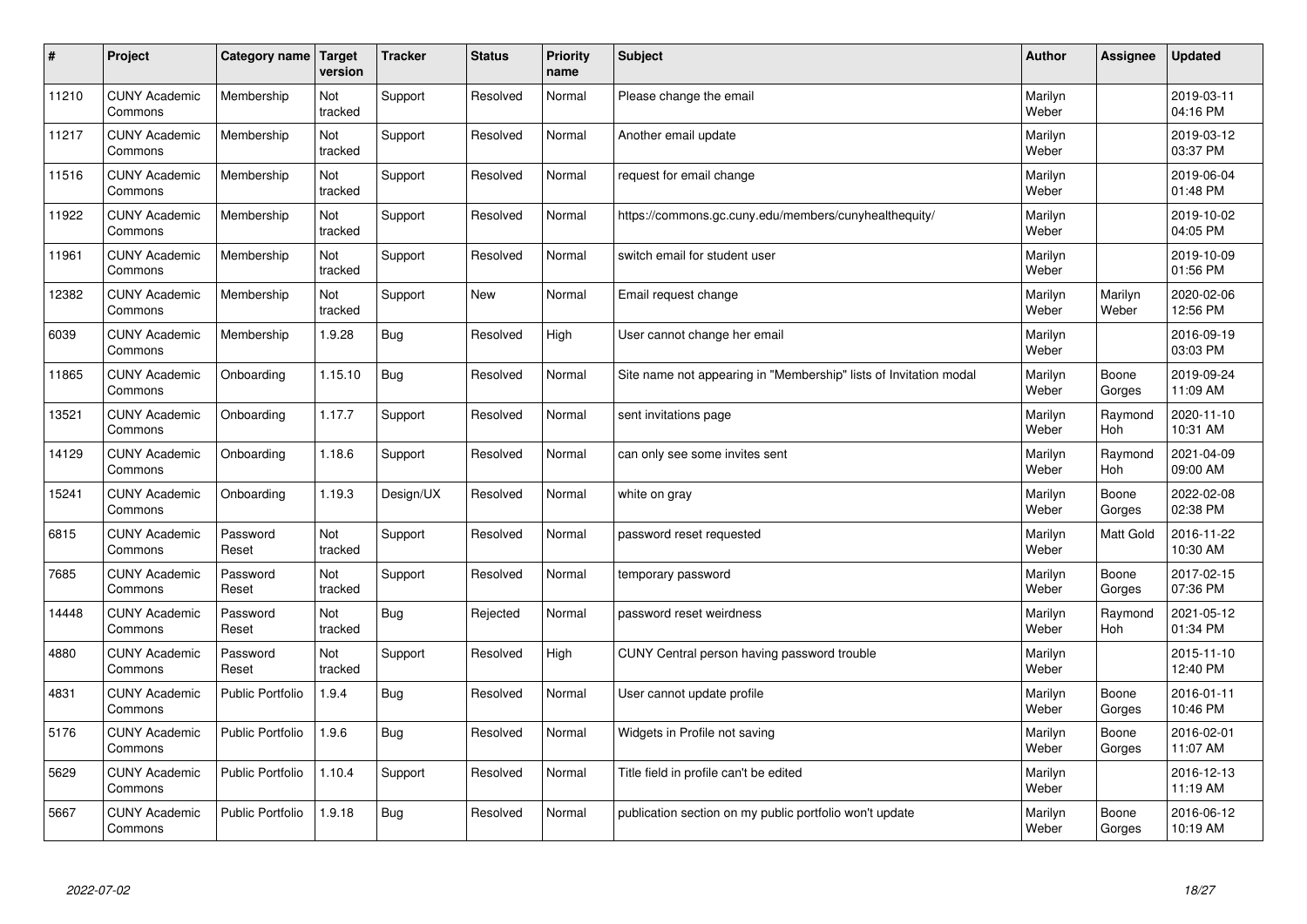| $\pmb{\#}$ | Project                         | <b>Category name</b>    | Target<br>version | <b>Tracker</b> | <b>Status</b>        | <b>Priority</b><br>name | <b>Subject</b>                                             | <b>Author</b>    | Assignee         | <b>Updated</b>         |
|------------|---------------------------------|-------------------------|-------------------|----------------|----------------------|-------------------------|------------------------------------------------------------|------------------|------------------|------------------------|
| 8098       | <b>CUNY Academic</b><br>Commons | <b>Public Portfolio</b> | Not<br>tracked    | <b>Bug</b>     | Abandoned            | Normal                  | Widget in profile not working                              | Marilyn<br>Weber |                  | 2017-11-15<br>01:28 PM |
| 11907      | <b>CUNY Academic</b><br>Commons | <b>Public Portfolio</b> | 1.15.13           | Support        | Resolved             | Normal                  | more publications problems (in profile)                    | Marilyn<br>Weber |                  | 2019-11-04<br>11:16 AM |
| 12543      | <b>CUNY Academic</b><br>Commons | <b>Public Portfolio</b> | Not<br>tracked    | Support        | Resolved             | Normal                  | User cannot find profile edit button                       | Marilyn<br>Weber | scott voth       | 2020-03-22<br>02:49 PM |
| 6101       | <b>CUNY Academic</b><br>Commons | <b>Public Portfolio</b> |                   | <b>Bug</b>     | Resolved             | High                    | Profile update problems                                    | Marilyn<br>Weber | Boone<br>Gorges  | 2016-12-01<br>03:50 PM |
| 6851       | <b>CUNY Academic</b><br>Commons | Redmine                 | Not<br>tracked    | Support        | Resolved             | Normal                  | How do I help users join Redmine?                          | Marilyn<br>Weber | <b>Matt Gold</b> | 2016-11-28<br>10:16 AM |
| 8906       | <b>CUNY Academic</b><br>Commons | Redmine                 | Not<br>tracked    | Support        | Resolved             | Normal                  | Redmine access?                                            | Marilyn<br>Weber | Matt Gold        | 2017-11-13<br>06:02 PM |
| 12346      | <b>CUNY Academic</b><br>Commons | Redmine                 |                   | Support        | Resolved             | Normal                  | another Redmine request                                    | Marilyn<br>Weber | Matt Gold        | 2020-01-30<br>08:20 PM |
| 15269      | <b>CUNY Academic</b><br>Commons | Redmine                 | Not<br>tracked    | Support        | Resolved             | Normal                  | Segal Theater sites                                        | Marilyn<br>Weber |                  | 2022-02-07<br>04:11 PM |
| 4577       | <b>CUNY Academic</b><br>Commons | Registration            | Not<br>tracked    | <b>Bug</b>     | Resolved             | Normal                  | New users are not getting their email verification         | Marilyn<br>Weber | Boone<br>Gorges  | 2016-01-26<br>03:30 PM |
| 5019       | <b>CUNY Academic</b><br>Commons | Registration            | Not<br>tracked    | Support        | Resolved             | Normal                  | Forgotten password for user with new email address         | Marilyn<br>Weber | Marilyn<br>Weber | 2015-12-11<br>04:18 PM |
| 5037       | <b>CUNY Academic</b><br>Commons | Registration            | Not<br>tracked    | Support        | Resolved             | Normal                  | Another Forgotten password for user with new email address | Marilyn<br>Weber | Boone<br>Gorges  | 2015-12-22<br>05:24 PM |
| 5969       | <b>CUNY Academic</b><br>Commons | Registration            | 1.9.27            | <b>Bug</b>     | Resolved             | Normal                  | Queens students unable to join                             | Marilyn<br>Weber | Boone<br>Gorges  | 2016-09-04<br>09:41 PM |
| 7226       | <b>CUNY Academic</b><br>Commons | Registration            | Not<br>tracked    | Bug            | Abandoned            | Normal                  | Community college student cannot register?                 | Marilyn<br>Weber |                  | 2017-11-15<br>01:55 PM |
| 7608       | <b>CUNY Academic</b><br>Commons | Registration            | Not<br>tracked    | Feature        | Resolved             | Normal                  | create an account                                          | Marilyn<br>Weber |                  | 2017-02-15<br>10:45 PM |
| 7613       | <b>CUNY Academic</b><br>Commons | Registration            | Not<br>tracked    | Support        | Resolved             | Normal                  | non-matriculated students                                  | Marilyn<br>Weber | Boone<br>Gorges  | 2017-11-15<br>11:03 AM |
| 9162       | <b>CUNY Academic</b><br>Commons | Registration            | Not<br>tracked    | Support        | Resolved             | Normal                  | email change due to user error                             | Marilyn<br>Weber | Matt Gold        | 2018-02-13<br>11:11 AM |
| 9767       | <b>CUNY Academic</b><br>Commons | Registration            | Not<br>tracked    | Support        | Resolved             | Normal                  | user deleted account but now needs one                     | Marilyn<br>Weber |                  | 2018-05-11<br>02:39 PM |
| 9787       | <b>CUNY Academic</b><br>Commons | Registration            |                   | Support        | Resolved             | Normal                  | email change request                                       | Marilyn<br>Weber | Matt Gold        | 2018-05-16<br>09:55 PM |
| 10273      | <b>CUNY Academic</b><br>Commons | Registration            | Not<br>tracked    | Support        | Reporter<br>Feedback | Normal                  | users combining CF and campus address                      | Marilyn<br>Weber |                  | 2019-09-18<br>10:58 AM |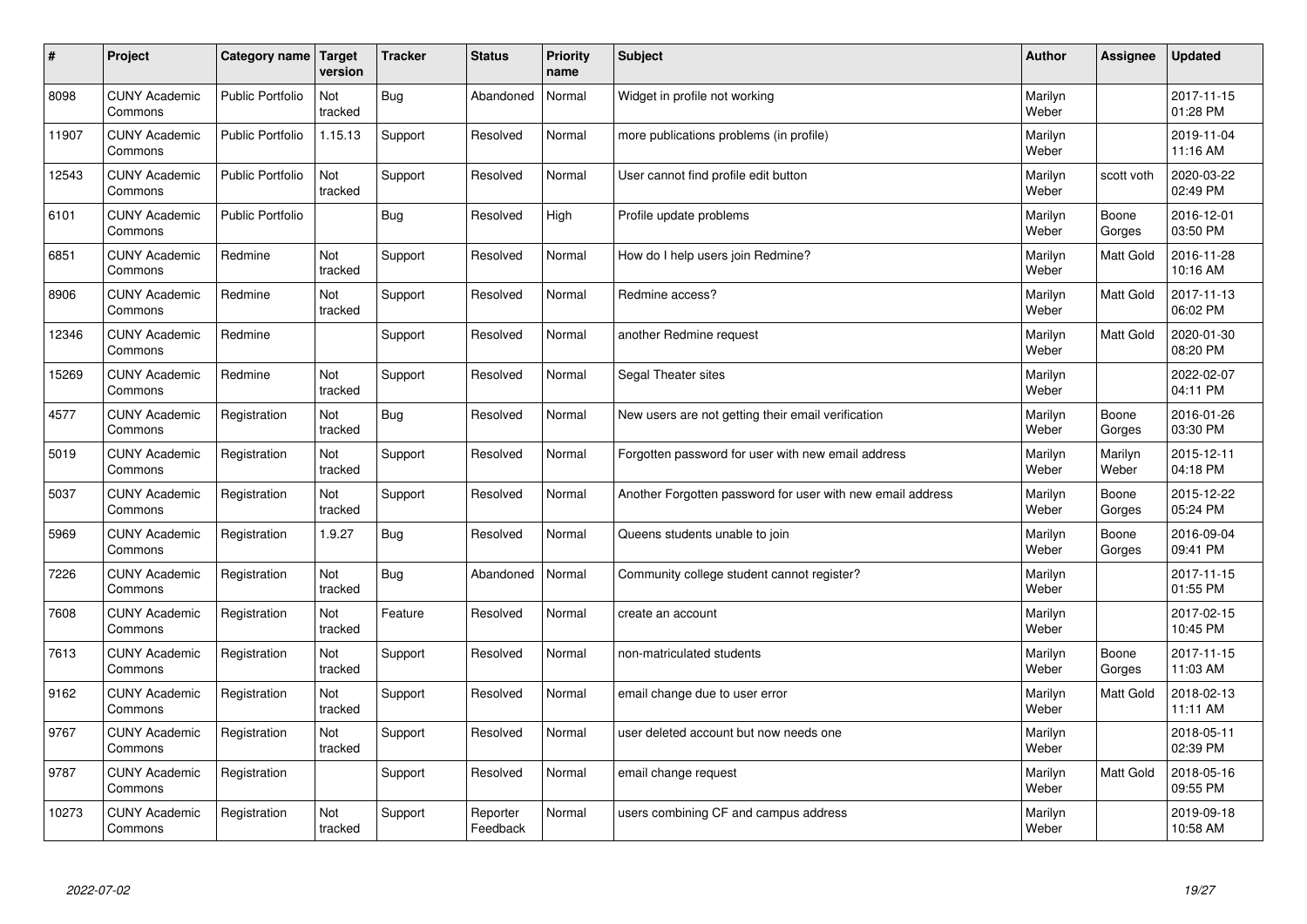| $\vert$ # | Project                         | Category name Target     | version           | <b>Tracker</b> | <b>Status</b> | <b>Priority</b><br>name | <b>Subject</b>                                                                                                                                  | <b>Author</b>    | Assignee              | <b>Updated</b>         |
|-----------|---------------------------------|--------------------------|-------------------|----------------|---------------|-------------------------|-------------------------------------------------------------------------------------------------------------------------------------------------|------------------|-----------------------|------------------------|
| 3593      | <b>CUNY Academic</b><br>Commons | Registration             | 1.7.2             | <b>Bug</b>     | Resolved      | High                    | registration problems                                                                                                                           | Marilyn<br>Weber | Boone<br>Gorges       | 2014-11-01<br>02:57 PM |
| 14526     | <b>CUNY Academic</b><br>Commons | Registration             | 1.18.12           | Bug            | Resolved      | High                    | registration interface won't show a space to enter nonCUNY code                                                                                 | Marilyn<br>Weber |                       | 2021-06-03<br>04:02 PM |
| 4649      | <b>CUNY Academic</b><br>Commons | Registration             | Not<br>tracked    | Bug            | Resolved      | Urgent                  | Submit button has disappeared                                                                                                                   | Marilyn<br>Weber | Boone<br>Gorges       | 2015-09-22<br>11:47 AM |
| 7684      | <b>CUNY Academic</b><br>Commons | Reply By Email           | 1.10.12           | Bug            | Resolved      | High                    | trying to post too often error                                                                                                                  | Marilyn<br>Weber | Raymond<br>Hoh        | 2017-02-28<br>12:43 PM |
| 8934      | <b>CUNY Academic</b><br>Commons | Reply By Email           | 1.12.4            | Support        | Resolved      | High                    | RBE "could not post" email should have info about attempted From<br>address                                                                     | Marilyn<br>Weber | Raymond<br>Hoh        | 2017-12-12<br>11:25 AM |
| 6025      | <b>CUNY Academic</b><br>Commons | Search                   | Not<br>tracked    | <b>Bug</b>     | Resolved      | Normal                  | Search function not working                                                                                                                     | Marilyn<br>Weber | Boone<br>Gorges       | 2016-10-12<br>09:41 AM |
| 6106      | <b>CUNY Academic</b><br>Commons | Server                   | Not<br>tracked    | Bug            | Resolved      | Normal                  | 504 error                                                                                                                                       | Marilyn<br>Weber |                       | 2017-11-15<br>01:55 PM |
| 3530      | <b>CUNY Academic</b><br>Commons | Server                   | Not<br>tracked    | Bug            | Resolved      | High                    | Commons running very slowly/ "connection lost"                                                                                                  | Marilyn<br>Weber | <b>Matt Gold</b>      | 2014-10-08<br>09:34 AM |
| 5872      | <b>CUNY Academic</b><br>Commons | Server                   | Not<br>tracked    | <b>Bug</b>     | Resolved      | Immediate               | Whole Commons is down                                                                                                                           | Marilyn<br>Weber | Boone<br>Gorges       | 2016-08-12<br>12:04 AM |
| 13016     | <b>CUNY Academic</b><br>Commons | Shortcodes and<br>embeds | 1.16.15           | Support        | Resolved      | Normal                  | possible to run code examples, like in Jupyter Notebooks?                                                                                       | Marilyn<br>Weber |                       | 2020-07-16<br>11:52 AM |
| 13134     | <b>CUNY Academic</b><br>Commons | Site cloning             | 1.17.1            | Support        | Resolved      | Normal                  | New site (a clone) point to old dashboard                                                                                                       | Marilyn<br>Weber |                       | 2020-08-12<br>03:22 PM |
| 16291     | <b>CUNY Academic</b><br>Commons | Site cloning             | 2.0.2             | Support        | Resolved      | Normal                  | Images coming up blank in Media Library                                                                                                         | Marilyn<br>Weber | Raymond<br><b>Hoh</b> | 2022-06-29<br>11:31 AM |
| 5050      | <b>CUNY Academic</b><br>Commons | Social Paper             | Future<br>release | Feature        | <b>New</b>    | Low                     | Making comments visible in SP editing mode (SP suggestion #1)                                                                                   | Marilyn<br>Weber | Samantha<br>Raddatz   | 2019-09-17<br>11:10 PM |
| 5051      | <b>CUNY Academic</b><br>Commons | Social Paper             |                   | Feature        | Rejected      | Low                     | Visual cues for comments (SP suggestion #2)                                                                                                     | Marilyn<br>Weber | Samantha<br>Raddatz   | 2016-02-10<br>10:01 AM |
| 5052      | <b>CUNY Academic</b><br>Commons | Social Paper             | Future<br>release | Feature        | <b>New</b>    | Low                     | Sentence by sentence or line by line comments (SP suggestion #3)                                                                                | Marilyn<br>Weber | Boone<br>Gorges       | 2016-02-11<br>10:24 PM |
| 5053      | <b>CUNY Academic</b><br>Commons | Social Paper             | Future<br>release | Feature        | <b>New</b>    | Low                     | Scrollable menu to add readers (SP suggestion #4)                                                                                               | Marilyn<br>Weber | Samantha<br>Raddatz   | 2016-04-21<br>05:21 PM |
| 5058      | <b>CUNY Academic</b><br>Commons | Social Paper             | Future<br>release | Feature        | <b>New</b>    | Low                     | Can there be a clearer signal that even when comments have already<br>been made you add comments by clicking on the side? (SP suggestion<br>#5) | Marilyn<br>Weber | Samantha<br>Raddatz   | 2016-02-11<br>10:24 PM |
| 5184      | <b>CUNY Academic</b><br>Commons | Social Paper             |                   | Bug            | Rejected      | Normal                  | Problem linking SP to a group                                                                                                                   | Marilyn<br>Weber | Boone<br>Gorges       | 2016-02-21<br>12:27 PM |
| 5199      | <b>CUNY Academic</b><br>Commons | Social Paper             | Future<br>release | Feature        | <b>New</b>    | Normal                  | add tables to the SP editor                                                                                                                     | Marilyn<br>Weber |                       | 2016-10-24<br>11:27 AM |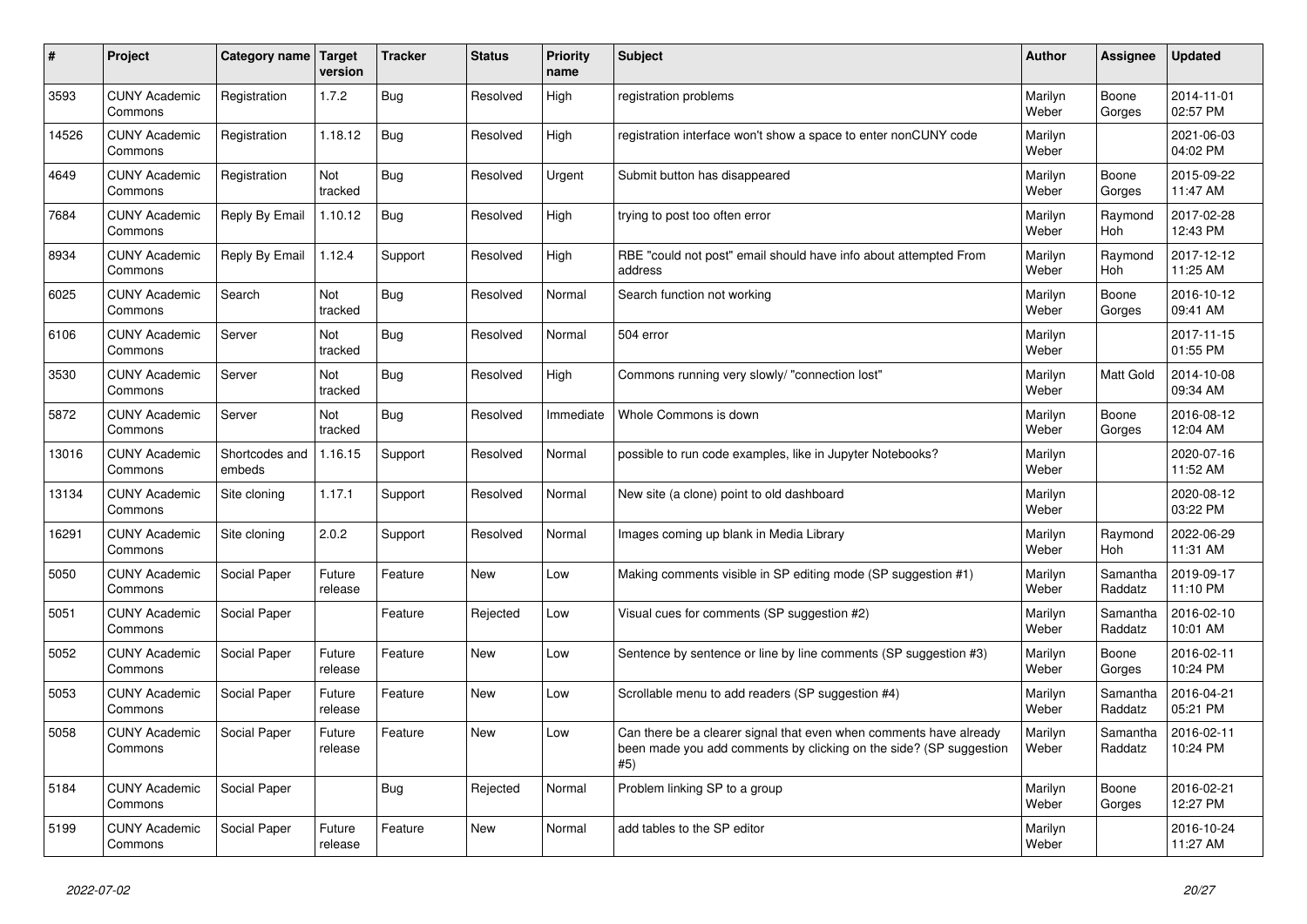| $\sharp$ | Project                         | Category name   Target  | version           | <b>Tracker</b> | <b>Status</b>        | <b>Priority</b><br>name | <b>Subject</b>                                                              | <b>Author</b>    | Assignee              | <b>Updated</b>         |
|----------|---------------------------------|-------------------------|-------------------|----------------|----------------------|-------------------------|-----------------------------------------------------------------------------|------------------|-----------------------|------------------------|
| 5205     | <b>CUNY Academic</b><br>Commons | Social Paper            | Future<br>release | Feature        | <b>New</b>           | Normal                  | Social Paper folders                                                        | Marilyn<br>Weber |                       | 2016-02-11<br>10:24 PM |
| 5282     | <b>CUNY Academic</b><br>Commons | Social Paper            | Future<br>release | Bug            | <b>New</b>           | Normal                  | Replying via email directs to paper but not individual comment.             | Marilyn<br>Weber | Raymond<br>Hoh        | 2016-03-02<br>01:48 PM |
| 5345     | <b>CUNY Academic</b><br>Commons | Social Paper            | 1.9.17            | Feature        | Rejected             | Normal                  | Plus symbol problem in SP                                                   | Marilyn<br>Weber | Christian<br>Wach     | 2016-05-27<br>04:26 AM |
| 5397     | <b>CUNY Academic</b><br>Commons | Social Paper            | Future<br>release | Feature        | <b>New</b>           | Normal                  | frustrating to have to enable/disable in SP                                 | Marilyn<br>Weber | Samantha<br>Raddatz   | 2016-04-20<br>03:39 PM |
| 7836     | <b>CUNY Academic</b><br>Commons | Social Paper            | Not<br>tracked    | Support        | Resolved             | Normal                  | missing Social Paper                                                        | Marilyn<br>Weber |                       | 2017-11-15<br>01:31 PM |
| 8893     | <b>CUNY Academic</b><br>Commons | Social Paper            | 1.12.1            | Support        | Resolved             | Normal                  | Social paper won't connect to group?                                        | Marilyn<br>Weber |                       | 2017-12-11<br>01:16 PM |
| 13975    | <b>CUNY Academic</b><br>Commons | Social Paper            | Not<br>tracked    | Support        | Reporter<br>Feedback | Normal                  | can't approve comments on Social Paper paper                                | Marilyn<br>Weber |                       | 2021-02-12<br>09:33 AM |
| 11908    | <b>CUNY Academic</b><br>Commons | Spam/Spam<br>Prevention | 1.17.7            | Support        | Resolved             | Normal                  | overeager spam filter                                                       | Marilyn<br>Weber | Raymond<br>Hoh        | 2020-11-05<br>04:36 PM |
| 12395    | <b>CUNY Academic</b><br>Commons | Spam/Spam<br>Prevention | Not<br>tracked    | Support        | Resolved             | Normal                  | comments again being blocked                                                | Marilyn<br>Weber | Raymond<br><b>Hoh</b> | 2020-03-10<br>11:13 AM |
| 5985     | <b>CUNY Academic</b><br>Commons | Support                 | Not<br>tracked    | Support        | Resolved             | Normal                  | change user's email address (she cannot access old)                         | Marilyn<br>Weber | Boone<br>Gorges       | 2016-09-07<br>01:43 PM |
| 5988     | <b>CUNY Academic</b><br>Commons | Support                 |                   | Support        | Rejected             | Normal                  | Forbidden error when trying to join                                         | Marilyn<br>Weber | Boone<br>Gorges       | 2016-09-08<br>01:42 PM |
| 6656     | <b>CUNY Academic</b><br>Commons | Support                 | Not<br>tracked    | Support        | Resolved             | Normal                  | Remove user profile                                                         | Marilyn<br>Weber | <b>Matt Gold</b>      | 2016-11-10<br>02:18 PM |
| 5177     | <b>CUNY Academic</b><br>Commons | Toolbar                 | 1.9.6             | <b>Bug</b>     | Resolved             | Normal                  | No "My Papers" tab                                                          | Marilyn<br>Weber | Raymond<br>Hoh        | 2016-01-29<br>08:37 AM |
| 5346     | <b>CUNY Academic</b><br>Commons | Toolbar                 | 1.9.11            | Bug            | Resolved             | Normal                  | possible dynamic HTML code bug?                                             | Marilyn<br>Weber | Boone<br>Gorges       | 2016-03-22<br>10:53 AM |
| 4102     | <b>CUNY Academic</b><br>Commons | User<br>Experience      | 1.8.1             | Design/UX      | Resolved             | Normal                  | Username rules                                                              | Marilyn<br>Weber | Samantha<br>Raddatz   | 2015-06-01<br>01:23 PM |
| 6860     | <b>CUNY Academic</b><br>Commons | User<br>Onboarding      | 1.12              | Bug            | Resolved             | Normal                  | Invitation to join a group is appearing as an invitiation to join the site! | Marilyn<br>Weber | Boone<br>Gorges       | 2017-10-30<br>10:03 AM |
| 4340     | <b>CUNY Academic</b><br>Commons | WordPress -<br>Media    | 1.8.14            | Feature        | Resolved             | Normal                  | embedding a video                                                           | Marilyn<br>Weber | Daniel<br>Jones       | 2015-10-20<br>12:01 AM |
| 13238    | <b>CUNY Academic</b><br>Commons | WordPress -<br>Media    | 1.17.3            | Support        | Resolved             | Normal                  | allow ppsx file?                                                            | Marilyn<br>Weber | Raymond<br><b>Hoh</b> | 2020-09-10<br>11:46 AM |
| 14369    | <b>CUNY Academic</b><br>Commons | WordPress -<br>Media    | Not<br>tracked    | Support        | Resolved             | Normal                  | renewed problem with ppsx files                                             | Marilyn<br>Weber |                       | 2021-04-27<br>12:44 PM |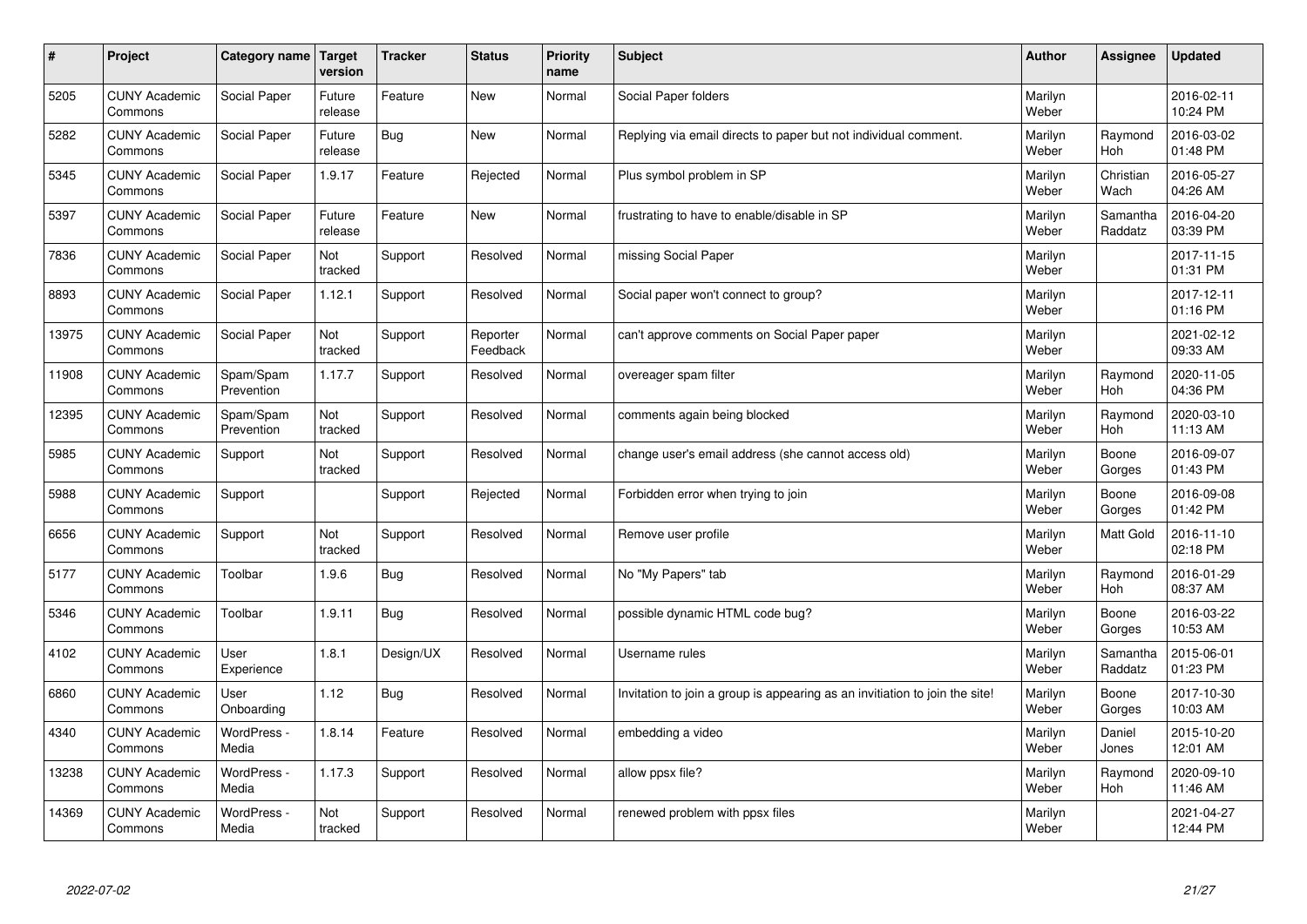| #     | Project                         | Category name   Target            | version        | <b>Tracker</b> | <b>Status</b>        | <b>Priority</b><br>name | <b>Subject</b>                                                                 | <b>Author</b>    | <b>Assignee</b>       | <b>Updated</b>         |
|-------|---------------------------------|-----------------------------------|----------------|----------------|----------------------|-------------------------|--------------------------------------------------------------------------------|------------------|-----------------------|------------------------|
| 15978 | <b>CUNY Academic</b><br>Commons | WordPress -<br>Media              | 2.0.2          | Support        | Resolved             | Normal                  | tex files?                                                                     | Marilyn<br>Weber | Raymond<br><b>Hoh</b> | 2022-06-28<br>09:09 PM |
| 2777  | <b>CUNY Academic</b><br>Commons | <b>WordPress</b><br>(misc)        | Not<br>tracked | <b>Bug</b>     | Resolved             | Normal                  | Hero slide access                                                              | Marilyn<br>Weber | Boone<br>Gorges       | 2013-09-07<br>12:26 PM |
| 3001  | <b>CUNY Academic</b><br>Commons | <b>WordPress</b><br>(misc)        | Not<br>tracked | Support        | Resolved             | Normal                  | shortlink requested                                                            | Marilyn<br>Weber | Boone<br>Gorges       | 2014-01-30<br>01:26 PM |
| 5753  | <b>CUNY Academic</b><br>Commons | <b>WordPress</b><br>(misc)        | Not<br>tracked | Support        | Resolved             | Normal                  | merging blogs and groups                                                       | Marilyn<br>Weber | Boone<br>Gorges       | 2016-08-29<br>03:09 PM |
| 7607  | <b>CUNY Academic</b><br>Commons | <b>WordPress</b><br>(misc)        | Not<br>tracked | Feature        | Resolved             | Normal                  | mp4 files                                                                      | Marilyn<br>Weber |                       | 2017-02-15<br>07:37 PM |
| 9499  | <b>CUNY Academic</b><br>Commons | <b>WordPress</b><br>(misc)        | Not<br>tracked | Support        | Resolved             | Normal                  | tiny question - preventing dates on posts?                                     | Marilyn<br>Weber | Raymond<br>Hoh        | 2018-04-04<br>03:55 PM |
| 9541  | <b>CUNY Academic</b><br>Commons | <b>WordPress</b><br>(misc)        | Not<br>tracked | Support        | Resolved             | Normal                  | repeating header banner                                                        | Marilyn<br>Weber | Raymond<br><b>Hoh</b> | 2018-04-06<br>12:33 PM |
| 10133 | <b>CUNY Academic</b><br>Commons | WordPress<br>(misc)               | Not<br>tracked | Support        | Resolved             | Normal                  | two Commons sites to be migrated elsewhere                                     | Marilyn<br>Weber |                       | 2018-12-10<br>03:54 PM |
| 10810 | <b>CUNY Academic</b><br>Commons | <b>WordPress</b><br>(misc)        | 1.14.2         | <b>Bug</b>     | Resolved             | Normal                  | Sites set as public are becoming private                                       | Marilyn<br>Weber |                       | 2018-12-11<br>10:15 AM |
| 11453 | <b>CUNY Academic</b><br>Commons | <b>WordPress</b><br>(misc)        | 1.15.2         | <b>Bug</b>     | Resolved             | Normal                  | 403 error on Firefox                                                           | Marilyn<br>Weber | Raymond<br>Hoh        | 2019-05-28<br>11:46 AM |
| 11634 | <b>CUNY Academic</b><br>Commons | WordPress<br>(misc)               | Not<br>tracked | Bug            | Rejected             | Normal                  | 'Insert Read More Tag" working oddly                                           | Marilyn<br>Weber | Raymond<br><b>Hoh</b> | 2019-07-15<br>11:48 PM |
| 13012 | <b>CUNY Academic</b><br>Commons | <b>WordPress</b><br>(misc)        |                | Support        | Rejected             | Normal                  | icon image associated with the teaching template's Creative Commons<br>License | Marilyn<br>Weber | Raymond<br><b>Hoh</b> | 2020-08-25<br>10:56 AM |
| 14074 | <b>CUNY Academic</b><br>Commons | <b>WordPress</b><br>(misc)        | Not<br>tracked | Support        | Reporter<br>Feedback | Normal                  | page password protection problem                                               | Marilyn<br>Weber |                       | 2021-03-02<br>11:03 AM |
| 14606 | <b>CUNY Academic</b><br>Commons | WordPress<br>(misc)               | Not<br>tracked | Support        | Rejected             | Normal                  | calendar wrong month                                                           | Marilyn<br>Weber |                       | 2021-07-23<br>12:11 PM |
| 16172 | <b>CUNY Academic</b><br>Commons | <b>WordPress</b><br>(misc)        | 2.0.2          | Bug            | Resolved             | Normal                  | 'Lost your password" link not in error messge                                  | Marilyn<br>Weber | Raymond<br>Hoh        | 2022-06-14<br>09:21 PM |
| 5713  | <b>CUNY Academic</b><br>Commons | WordPress<br>(misc)               | Not<br>tracked | <b>Bug</b>     | Abandoned            | High                    | Site freezing                                                                  | Marilyn<br>Weber | Boone<br>Gorges       | 2017-11-15<br>10:58 AM |
| 12393 | <b>CUNY Academic</b><br>Commons | WordPress<br>(misc)               |                | Support        | Resolved             | High                    | size limit for files                                                           | Marilyn<br>Weber |                       | 2020-02-18<br>10:13 AM |
| 7994  | <b>CUNY Academic</b><br>Commons | WordPress<br>(misc)               | 1.10.17        | Bug            | Resolved             | Urgent                  | Comments not appearing                                                         | Marilyn<br>Weber |                       | 2017-04-20<br>11:16 AM |
| 3116  | <b>CUNY Academic</b><br>Commons | <b>WordPress</b><br>(Permissions) |                | <b>Bug</b>     | Resolved             | Normal                  | Updating the FAQ page                                                          | Marilyn<br>Weber | Boone<br>Gorges       | 2014-04-01<br>10:12 PM |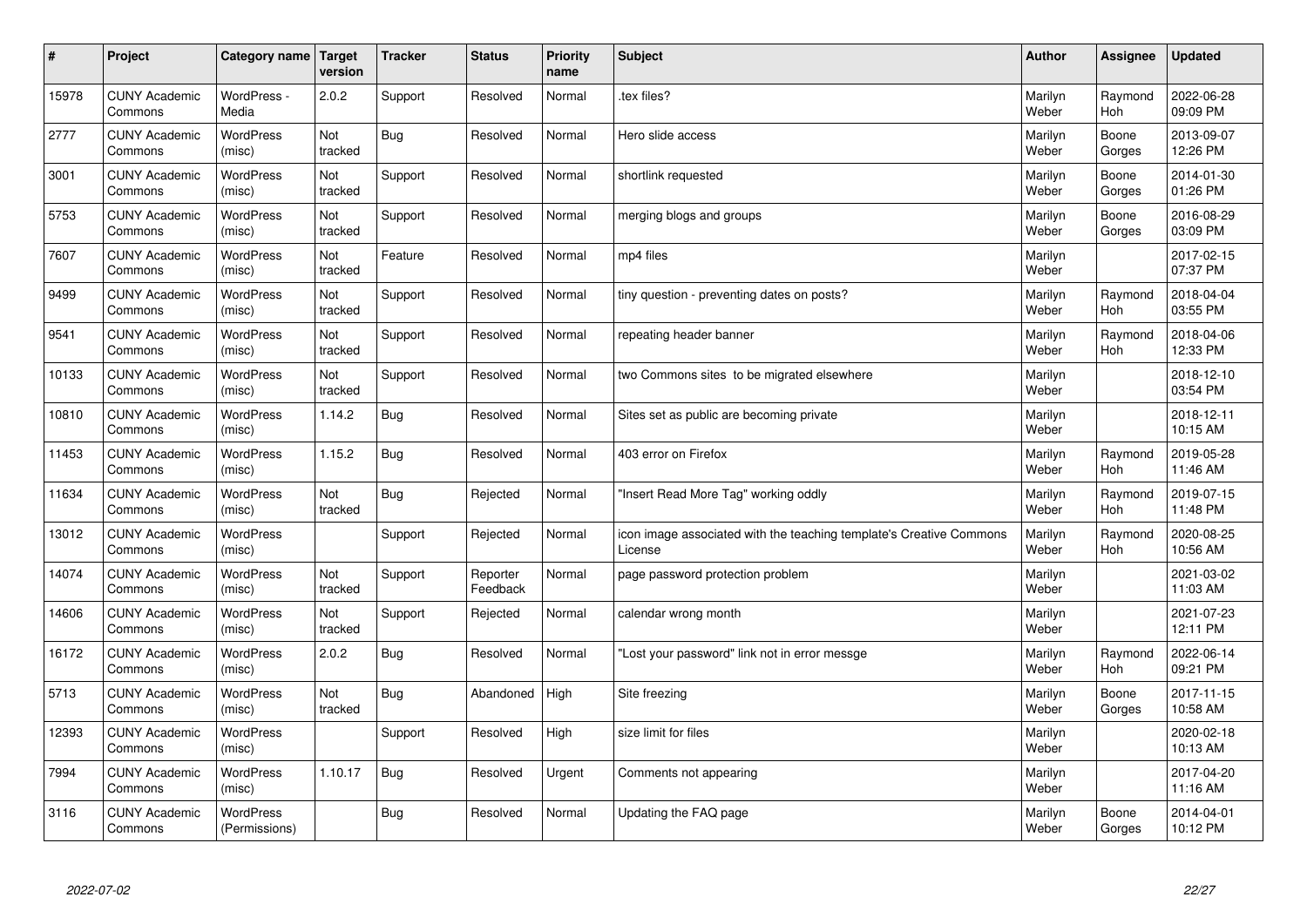| $\sharp$ | Project                         | Category name   Target            | version           | <b>Tracker</b> | <b>Status</b> | <b>Priority</b><br>name | <b>Subject</b>                                              | <b>Author</b>    | <b>Assignee</b>   | <b>Updated</b>         |
|----------|---------------------------------|-----------------------------------|-------------------|----------------|---------------|-------------------------|-------------------------------------------------------------|------------------|-------------------|------------------------|
| 3592     | <b>CUNY Academic</b><br>Commons | <b>WordPress</b><br>(Permissions) | Not<br>tracked    | Publicity      | Resolved      | Normal                  | Oops - Announcing 1.6!                                      | Marilyn<br>Weber | Boone<br>Gorges   | 2014-10-22<br>03:03 PM |
| 6533     | <b>CUNY Academic</b><br>Commons | <b>WordPress</b><br>Plugins       | Future<br>release | Support        | Duplicate     | Low                     | very old plugins?                                           | Marilyn<br>Weber | <b>Tahir Butt</b> | 2018-10-04<br>12:27 PM |
| 13935    | <b>CUNY Academic</b><br>Commons | WordPress<br>Plugins              | 1.18.4            | Support        | Resolved      | Low                     | Add Users sidebar widget not working                        | Marilyn<br>Weber |                   | 2021-02-09<br>11:05 AM |
| 3093     | <b>CUNY Academic</b><br>Commons | <b>WordPress</b><br>Plugins       |                   | <b>Bug</b>     | Rejected      | Normal                  | <b>Custom Google Maps</b>                                   | Marilyn<br>Weber | Boone<br>Gorges   | 2014-05-02<br>10:52 AM |
| 3136     | <b>CUNY Academic</b><br>Commons | <b>WordPress</b><br>Plugins       |                   | Bug            | Rejected      | Normal                  | The Easy Rotator                                            | Marilyn<br>Weber | Boone<br>Gorges   | 2014-04-01<br>10:26 PM |
| 4542     | <b>CUNY Academic</b><br>Commons | <b>WordPress</b><br>Plugins       | 1.8.10            | Bug            | Resolved      | Normal                  | Emailing group users problem                                | Marilyn<br>Weber | Boone<br>Gorges   | 2015-09-11<br>11:16 AM |
| 4997     | <b>CUNY Academic</b><br>Commons | <b>WordPress</b><br>Plugins       | 1.9.4             | Feature        | Resolved      | Normal                  | ability to embed maps from StoryMapJS?                      | Marilyn<br>Weber | Boone<br>Gorges   | 2016-01-07<br>12:34 PM |
| 5036     | <b>CUNY Academic</b><br>Commons | WordPress<br>Plugins              | 1.9.1.1           | Feature        | Resolved      | Normal                  | <b>Embeds request</b>                                       | Marilyn<br>Weber | Boone<br>Gorges   | 2015-12-18<br>10:12 PM |
| 5083     | <b>CUNY Academic</b><br>Commons | <b>WordPress</b><br>Plugins       | 1.9.5             | Support        | Rejected      | Normal                  | creating a shortcode for the iframe code of the google form | Marilyn<br>Weber | Marilyn<br>Weber  | 2016-01-12<br>04:25 PM |
| 5302     | <b>CUNY Academic</b><br>Commons | WordPress<br>Plugins              | 1.9.10            | Feature        | Resolved      | Normal                  | request for WP Gallery Custom Links plug-in                 | Marilyn<br>Weber | Boone<br>Gorges   | 2016-03-11<br>09:20 PM |
| 5522     | <b>CUNY Academic</b><br>Commons | <b>WordPress</b><br>Plugins       | 1.9.15            | Feature        | Resolved      | Normal                  | plugin request                                              | Marilyn<br>Weber | Boone<br>Gorges   | 2016-05-09<br>10:36 AM |
| 5621     | <b>CUNY Academic</b><br>Commons | <b>WordPress</b><br>Plugins       | 1.9.17            | Feature        | Resolved      | Normal                  | Taxonomy plugin request                                     | Marilyn<br>Weber | Boone<br>Gorges   | 2016-06-01<br>11:28 PM |
| 5657     | <b>CUNY Academic</b><br>Commons | <b>WordPress</b><br>Plugins       | 1.9.18            | Feature        | Resolved      | Normal                  | Plugin Request - Instagram Feed WD                          | Marilyn<br>Weber | Boone<br>Gorges   | 2016-06-08<br>12:36 PM |
| 5875     | <b>CUNY Academic</b><br>Commons | WordPress<br>Plugins              | Not<br>tracked    | <b>Bug</b>     | Resolved      | Normal                  | Events Calendar garbled in IE                               | Marilyn<br>Weber | Marilyn<br>Weber  | 2017-11-15<br>05:45 PM |
| 7328     | <b>CUNY Academic</b><br>Commons | <b>WordPress</b><br>Plugins       | Not<br>tracked    | Bug            | Resolved      | Normal                  | technical issue with the Events Manager plugin              | Marilyn<br>Weber | Raymond<br>Hoh    | 2017-11-15<br>06:19 PM |
| 7668     | <b>CUNY Academic</b><br>Commons | <b>WordPress</b><br>Plugins       |                   | Support        | Rejected      | Normal                  | Iframes question                                            | Marilyn<br>Weber |                   | 2017-04-11<br>09:29 PM |
| 7745     | <b>CUNY Academic</b><br>Commons | WordPress<br>Plugins              | 1.10.13           | Support        | Resolved      | Normal                  | Featured Video Plus plugin requested                        | Marilyn<br>Weber |                   | 2017-03-03<br>01:51 PM |
| 7770     | <b>CUNY Academic</b><br>Commons | WordPress<br>Plugins              | Not<br>tracked    | Bug            | Abandoned     | Normal                  | Timeline.js problem                                         | Marilyn<br>Weber |                   | 2017-11-15<br>01:43 PM |
| 8071     | <b>CUNY Academic</b><br>Commons | WordPress<br>Plugins              | Not<br>tracked    | Support        | Rejected      | Normal                  | Anthologize                                                 | Marilyn<br>Weber |                   | 2017-05-10<br>10:15 AM |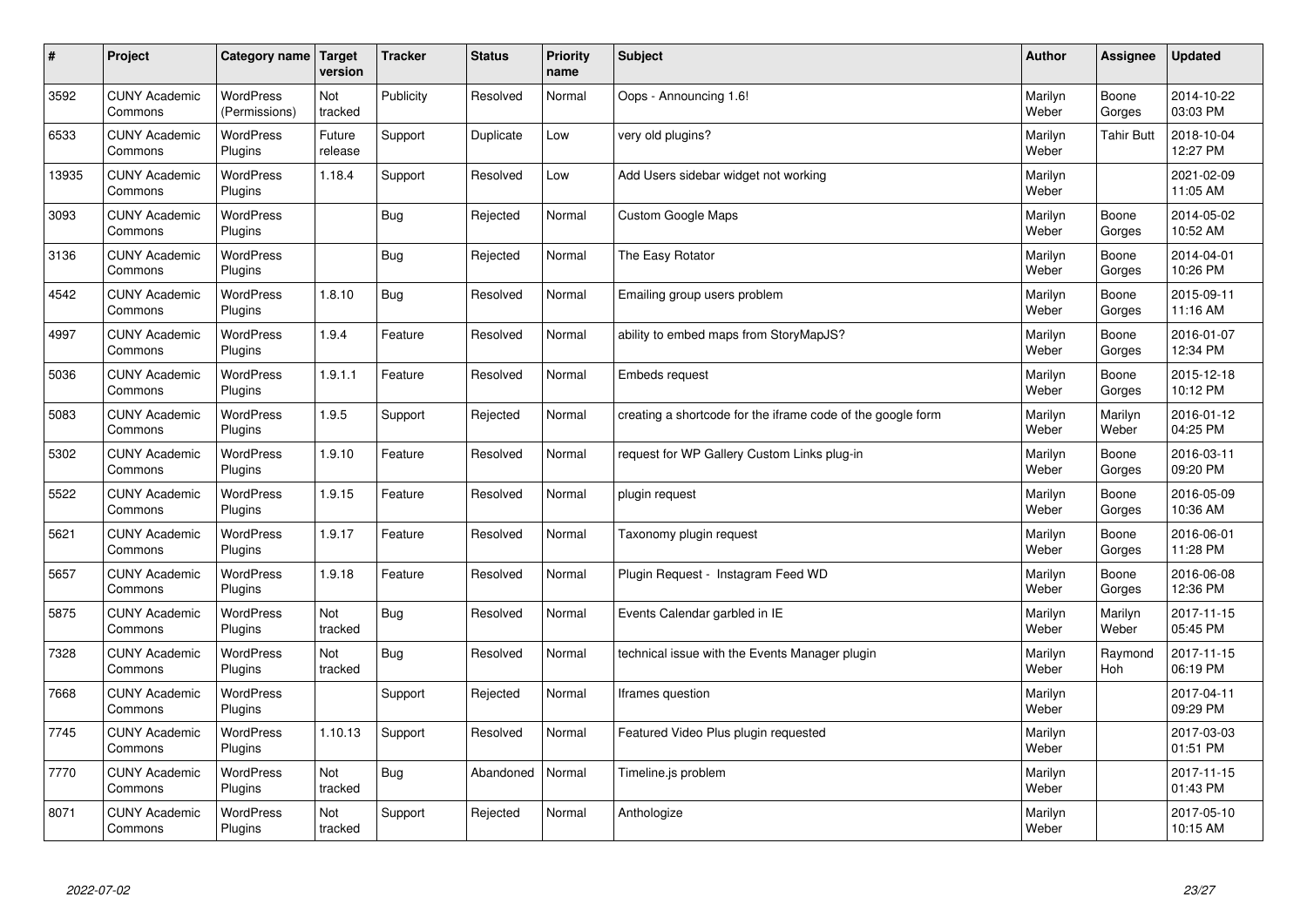| $\vert$ # | Project                         | Category name               | Target<br>version | <b>Tracker</b> | <b>Status</b> | <b>Priority</b><br>name | <b>Subject</b>                                           | <b>Author</b>    | Assignee              | <b>Updated</b>         |
|-----------|---------------------------------|-----------------------------|-------------------|----------------|---------------|-------------------------|----------------------------------------------------------|------------------|-----------------------|------------------------|
| 8131      | <b>CUNY Academic</b><br>Commons | <b>WordPress</b><br>Plugins | 1.11              | Bug            | Resolved      | Normal                  | Newsletters plug-in                                      | Marilyn<br>Weber | Boone<br>Gorges       | 2017-05-11<br>09:42 PM |
| 8308      | <b>CUNY Academic</b><br>Commons | <b>WordPress</b><br>Plugins | Not<br>tracked    | Support        | Resolved      | Normal                  | <b>WP Migration plugin</b>                               | Marilyn<br>Weber |                       | 2017-11-15<br>01:27 PM |
| 8446      | <b>CUNY Academic</b><br>Commons | <b>WordPress</b><br>Plugins | 1.11.14           | Support        | Resolved      | Normal                  | request for multiple accordion menu plugins              | Marilyn<br>Weber |                       | 2018-05-07<br>09:57 PM |
| 8552      | <b>CUNY Academic</b><br>Commons | <b>WordPress</b><br>Plugins | 1.11.10           | Bug            | Resolved      | Normal                  | Events Calendar problem                                  | Marilyn<br>Weber |                       | 2017-08-18<br>04:36 PM |
| 8576      | <b>CUNY Academic</b><br>Commons | <b>WordPress</b><br>Plugins | 1.11.11           | Support        | Resolved      | Normal                  | Digital Measures plugin request                          | Marilyn<br>Weber |                       | 2017-09-01<br>03:44 PM |
| 8693      | <b>CUNY Academic</b><br>Commons | WordPress<br>Plugins        |                   | Support        | Resolved      | Normal                  | Existing blog wants to replace Mailpoet with Newsletters | Marilyn<br>Weber |                       | 2017-09-12<br>02:24 PM |
| 8721      | <b>CUNY Academic</b><br>Commons | <b>WordPress</b><br>Plugins | 1.11.13           | Bug            | Resolved      | Normal                  | more problems with Events calendar                       | Marilyn<br>Weber |                       | 2017-09-21<br>10:35 AM |
| 8908      | <b>CUNY Academic</b><br>Commons | <b>WordPress</b><br>Plugins | 1.12.2            | Support        | Resolved      | Normal                  | Plugin request from Steve Brier                          | Marilyn<br>Weber |                       | 2017-11-27<br>11:39 AM |
| 8924      | <b>CUNY Academic</b><br>Commons | <b>WordPress</b><br>Plugins | 1.12.4            | Bug            | Resolved      | Normal                  | auto-remove feature on http://pcp.gc.cuny.edu            | Marilyn<br>Weber | <b>Matt Gold</b>      | 2017-12-04<br>10:18 AM |
| 9026      | <b>CUNY Academic</b><br>Commons | WordPress<br>Plugins        | 1.12.6            | Support        | Resolved      | Normal                  | plugin request from Carlos Guevara                       | Marilyn<br>Weber |                       | 2018-01-03<br>09:33 AM |
| 9078      | <b>CUNY Academic</b><br>Commons | WordPress<br>Plugins        | 1.12.7            | Support        | Resolved      | Normal                  | arcgis web maps?                                         | Marilyn<br>Weber | Raymond<br>Hoh        | 2018-01-23<br>11:11 AM |
| 9087      | <b>CUNY Academic</b><br>Commons | WordPress<br>Plugins        | 1.12.7            | Support        | Resolved      | Normal                  | request for WP Social Sharing                            | Marilyn<br>Weber |                       | 2018-01-23<br>11:17 AM |
| 9192      | <b>CUNY Academic</b><br>Commons | WordPress<br>Plugins        | 1.12.8            | Bug            | Resolved      | Normal                  | problems with the Leaflet plug -in                       | Marilyn<br>Weber | Boone<br>Gorges       | 2018-02-13<br>11:07 AM |
| 9330      | <b>CUNY Academic</b><br>Commons | <b>WordPress</b><br>Plugins | 1.12.10           | Bug            | Resolved      | Normal                  | part 2 of problems with the Leaflet plug -in             | Marilyn<br>Weber |                       | 2018-03-04<br>05:58 PM |
| 9340      | <b>CUNY Academic</b><br>Commons | <b>WordPress</b><br>Plugins | 1.12.10           | Bug            | Resolved      | Normal                  | change the web preview?                                  | Marilyn<br>Weber | Raymond<br><b>Hoh</b> | 2018-03-13<br>11:50 AM |
| 9500      | <b>CUNY Academic</b><br>Commons | <b>WordPress</b><br>Plugins | 1.12.12           | Support        | Resolved      | Normal                  | PowerPoint in the media library?                         | Marilyn<br>Weber | Raymond<br><b>Hoh</b> | 2018-04-12<br>02:28 PM |
| 9726      | <b>CUNY Academic</b><br>Commons | WordPress<br>Plugins        | Not<br>tracked    | Support        | Abandoned     | Normal                  | technical error on Contact page                          | Marilyn<br>Weber |                       | 2018-12-10<br>03:53 PM |
| 9888      | <b>CUNY Academic</b><br>Commons | WordPress<br>Plugins        | 1.13.3            | Support        | Resolved      | Normal                  | Business directory Plug-in request                       | Marilyn<br>Weber |                       | 2018-06-12<br>11:52 AM |
| 9955      | <b>CUNY Academic</b><br>Commons | WordPress<br>Plugins        | 1.13.4            | Support        | Rejected      | Normal                  | docx converter plugin?                                   | Marilyn<br>Weber |                       | 2018-06-26<br>11:39 AM |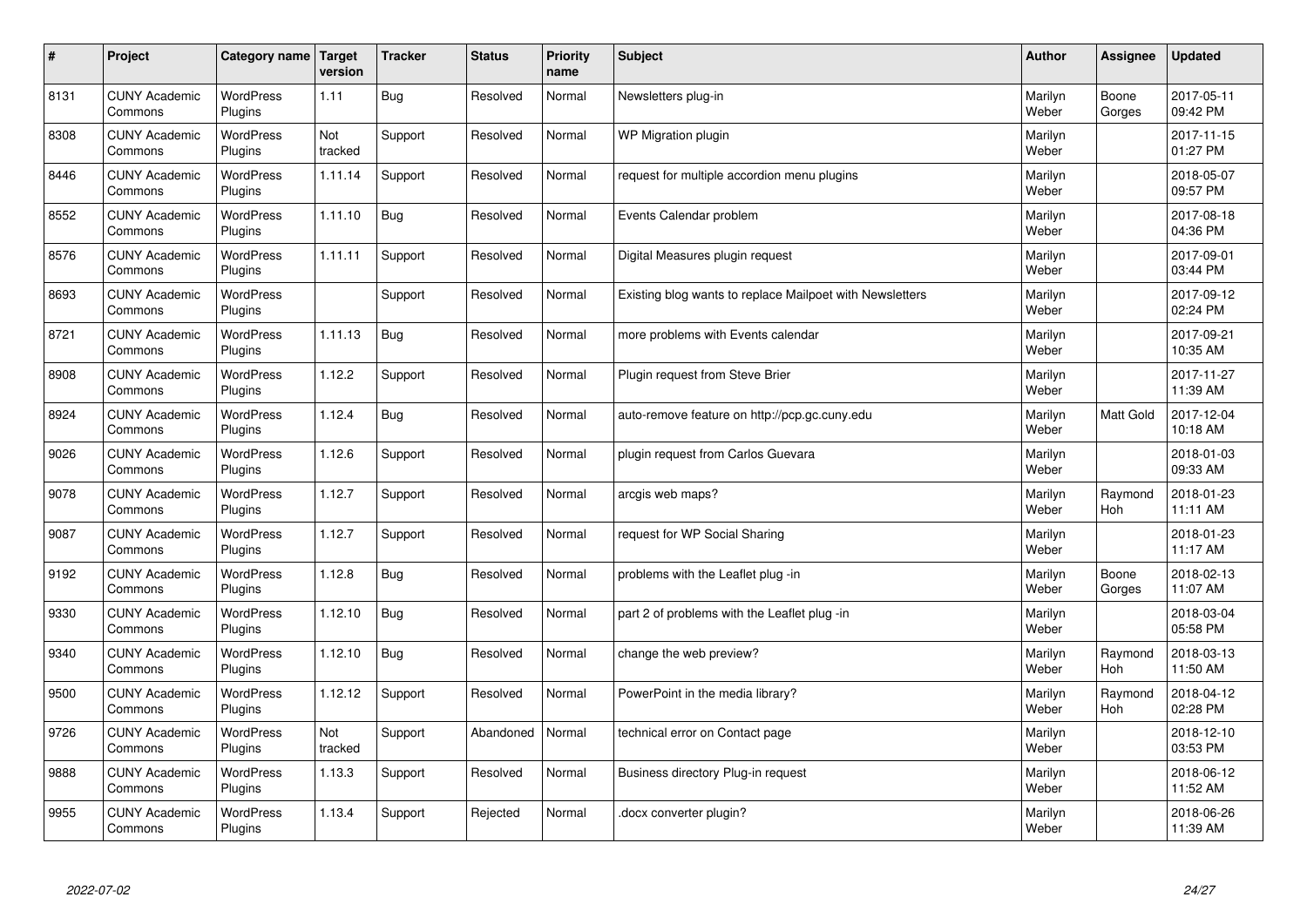| $\#$  | Project                         | Category name               | Target<br>version | <b>Tracker</b> | <b>Status</b>        | <b>Priority</b><br>name | <b>Subject</b>                                      | <b>Author</b>    | <b>Assignee</b>       | <b>Updated</b>         |
|-------|---------------------------------|-----------------------------|-------------------|----------------|----------------------|-------------------------|-----------------------------------------------------|------------------|-----------------------|------------------------|
| 9965  | <b>CUNY Academic</b><br>Commons | <b>WordPress</b><br>Plugins | 1.13.4            | Support        | Resolved             | Normal                  | plug-in request for OneTone Companion               | Marilyn<br>Weber | Raymond<br>Hoh        | 2018-06-26<br>12:00 PM |
| 10240 | <b>CUNY Academic</b><br>Commons | <b>WordPress</b><br>Plugins | 1.13.8            | Support        | Resolved             | Normal                  | require-featured-image plug-in request              | Marilyn<br>Weber |                       | 2018-08-29<br>05:15 PM |
| 11205 | <b>CUNY Academic</b><br>Commons | <b>WordPress</b><br>Plugins | Not<br>tracked    | Support        | Resolved             | Normal                  | problems with Google calendar                       | Marilyn<br>Weber | Raymond<br><b>Hoh</b> | 2019-03-11<br>02:17 PM |
| 11813 | <b>CUNY Academic</b><br>Commons | <b>WordPress</b><br>Plugins | 1.15.9            | Support        | Resolved             | Normal                  | 'Change Password Protected Message" plugin requests | Marilyn<br>Weber |                       | 2019-09-10<br>05:57 PM |
| 11832 | <b>CUNY Academic</b><br>Commons | <b>WordPress</b><br>Plugins | 1.15.11           | Support        | Resolved             | Normal                  | Yoast SEO premium for sexgenlab.org                 | Marilyn<br>Weber |                       | 2019-10-08<br>11:22 AM |
| 12676 | <b>CUNY Academic</b><br>Commons | <b>WordPress</b><br>Plugins | 1.16.10           | Support        | Resolved             | Normal                  | request for Require Post Category plug-in           | Marilyn<br>Weber |                       | 2020-04-28<br>11:03 AM |
| 12741 | <b>CUNY Academic</b><br>Commons | <b>WordPress</b><br>Plugins | Not<br>tracked    | Support        | Reporter<br>Feedback | Normal                  | <b>Tableau Public Viz Block</b>                     | Marilyn<br>Weber | Raymond<br><b>Hoh</b> | 2020-05-12<br>11:00 AM |
| 13184 | <b>CUNY Academic</b><br>Commons | WordPress<br>Plugins        | 1.17.2            | Support        | Resolved             | Normal                  | google translate plugin                             | Marilyn<br>Weber |                       | 2020-08-25<br>11:36 AM |
| 13741 | <b>CUNY Academic</b><br>Commons | <b>WordPress</b><br>Plugins | 1.18.3            | Support        | Resolved             | Normal                  | Ensemble Video Plugin                               | Marilyn<br>Weber |                       | 2021-01-26<br>04:43 PM |
| 13841 | <b>CUNY Academic</b><br>Commons | <b>WordPress</b><br>Plugins | 1.18.3            | Support        | Resolved             | Normal                  | Folders plugin request                              | Marilyn<br>Weber | Boone<br>Gorges       | 2021-01-26<br>04:43 PM |
| 13846 | <b>CUNY Academic</b><br>Commons | <b>WordPress</b><br>Plugins | 1.18.3            | Support        | Resolved             | Normal                  | Yoast SEO plugin problem                            | Marilyn<br>Weber |                       | 2021-01-19<br>05:34 PM |
| 13944 | <b>CUNY Academic</b><br>Commons | <b>WordPress</b><br>Plugins | 1.18.4            | Support        | Resolved             | Normal                  | 3D FlipBook request                                 | Marilyn<br>Weber |                       | 2021-02-09<br>11:05 AM |
| 13947 | <b>CUNY Academic</b><br>Commons | <b>WordPress</b><br>Plugins | 1.18.4            | Bug            | Resolved             | Normal                  | Elementor plugin problem                            | Marilyn<br>Weber | Raymond<br><b>Hoh</b> | 2021-02-08<br>09:34 PM |
| 14012 | <b>CUNY Academic</b><br>Commons | WordPress<br>Plugins        | 1.18.5            | Support        | Resolved             | Normal                  | Open External Links in a New Window plugin?         | Marilyn<br>Weber | Boone<br>Gorges       | 2021-03-02<br>02:07 PM |
| 14019 | <b>CUNY Academic</b><br>Commons | <b>WordPress</b><br>Plugins | 1.18.5            | Bug            | Resolved             | Normal                  | smorales.commons.gc.cuny.edu                        | Marilyn<br>Weber | Boone<br>Gorges       | 2021-02-23<br>11:06 AM |
| 14075 | <b>CUNY Academic</b><br>Commons | WordPress<br>Plugins        | Not<br>tracked    | Bug            | Resolved             | Normal                  | sludigitalportfolios.commons.gc.cuny.edu            | Marilyn<br>Weber | Boone<br>Gorges       | 2021-03-01<br>10:46 AM |
| 14077 | <b>CUNY Academic</b><br>Commons | WordPress<br>Plugins        | 1.18.7            | Support        | Resolved             | Normal                  | Elementor Pro plugin for the slider                 | Marilyn<br>Weber | Raymond<br><b>Hoh</b> | 2021-03-23<br>11:43 AM |
| 14265 | <b>CUNY Academic</b><br>Commons | WordPress<br>Plugins        | 1.18.10           | Support        | Resolved             | Normal                  | separate the tag cloud in the blog sidebar          | Marilyn<br>Weber | Boone<br>Gorges       | 2021-05-12<br>05:19 PM |
| 14509 | <b>CUNY Academic</b><br>Commons | WordPress<br>Plugins        | 1.18.12           | Bug            | Resolved             | Normal                  | Elementor Editor problem                            | Marilyn<br>Weber |                       | 2021-06-08<br>09:55 AM |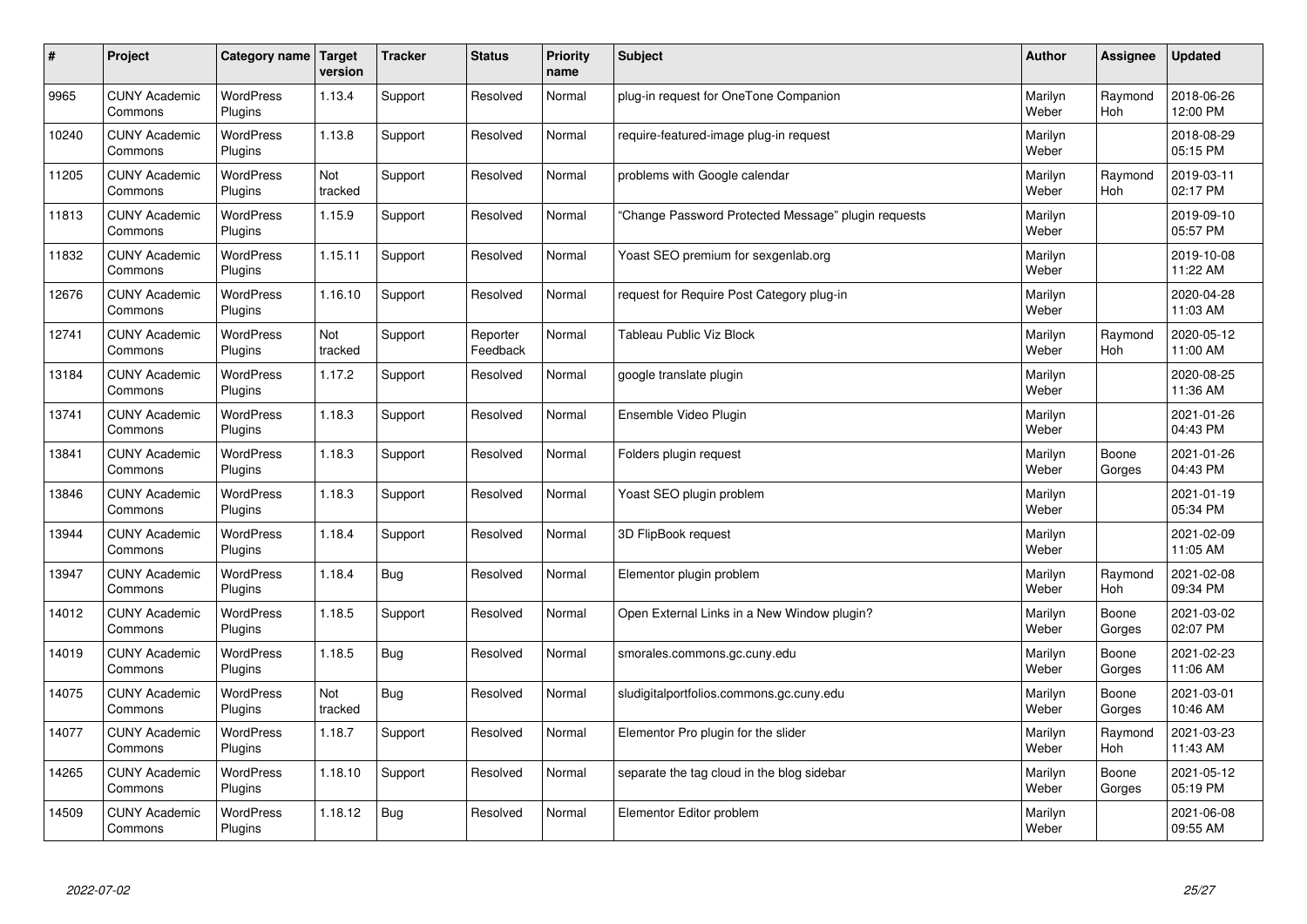| $\sharp$ | Project                         | Category name                     | Target<br>version | <b>Tracker</b> | <b>Status</b> | <b>Priority</b><br>name | <b>Subject</b>                                                                          | <b>Author</b>    | Assignee              | <b>Updated</b>         |
|----------|---------------------------------|-----------------------------------|-------------------|----------------|---------------|-------------------------|-----------------------------------------------------------------------------------------|------------------|-----------------------|------------------------|
| 14534    | <b>CUNY Academic</b><br>Commons | <b>WordPress</b><br>Plugins       | 1.18.12           | Support        | Resolved      | Normal                  | Share This Image plugin?                                                                | Marilyn<br>Weber |                       | 2021-06-08<br>11:50 AM |
| 14885    | <b>CUNY Academic</b><br>Commons | <b>WordPress</b><br>Plugins       | 1.18.22           | Bug            | Resolved      | Normal                  | Long Loading Times -- Wordpress Admin Site                                              | Marilyn<br>Weber | Raymond<br>Hoh        | 2021-10-26<br>12:28 PM |
| 15545    | <b>CUNY Academic</b><br>Commons | <b>WordPress</b><br>Plugins       | 1.19.5            | Feature        | Resolved      | Normal                  | "ZI Hide Featured Image" plugin request                                                 | Marilyn<br>Weber | Boone<br>Gorges       | 2022-03-09<br>10:09 AM |
| 15610    | <b>CUNY Academic</b><br>Commons | <b>WordPress</b><br>Plugins       | Not<br>tracked    | Support        | Rejected      | Normal                  | Loops & Logic plugin                                                                    | Marilyn<br>Weber | Raymond<br><b>Hoh</b> | 2022-03-19<br>11:16 AM |
| 15654    | <b>CUNY Academic</b><br>Commons | <b>WordPress</b><br>Plugins       | 1.19.6            | Support        | Resolved      | Normal                  | Numerous Copies of Events showing up                                                    | Marilyn<br>Weber | Boone<br>Gorges       | 2022-03-22<br>11:30 AM |
| 7100     | <b>CUNY Academic</b><br>Commons | WordPress<br>Plugins              | 1.10.5            | Bug            | Resolved      | High                    | Cincopa plugin problem                                                                  | Marilyn<br>Weber | Boone<br>Gorges       | 2016-12-19<br>10:32 AM |
| 12354    | <b>CUNY Academic</b><br>Commons | WordPress<br>Plugins              | 1.16.5            | <b>Bug</b>     | Resolved      | Urgent                  | sites (including Net-Art) are reporting critical issues                                 | Marilyn<br>Weber | Raymond<br>Hoh        | 2020-02-02<br>03:16 PM |
| 12363    | <b>CUNY Academic</b><br>Commons | WordPress<br>Plugins              | 1.16.5            | Bug            | Resolved      | Urgent                  | more bbPress problems - now students unable to post either a new<br>thread or a comment | Marilyn<br>Weber | Raymond<br>Hoh        | 2020-03-17<br>03:07 PM |
| 3071     | <b>CUNY Academic</b><br>Commons | <b>WordPress</b><br><b>Themes</b> | 1.5.22            | Bug            | Resolved      | Normal                  | Twenty Fourteen theme differences                                                       | Marilyn<br>Weber | Boone<br>Gorges       | 2014-04-01<br>08:18 PM |
| 4965     | <b>CUNY Academic</b><br>Commons | WordPress<br><b>Themes</b>        | Not<br>tracked    | Feature        | Resolved      | Normal                  | Theme requested                                                                         | Marilyn<br>Weber | Boone<br>Gorges       | 2016-02-24<br>09:46 PM |
| 5630     | <b>CUNY Academic</b><br>Commons | <b>WordPress</b><br><b>Themes</b> | 1.9.17            | Feature        | Resolved      | Normal                  | Bavota magazine Pro theme                                                               | Marilyn<br>Weber | Boone<br>Gorges       | 2016-06-02<br>12:09 AM |
| 7460     | <b>CUNY Academic</b><br>Commons | <b>WordPress</b><br><b>Themes</b> | 1.10.8            | Support        | Resolved      | Normal                  | install Independent Publisher theme?                                                    | Marilyn<br>Weber | Boone<br>Gorges       | 2017-01-21<br>09:34 PM |
| 8941     | <b>CUNY Academic</b><br>Commons | <b>WordPress</b><br><b>Themes</b> | 1.13.1            | Support        | Resolved      | Normal                  | Theme request: ColorNews                                                                | Marilyn<br>Weber |                       | 2018-05-08<br>10:42 AM |
| 9335     | <b>CUNY Academic</b><br>Commons | <b>WordPress</b><br><b>Themes</b> | 1.12.10           | Bug            | Resolved      | Normal                  | clone http://digitalscholarship.ccny.cuny.edu site?                                     | Marilyn<br>Weber | Boone<br>Gorges       | 2018-03-14<br>12:43 PM |
| 10059    | <b>CUNY Academic</b><br>Commons | <b>WordPress</b><br><b>Themes</b> | Not<br>tracked    | Support        | Resolved      | Normal                  | Magazine Premium theme for new site                                                     | Marilyn<br>Weber |                       | 2020-02-17<br>03:39 PM |
| 11211    | <b>CUNY Academic</b><br>Commons | <b>WordPress</b><br><b>Themes</b> | 1.14.8            | Support        | Resolved      | Normal                  | user needs to edit the HTML coding                                                      | Marilyn<br>Weber |                       | 2019-03-12<br>11:20 AM |
| 11866    | <b>CUNY Academic</b><br>Commons | WordPress<br>Themes               | 1.15.10           | Support        | Resolved      | Normal                  | problem with project widget and the 'skills' to generate tags                           | Marilyn<br>Weber | Raymond<br>Hoh        | 2019-09-19<br>03:20 PM |
| 11976    | <b>CUNY Academic</b><br>Commons | WordPress<br><b>Themes</b>        | Not<br>tracked    | Support        | Resolved      | Normal                  | ColorMag request                                                                        | Marilyn<br>Weber |                       | 2021-02-01<br>10:25 AM |
| 12137    | <b>CUNY Academic</b><br>Commons | <b>WordPress</b><br><b>Themes</b> | Not<br>tracked    | Support        | Resolved      | Normal                  | media player problem                                                                    | Marilyn<br>Weber |                       | 2019-12-12<br>08:52 PM |